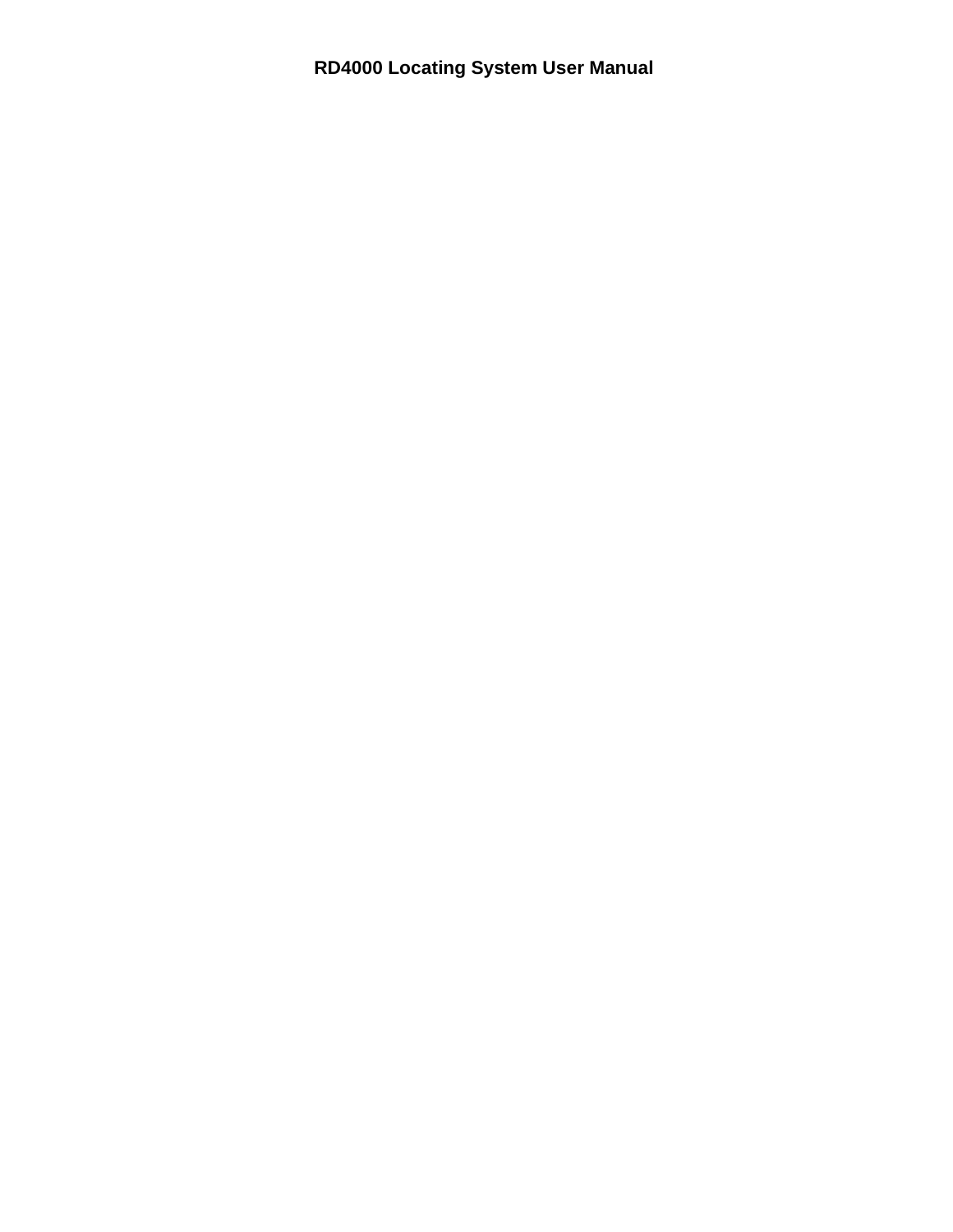## **RD4000 Locating System User Manual** Table of Contents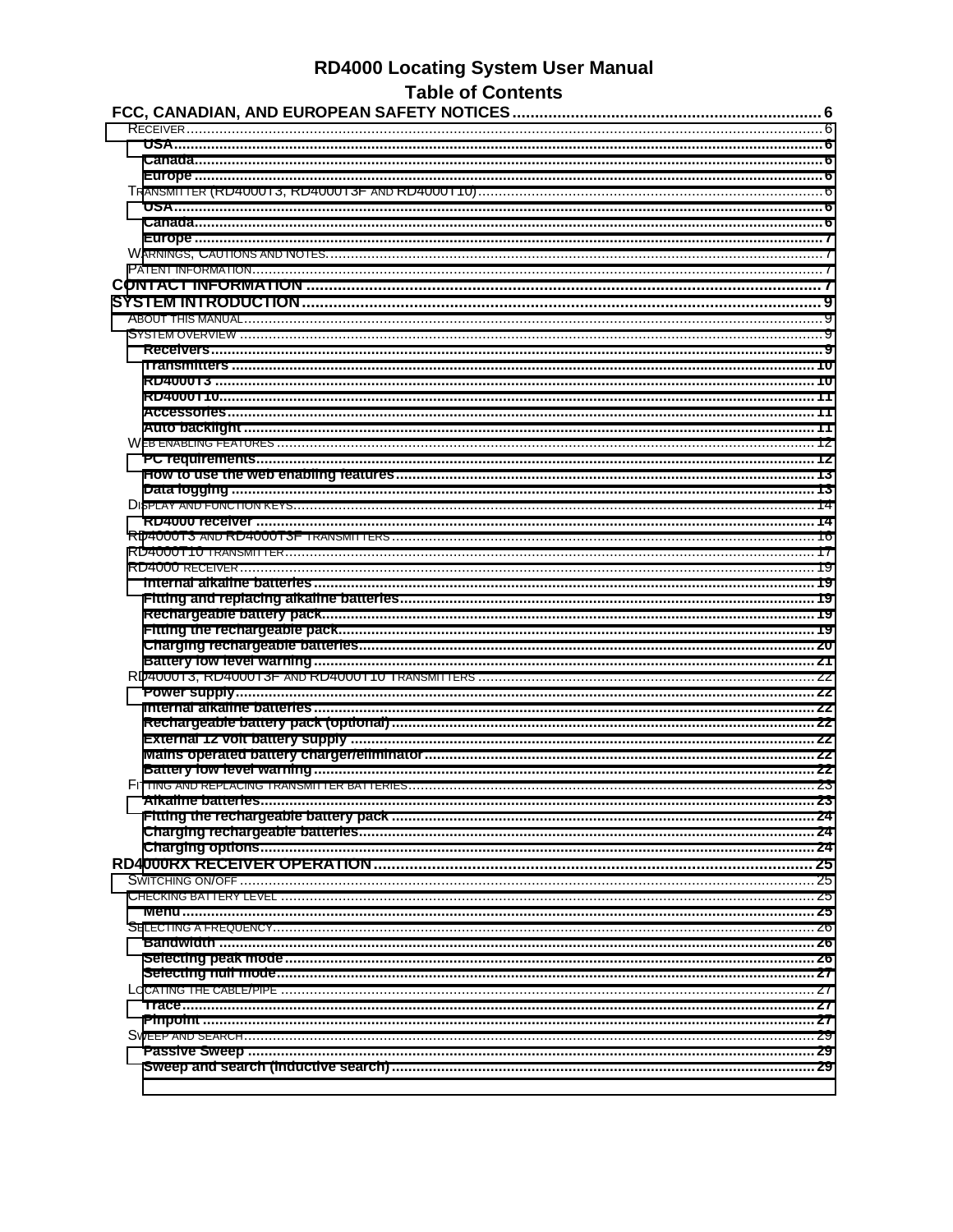| INDUCTION. |  |
|------------|--|
|            |  |
|            |  |
|            |  |
|            |  |
|            |  |
|            |  |
|            |  |
|            |  |
|            |  |
|            |  |
|            |  |
|            |  |
|            |  |
|            |  |
|            |  |
|            |  |
|            |  |
|            |  |
|            |  |
|            |  |
|            |  |
|            |  |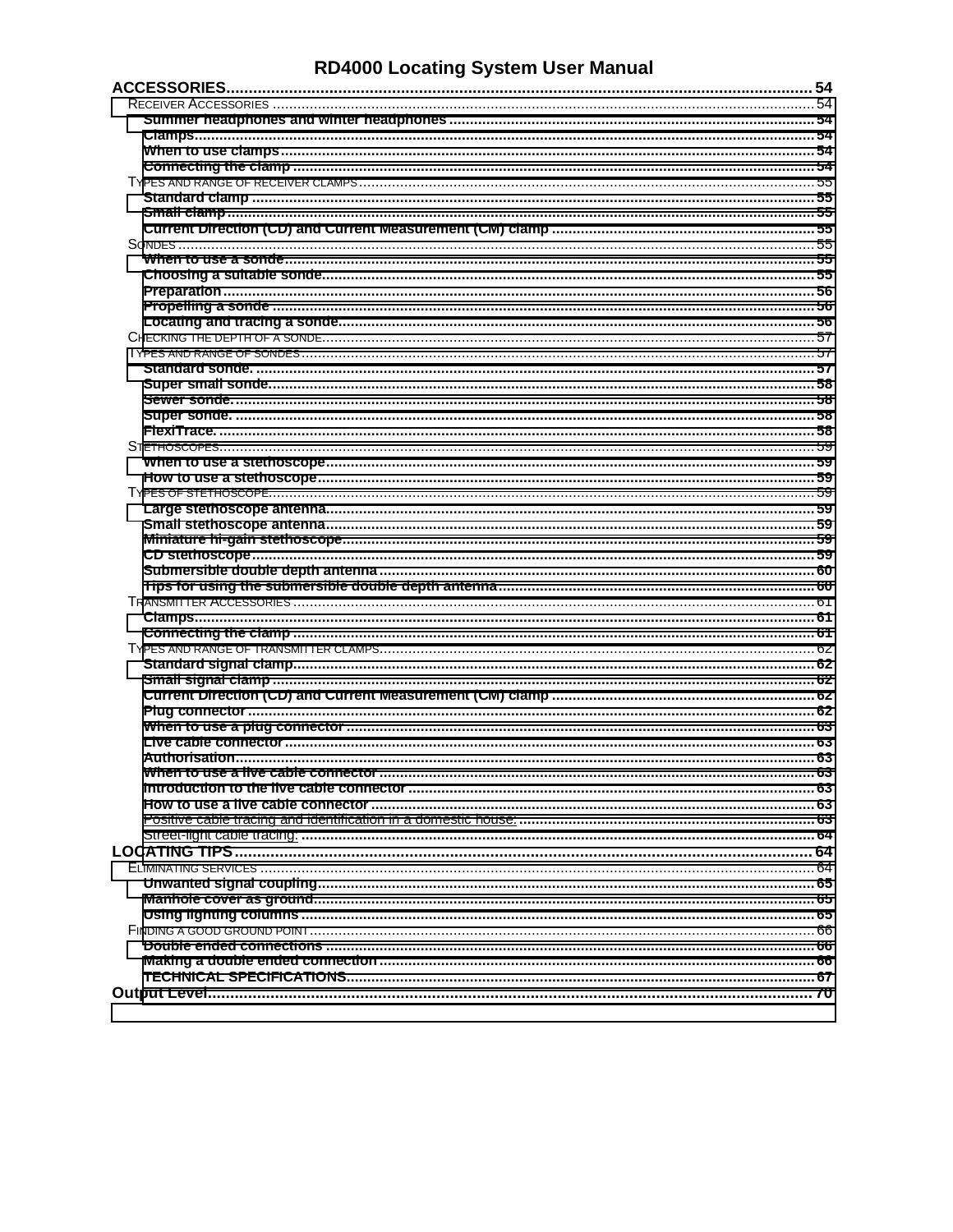## <span id="page-5-0"></span>**FCC, CANADIAN, AND EUROPEAN SAFETY NOTICES**

### **Receiver**

### **USA**

The product complies with the general conditions of operation, pursuant to part 15 of the FCC Rules.

**Caution**: Changes or modifications not expressly approved by the manufacturer could void the user's authority to operate the product.

### **Canada**

Equipment is for use by trained operators only and not for general household use. Usage duration shall be as short as possible to prevent possible radio interference to authorized services, especially the 100 kHz Loran-C frequency.

Operation is subject to the following two conditions: (1) this device may not cause interference, and (2) this device must accept any interference, including interference that may cause undesired operation of the device.

### **Europe**

Hereby, Radiodetection declares that this receiver is in compliance with the essential requirements and other relevant provisions of Directive 1999/5/EC.

## **Transmitter (RD4000T3, RD4000T3F and RD4000T10)**

### **USA**

This device complies with Part 15 of the FCC Rules. Operation is subject to the following two conditions: (1) this device may not cause harmful interference, and (2) this device must accept any interference received, including interference that may cause undesired operation.

**Caution:** Changes or modifications not expressly approved by Radiodetection could void the user's authority to operate the product.

### **Canada**

Equipment is for use by trained operators only and not for general household use. Usage duration shall be as short as possible to prevent possible radio interference to authorized services, especially the 100 kHz Loran- C frequency.

Operation is subject to the following two conditions: (1) this device may not cause interference, and (2) this device must accept any interference that may cause undesired operation of the device.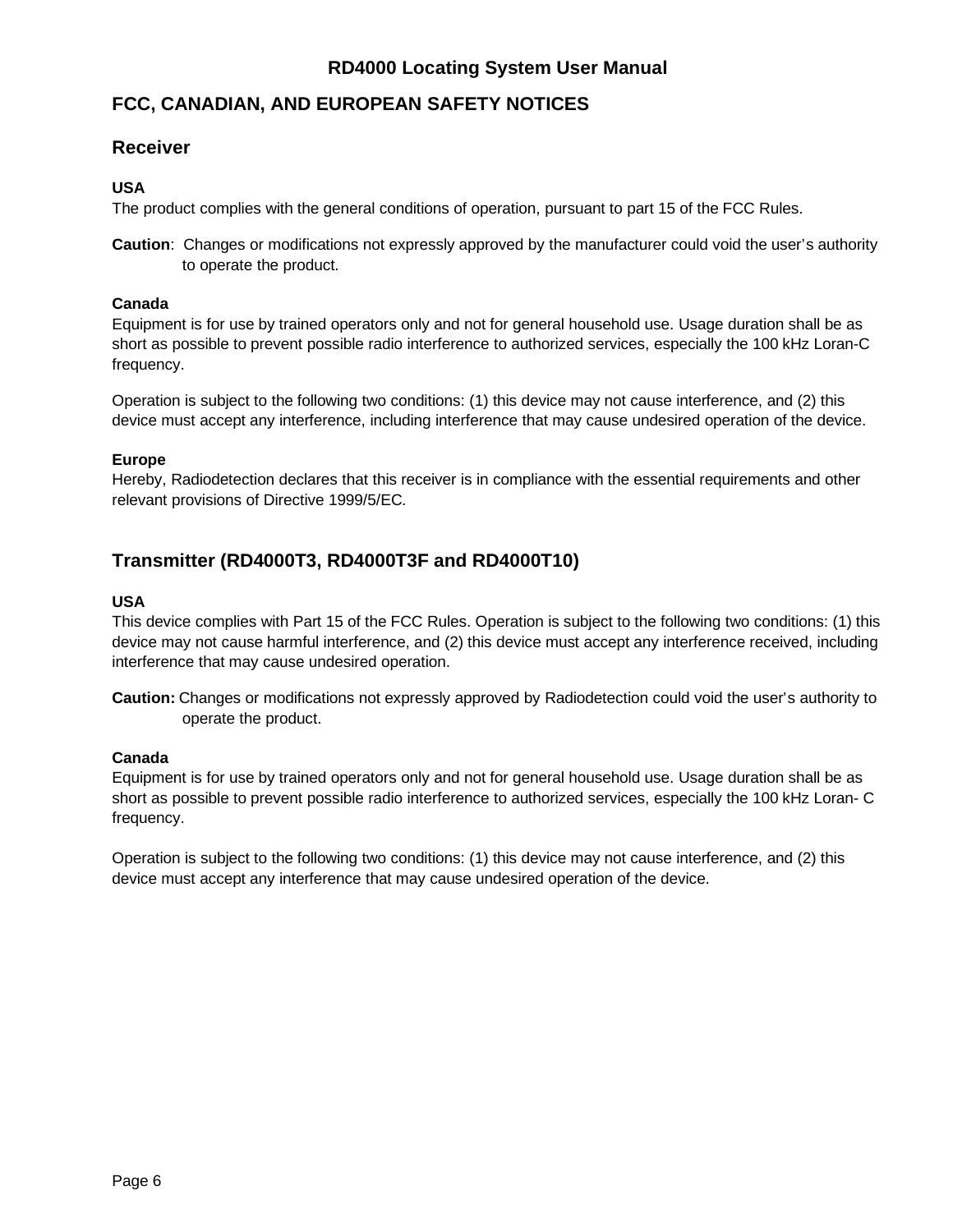<span id="page-6-0"></span>The carrier frequency and the RF output power are as follows:

| Frequency band  | Peak output power                            |
|-----------------|----------------------------------------------|
| 9kHz to < 45kHz | 10W (RD4000T10), 3W (RD4000T3 and RD4000T3F) |
| 45kHz to 490kHz | 1W                                           |

#### **Europe**

Hereby, Radiodetection declares that this transmitter complies with the essential requirements and other relevant provisions of Directive 1999/5/EC.

### **Warnings, Cautions and Notes.**

**WARNING.** Warnings are given where a procedure can cause personal injury if not carried out correctly.

- **Caution.** Cautions are given where a procedure can cause damage to equipment if not carried out correctly.
- *Notes. Notes are used to give supplementary information and useful tips.*

Read the warning or caution information carefully and follow any instructions that may be given.

### **Patent information**

Features of this product may be protected by the following granted patents and other pending applications:

US 5,260,659 US 5,576,973 US 5,920,194 US 6,127,827 US 6,268,731 EP 0,457,809 EP 0,758,457 EP 0,769,153

*The Microsoft Windows operating system is a registered trademark of Microsoft Corporation in the United States and/or other countries.*

### **CONTACT INFORMATION**

When reporting any problem to your Radiodetection Dealer/Supplier it is important to quote the following:

Equipment Serial Number. On the transmitters, the serial number is located on the transmitter side labels. On the receiver, it is on the front blade label.

Software Revision Number. The software revision number is shown on the display (RD4000T10 and RD4000 receiver only) for approximately five seconds after the receiver or transmitter is switched on.

For technical assistance contact:

Radiodetection RR#2 Box 756 Bridgton Commerce Center Bridgton, Maine 04009,USA Tel: (207) 647-9495 Toll Free: 877-247-3797 Fax: (207) 647-9496 email: bridgton@radiodetection.spx.com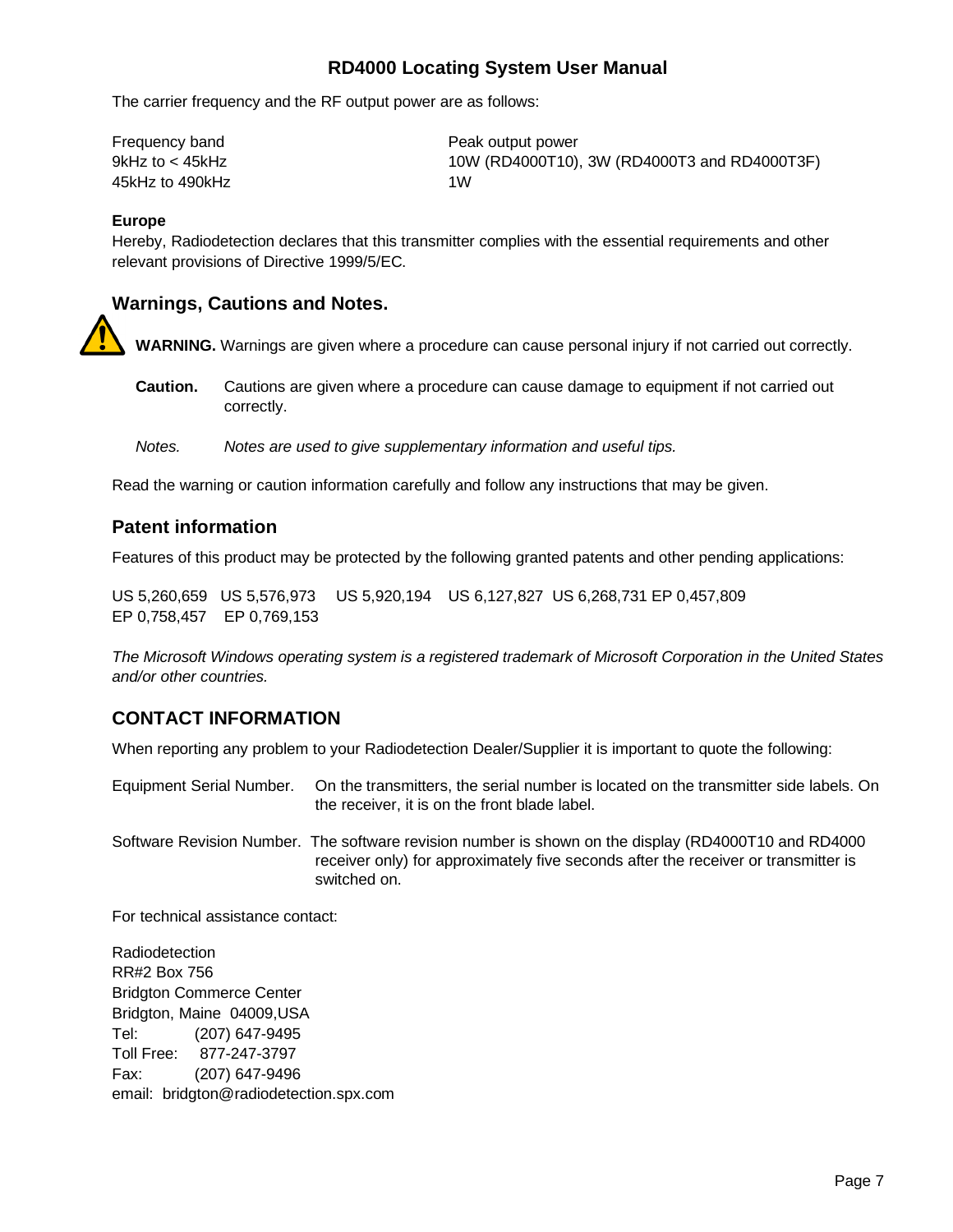*Note. Radiodetection receivers detect almost all buried cables and most conductors. However, some cables and conductors do not radiate signals and cannot be detected by Radiodetection receivers. Radiodetection receivers do not indicate whether a signal is from a single cable, several cables buried side by side or one cable above another.*

*The operation of any cable and pipe locator may be adversely affected when used in close proximity to ferrous materials such as manhole covers and parked cars. Keep a two-metre/six feet distance from these objects when taking critical measurements such as depth and current. Standing too close to the receiver if you are wearing steel toe capped boots may also affect the readings*



**WARNING. This equipment is NOT approved for use in areas where hazardous gases may be present***.*

### **WARNING. When using the RD4000 receiver reduce audio level before using headphones.**

Dispose of batteries in accordance with your Company's work practice, and the relevant law or guidelines in your country.

**Caution:** If the equipment is used in a manner not specified by Radiodetection, the protection provided by the equipment may be impaired.

The RD4000 system is for use by suitably trained operators only.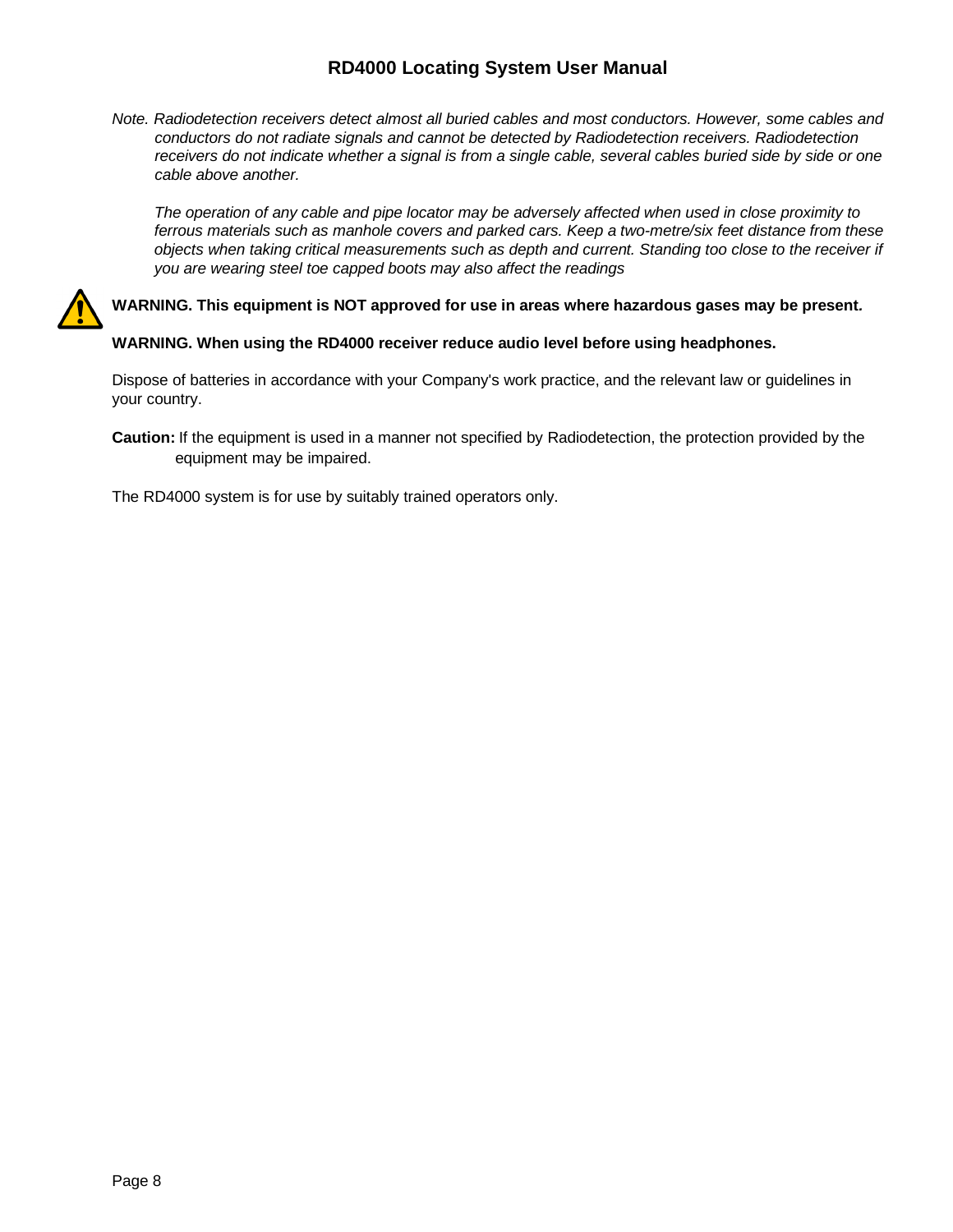## <span id="page-8-0"></span>**SYSTEM INTRODUCTION**

## **About this manual**

Before operating the equipment read this manual first. The manual is divided into the following sections:

- Safety notices.
- System introduction.
- Preparation for use.
- RD4000Rx receiver operation.
- RD4000MRx receiver option.
- RD4000T3, RD4000T3F, and RD4000T10 transmitter operation.
- Accessories.
- Locating tips.
- Web enabling.

### **System overview**

The RD4000 locating system offers a choice of two receivers and three transmitters. These are designated as follows:

### **Receivers**

RD4000Rx. The standard receiver.

RD4000MRx. This has the same features as the standard receiver but with the addition of an Electronic Marker System (EMS) antenna for locating marker balls. Both receivers feature web-enabling capability.

### *Layout of controls and connectors*

- (1)Display.
- (2)Keypad.
- (3) Gain paddle.
- (4) Receiver blade.
- (5) Accessories housing.
	- A. Accessory connector.
	- B. RS232 connector.
	- C. Headphone socket.
- (6) Battery housing.
- (7) Sounder.



- *Notes: 1. The accessory connector on the receiver has a different keyway orientation to that of the transmitter. This ensures that receiver accessories will only fit the receiver and transmitter accessories will only fit the transmitter.*
	- *2. For ease of identification all transmitter accessories have 4 pin connectors and all receiver accessories have 8 pin connectors.*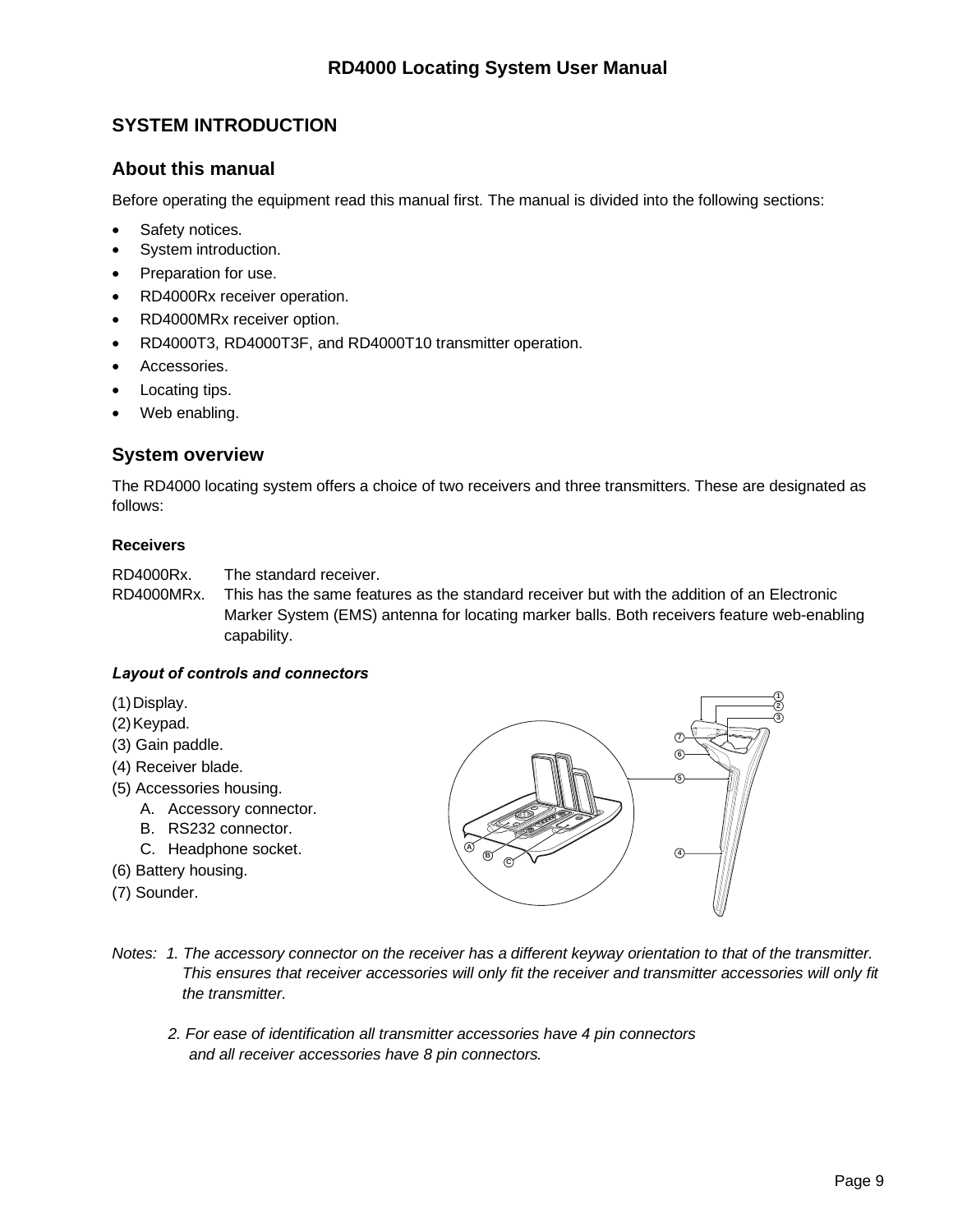<span id="page-9-0"></span>The RD4000 features:

- LCD display
- Ease of operation
- Auto backlight
- Web enabling capability

### **Transmitters**

Three transmitters are available:

- RD4000T3 The entry-level transmitter
- RD4000T3F This has the same features as the T3 but with FaultFind
- RD4000T10 Fully web-configurable transmitter

### **RD4000T3**

The RD4000T3 features:

- LED display
- Three-watt power output
- Three locate frequencies
- One induction frequency.

### *Layout of controls and connectors*





- 
- (2) RS232 connector. charging point
- (3) Accessory connection socket (6) Battery housing-release catch
- (4) LED function indicators
- (1) Sounder (5) External power supply and optional
- **RD4000T3F**

The RD4000T3F is identical to the RD4000 T3 with addition of FaultFind.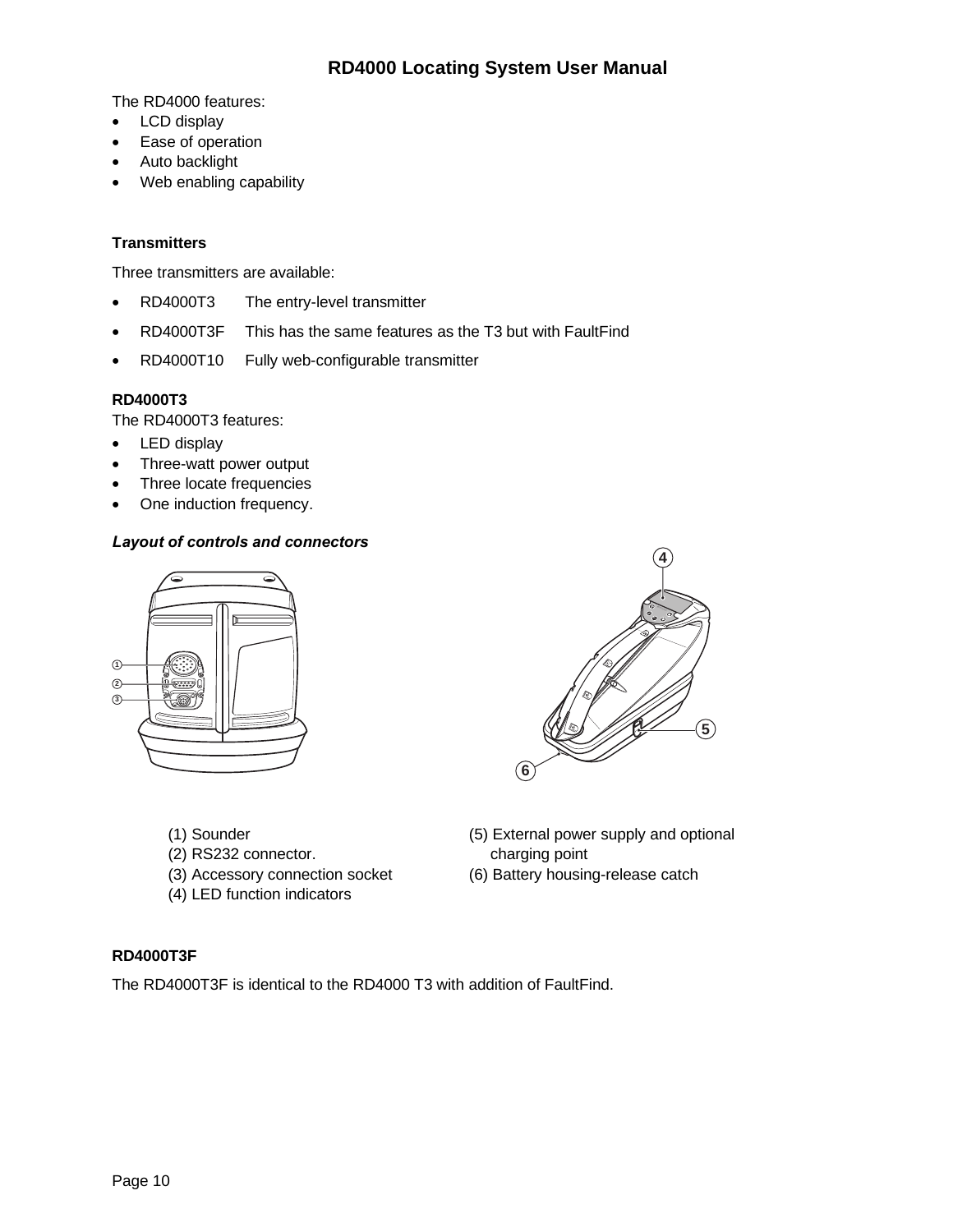### <span id="page-10-0"></span>**RD4000T10**

The RD4000T10 features:

- LCD display
- Ten-watt power output
- Web-enabling capability enabling the features to be upgraded using the dedicated Web site
- Multi-meter functions for checking integrity of cables before and after fault finding
- Up to 16 locate frequencies
- One or two induction frequencies
- FaultFind as standard
- Compatibility with the Radiodetection Pipeline Current Mapper (PCM)
- Compatibility with Absolute Current Identification- Multi (ACID-M)
- Auto backlight (activated when a key is pressed).

### *Layout of controls and connectors*



(1) Sounder (4) LCD display



- (2)RS232 connector. (5) External power supply and optional charging point
- (3) Accessory connection socket (6) Battery housing-release catch

### **Accessories**

A wide range of RD4000 accessories is available and increases the usefulness and scope of the system. Accessories and sondes are described later in the manual.

### **Auto backlight**

The RD4000 receiver features an auto backlight, which automatically illuminates the display in poor lighting conditions. The backlight cannot be manually switched on or off.

The T10 transmitter backlight automatically illuminates when a key is pressed, regardless of the ambient light level. The light will stay illuminated for 30 seconds, unless further key presses are made, in which case it will extinguish 30 seconds after the last key press.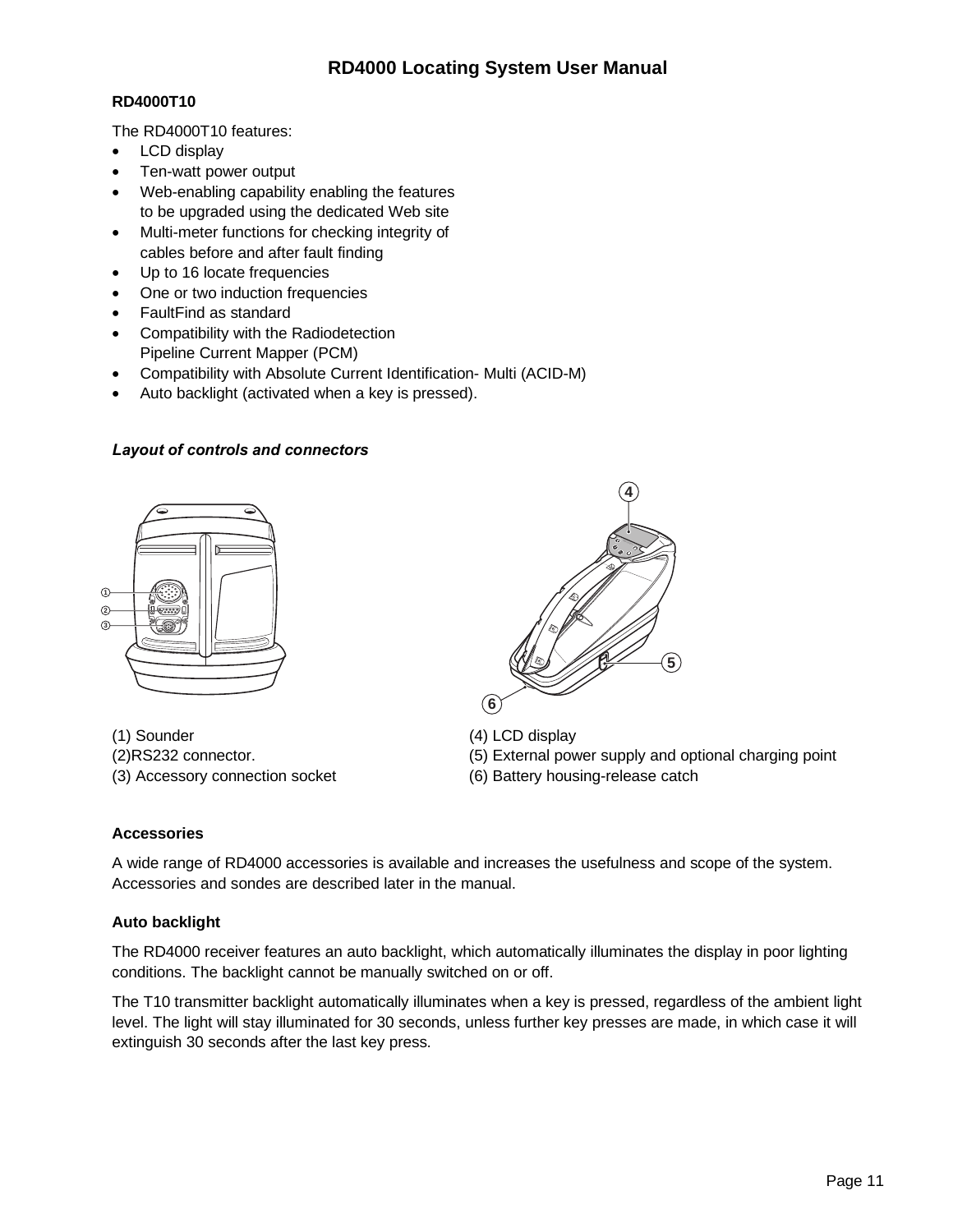### <span id="page-11-0"></span>**Web enabling features**

The RD4000 receivers and RD4000T10 transmitters are web enabled, allowing you to register equipment online, configure the equipment, and download frequency and feature upgrades quickly and easily via an Internet connection.

*Note: The RD4000T3 and RD4000T3F transmitters are not Web enabled.*

By connecting a transmitter or receiver to a computer and accessing the Radiodetection website, you will be able to do the following:

- Register new equipment
- Un-register a receiver or transmitter (for example, if it is sold on)
- Configure equipment
- Purchase and download new features
- Perform diagnostics and self-test procedures
- Check when servicing of a receiver or transmitter is due
- Link to the Radiodetection Frequently Asked Questions (FAQ) page
- Change the transmitter or receiver language
- Download updated firmware/software.

The Web enabling features are available through the Radiodetection Website at: http://www.radiodetection.com

#### **PC requirements**

You will need a personal computer (PC) or laptop computer running Microsoft Windows 98, Windows 2000, Windows NT, or XP, and the supplied RS232 communication connection lead. The PC or laptop must have Internet access through Microsoft Internet Explorer version 5.5 or later, and the Java plug-in, copies of which are included on the supplied RD4000 training CD.

**Caution:** Only install Internet Explorer if you feel confident to do so. If you are not sure, check with your Information Technology (IT) department or seek assistance from IT professional.

*Note: Netscape is not supported in this release but may be supported in later versions.*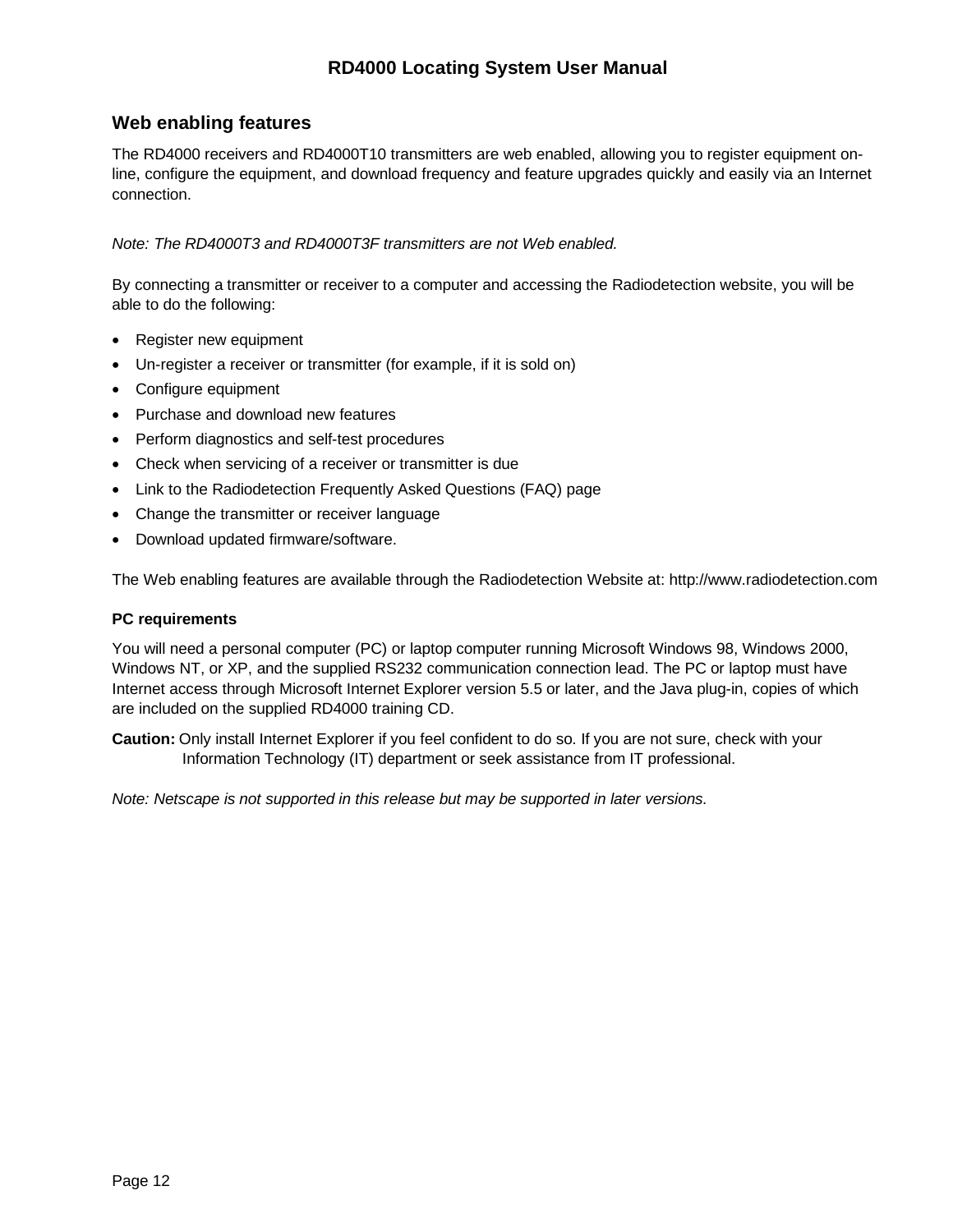### <span id="page-12-0"></span>**How to use the web enabling features**

- Lift up the dust cover (marked RS232) on the receiver, or remove the dust cover from the RS232 connector on the T10 transmitter and plug the male end of the supplied RS232 communication lead into the RS232 socket.
- Plug the female end of the cable into the serial port, (normally COM 1) of the computer.
- Switch on the computer and receiver or transmitter, access the Internet and in the address bar type: http://engineering.radiodetection.com. You will also find a link to this site at Radiodetection.com.

Once you are connected to the website, follow the on-line instructions for using the site.

### **Data logging**

During a survey, depth and current can be logged from the RD4000 receiver to an external data logger for later analysis. Data is presented to the RS232 socket after the depth button is pressed and after the auto timeout period returns the locator to locate mode.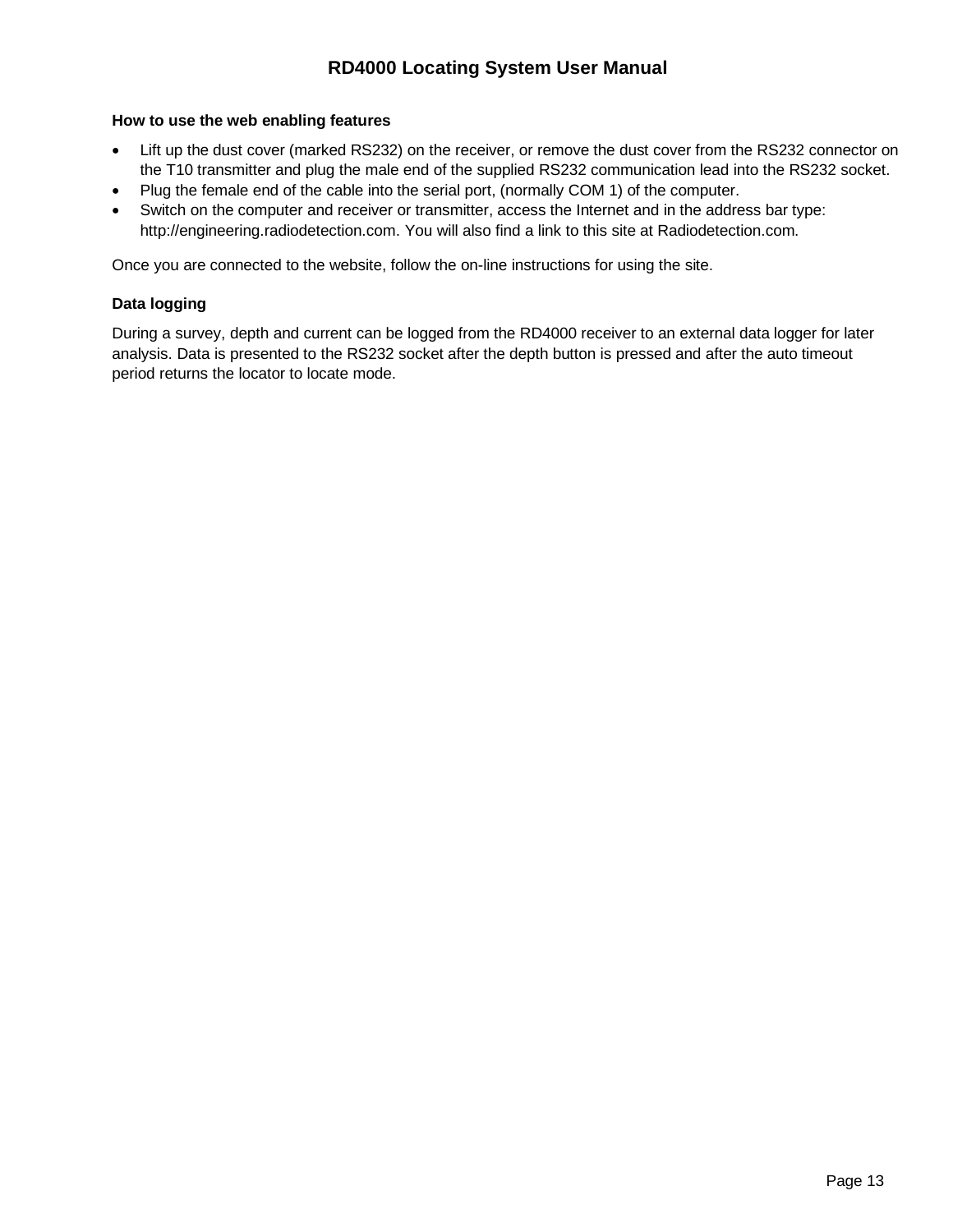## <span id="page-13-0"></span>**Display and function keys**

### **RD4000 receiver**



(1) On/off key

The on/off key has two functions: it switches the receiver on and off and it is used to select the menu.



(2) Frequency key Press and release the frequency key to select the next frequency. Press and hold down the frequency key to scroll through the available frequencies in sequence. Release the key when the required frequency is displayed. Press to change EMS marker types on the MRx version.



(3) Gain paddle.

Increases or decreases the signal strength. To reduce signal strength, lightly push the paddle anticlockwise, to increase the signal strength lightly push the paddle clockwise. A bar graph reading of approximately 50% is suitable for most uses.

(The gain paddle has a secondary function of menu scrolling when the menu key is pressed.)



(4) Depth and measurement key

When pressed, displays depth to target line and the current. Also used for data logging when an external data logger is attached.



(5) Antenna select key

Press and release the peak/null/single key to select the required mode.



(6) Bargraph. Displays signal strength.



(7) Antenna display. Wide (single horizontal antenna) peak. Narrow (twin horizontal antenna) peak. Null (single vertical antenna).



(8) Left/right arrows. Indicate if the target line is to the left or right of the receiver when the receiver is in null mode.



(9) Current direction (CD)arrows . Indicate current direction when an allocated CD frequency is in use and the fault direction when using FaultFind.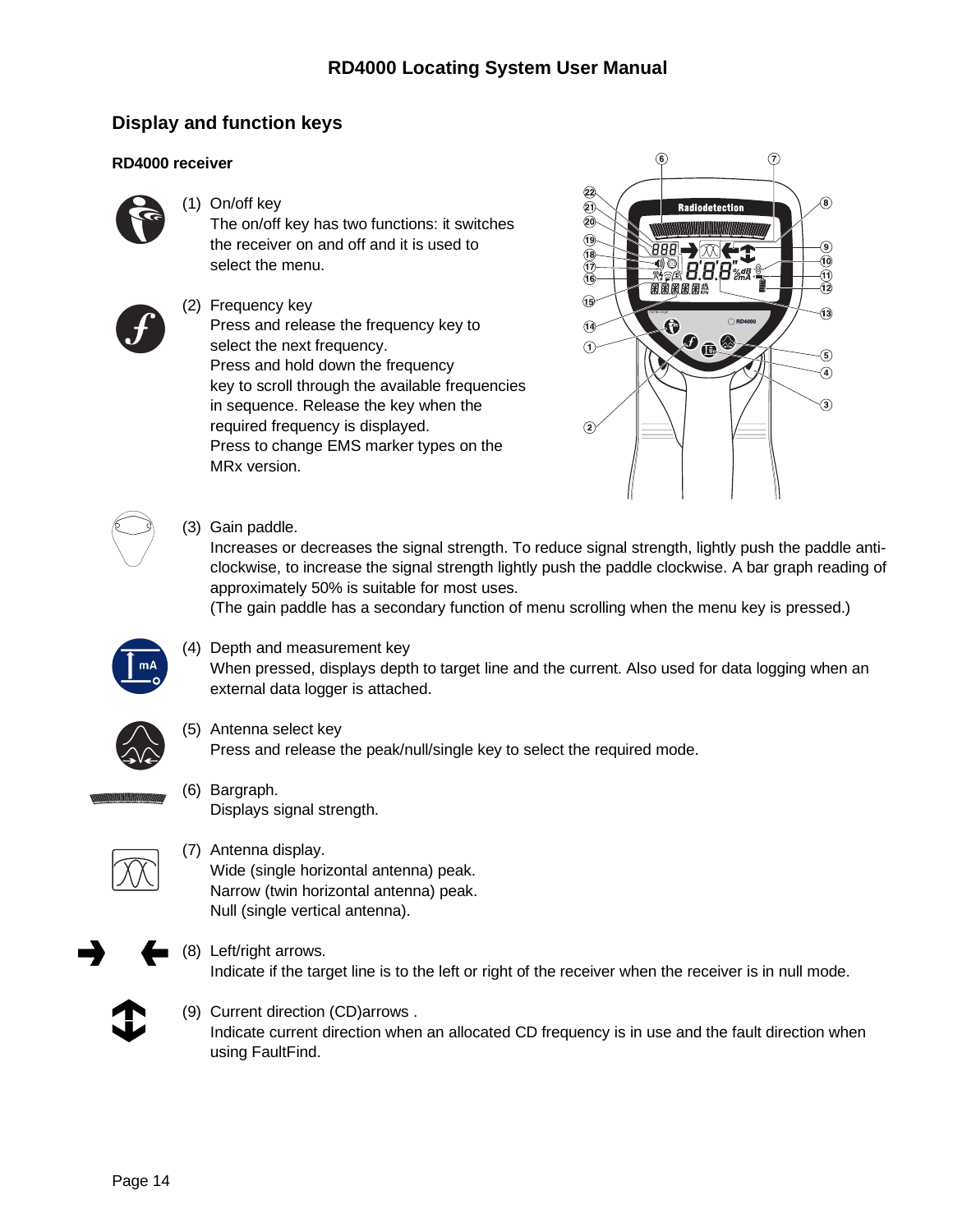|               | (10) Line selected indication.<br>Displayed when line measurement is selected.                                                                  |
|---------------|-------------------------------------------------------------------------------------------------------------------------------------------------|
|               | (11) Sonde indication.<br>Displayed when sonde measurement is selected.<br>Note: The sonde option is not available when using some frequencies. |
|               | (12) Battery level indication.<br>Displays receiver battery level.                                                                              |
|               | <b>8.8.9"</b> (13) Numeric display.<br>Indicates the receiver response to a signal. Also provides information from other functions.             |
|               | $Z$ $\Box$ $\Box$ <sub>KHz</sub> (14) Selected frequency indication.<br>Displays selected frequency.                                            |
|               | (15) Electronic Marker System (EMS) mode symbol (RD4000 MRx option only).<br>The EMS symbol is displayed when EMS is selected.                  |
|               | (16) Radio mode symbol.<br>This symbol is displayed when radio mode is selected.                                                                |
| $\mathcal{L}$ | (17) Power mode symbol.<br>This symbol is displayed when power mode is selected.                                                                |
|               | (18) Volume level.<br>Shows volume level (off, low, mid, high).                                                                                 |
|               | (19) Accessory indication.<br>The symbol is displayed when an accessory is fitted.                                                              |
|               | (20) Fault find mode.<br>The symbol is displayed when an A-frame is plugged into the accessory socket.                                          |
| 888           | (21) Numeric display.<br>Displays gain-setting value.                                                                                           |
|               | (22) CD mode indication.<br>The arrows are displayed when the CD frequency is selected.                                                         |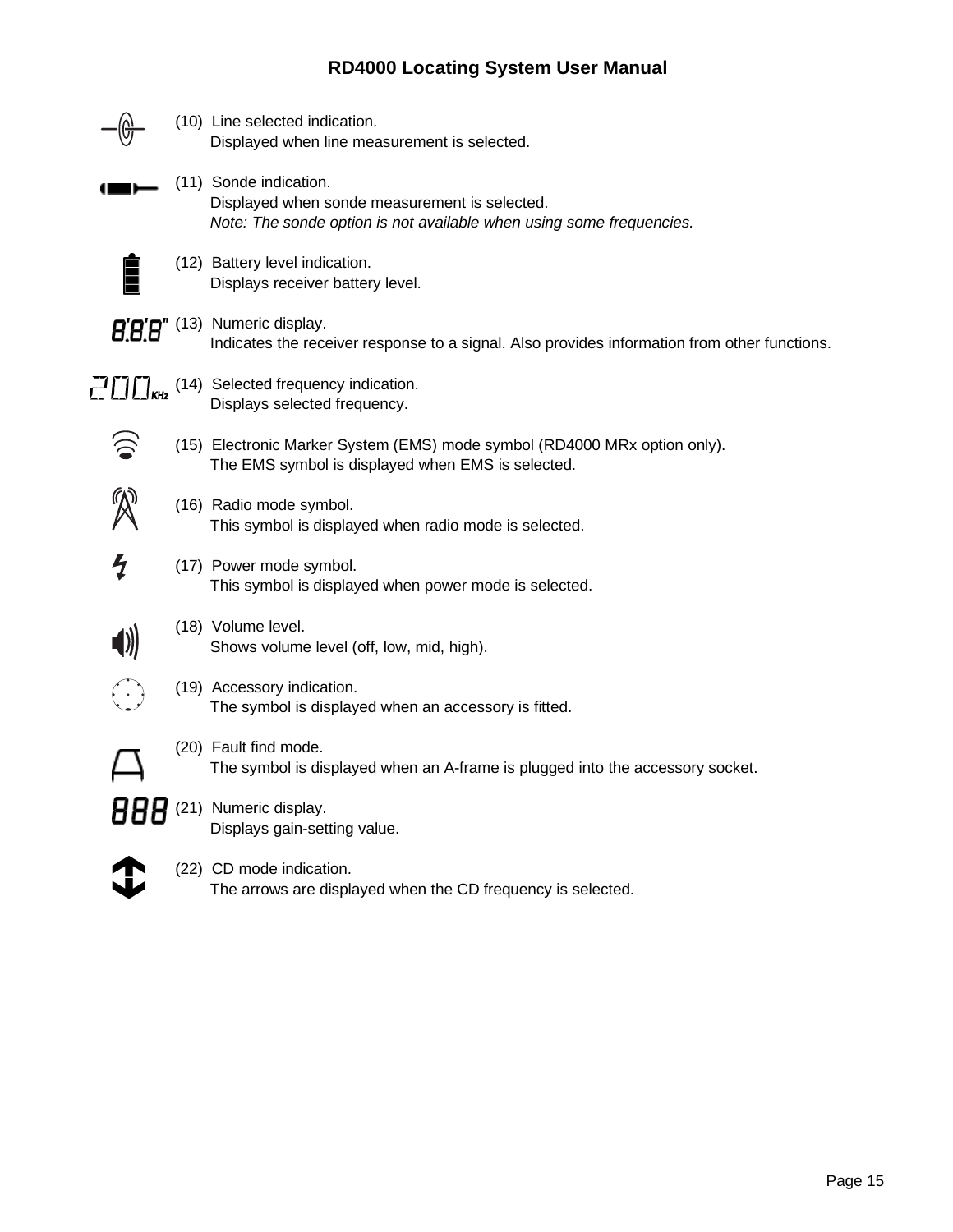### <span id="page-15-0"></span>**RD4000T3 and RD4000T3F transmitters**

- 
- (1) On/off key.

Used to switch the transmitter on and off.

The on/off key is also used to select one of two volume levels, which are only selectable when switching the transmitter on. To select the higher volume when switching on, press and release the on/off key. To select the lower volume, when switching on, press the on/off key for approximately two seconds. To change to the higher volume, switch the transmitter off and then on.



 $\frac{1}{10}$ 

(2) Frequency selection key. Press to select required frequency.



(4) Up arrow key. Press to increase output power level.



(5) Power output indication LED's.

When the up or down arrows are pressed, the four LED's illuminate or extinguish in turn to indicate the selected output power level. If the demanded output level can be achieved, the LED's up to and including the one representing the demanded output level will illuminate and will remain on. If the demanded output level cannot be achieved, the LED representing the achieved output will illuminate and remain on. The LED's between the achieved level and the required level will flash on and off.

- (6) Induction indication LED. Indicates that induction mode is selected. The induction frequency is indicated by one of the three frequency LED's. The illuminated LED represents the induction frequency. Induction mode is automatically selected if there is not an accessory plugged in to the transmitter.
- (7) FaultFind (FF) indication ( RD4000T3F only).  $\bigcirc$  FF . Indicates that FF mode is selected.
- (8) Frequency indicators.  $\bigcirc$  8kHz
- Indicate selected frequency.  $\bigcirc$  32kHz
- *Note: Frequencies shown are examples only and may not be the same as those on your transmitter.* $\bigcirc$  440Hz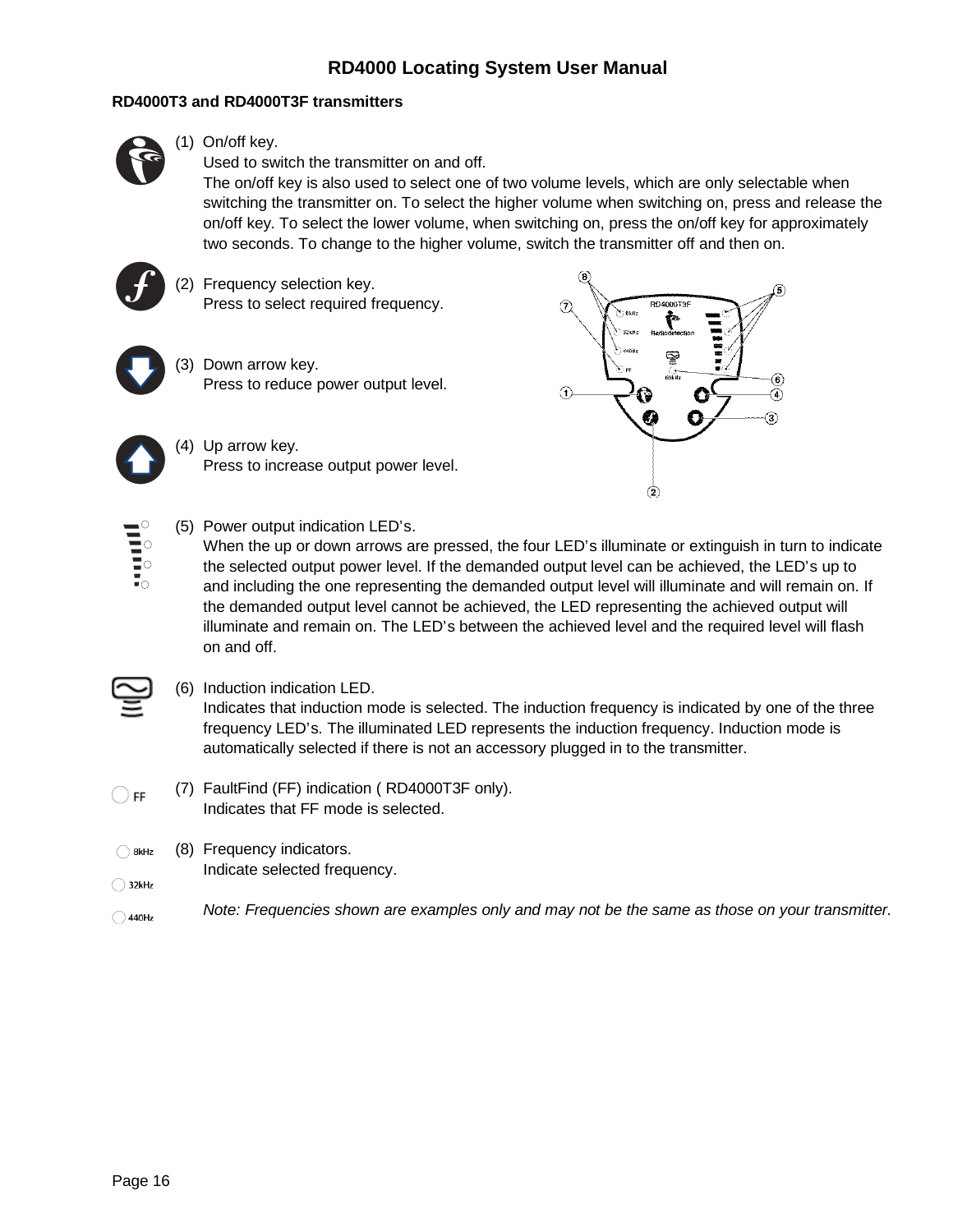## **RD4000T10 transmitter**

<span id="page-16-0"></span>

 $\circledast$ 

က

 $\circledast$ 

 $\circledS$ 

 $\circled{4}$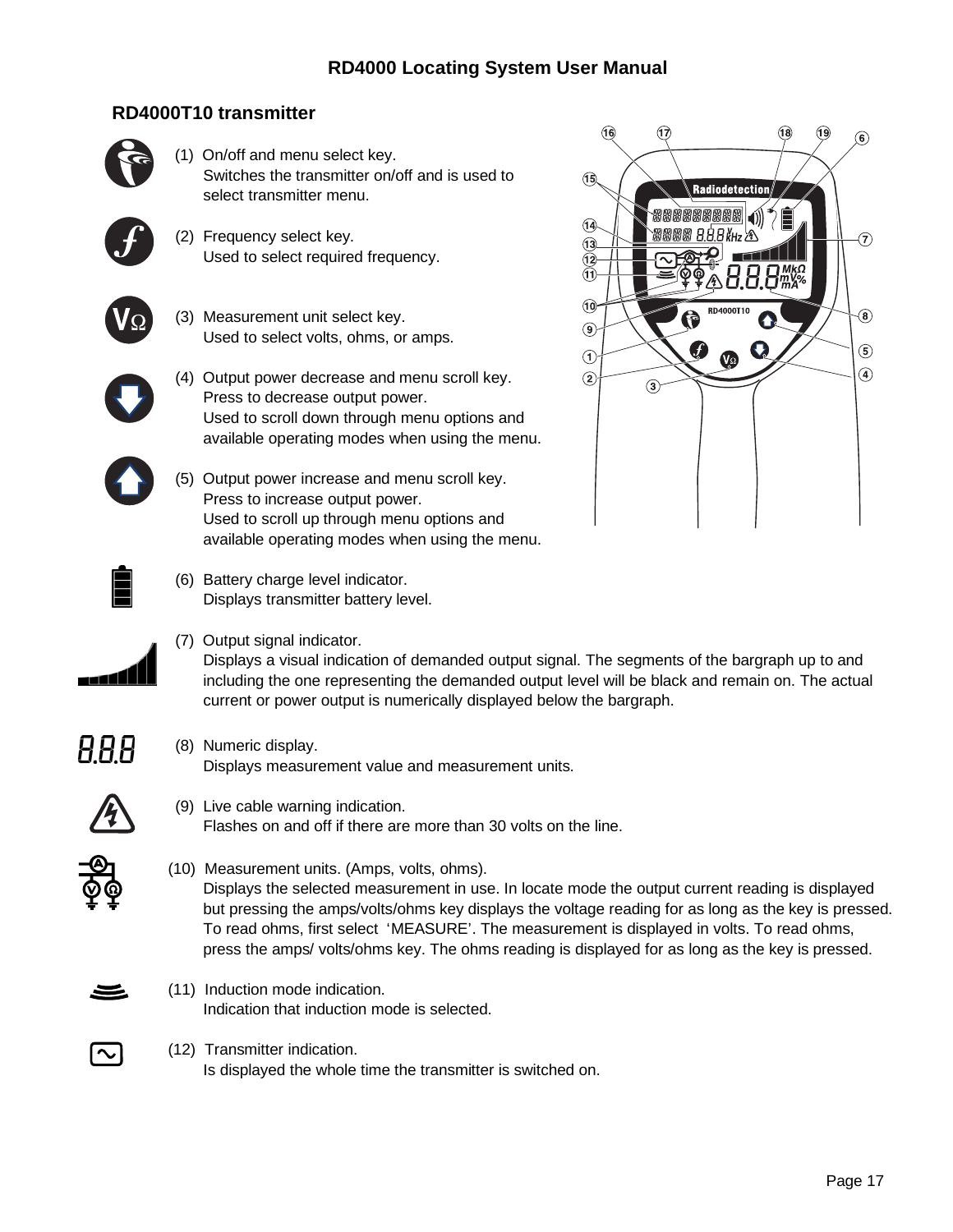(13) Clamp connected indicator. Symbol is displayed when a clamp is connected to the transmitter. (14) Direct connection indication. Shows that the transmitter is connected to the line by direct connection. LOCATE (15) Text display. Displays operating mode, frequency submode, and menus/alarms. Also scrolls the text 'HI POWER' from right to left when the transmitter is generating more than 5 watts. (16) Numeric indicator.  $220$  Hz Displays output frequency. (17) HI VOLTS warning indicator. Indicates that the transmitter is capable of outputting more than 30 volts. When switched on, the transmitter has HI VOLTS set to OFF and the transmitter cannot output more than 30 volts. Use the transmitter menu to select HI VOLTS ON. (18) Volume level. Indicates the volume that the sounder is set to (off, low, mid, and high). (19) External power supply indicator. Indicates that an external power supply is connected to the transmitter.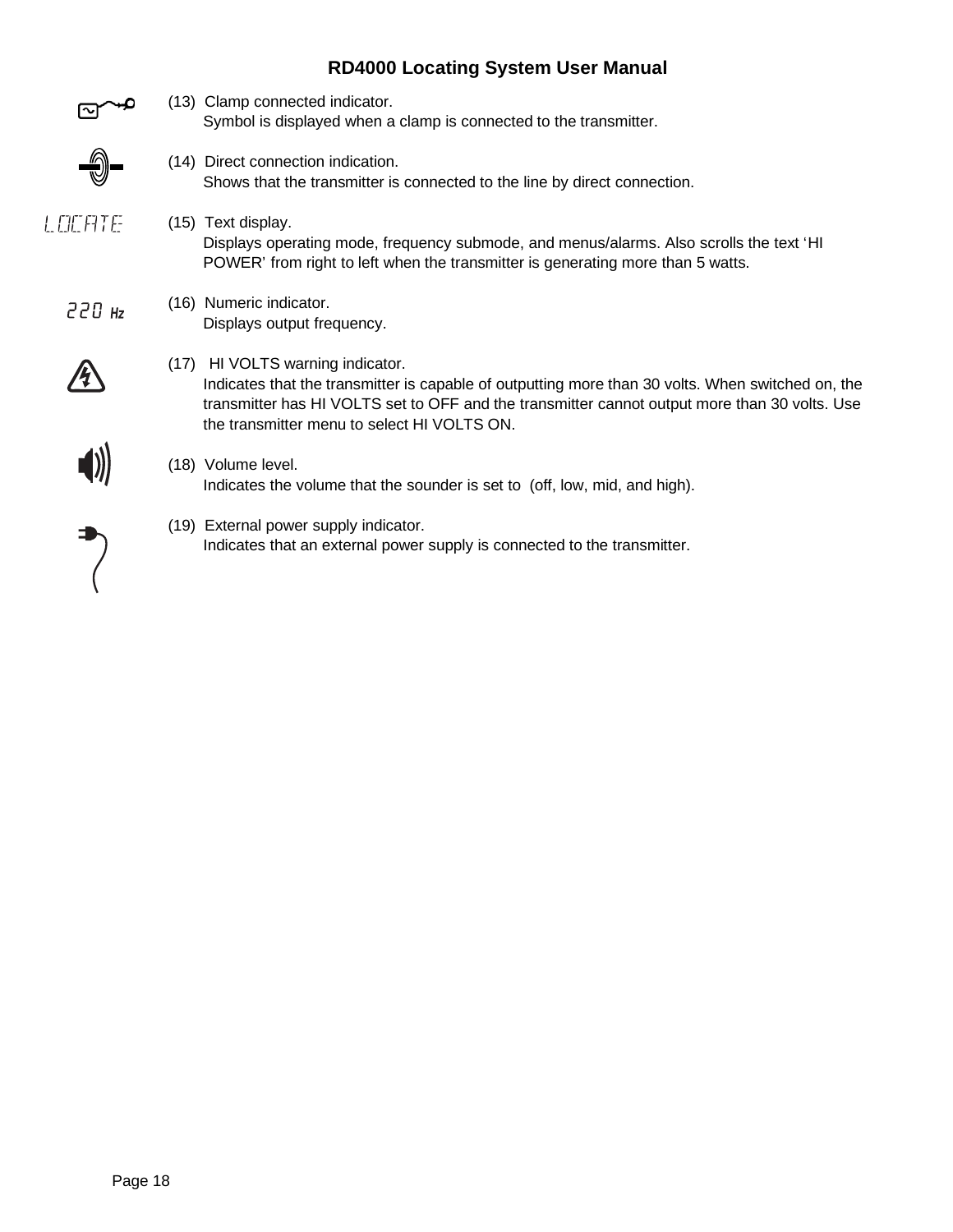### <span id="page-18-0"></span>**PREPARATION FOR USE**

### **RD4000 receiver**

This section describes the available RD4000 receiver power supply options and gives instructions on fitting, replacing, and charging batteries.

The RD4000 receiver is powered by four D-size (LR20) alkaline batteries or by anoptional rechargeable battery pack.

#### **Internal alkaline batteries**

The four batteries are housed in a battery tray, which slots into the front of the receiver. The tray is clearly marked with the correct battery orientation.



**Fitting and replacing alkaline batteries**



**Warning. Do not mutilate, puncture, or dispose of batteries by placing them in a fire. The batteries can burst or explode, releasing hazardous chemicals.**

**Discard used batteries in accordance with the manufacturer's instructions and your local regulations.**

**Caution.** When replacing batteries always ensure that the correct type of batteries is fitted. Keep the battery tray dry whilst changing the batteries.

- To remove the battery pack tray, place your fingers under the battery pack release catch, and pull the battery pack towards you from the RD4000 housing
- Remove the batteries and dispose of them in accordance with local regulations
- Fit new batteries in accordance with the polarity diagram in the battery housing
- Insert the battery pack tray into the RD4000 battery pack housing and push the battery pack tray until it clicks into the housing
- Switch the receiver on. If the display does not illuminate, ensure that the batteries are correctly oriented.

*Note: To ensure maximum performance from the RD4000 receiver always replace the batteries as a set.*

#### **Rechargeable battery pack**

The rechargeable battery pack is an interchangeable replacement for the standard battery pack and is supplied complete with four Nickel-Metal-Hydride (NiMH) rechargeable batteries.

#### **Fitting the rechargeable pack**

Remove the standard battery housing and fit the rechargeable pack housing, complete with rechargeable batteries.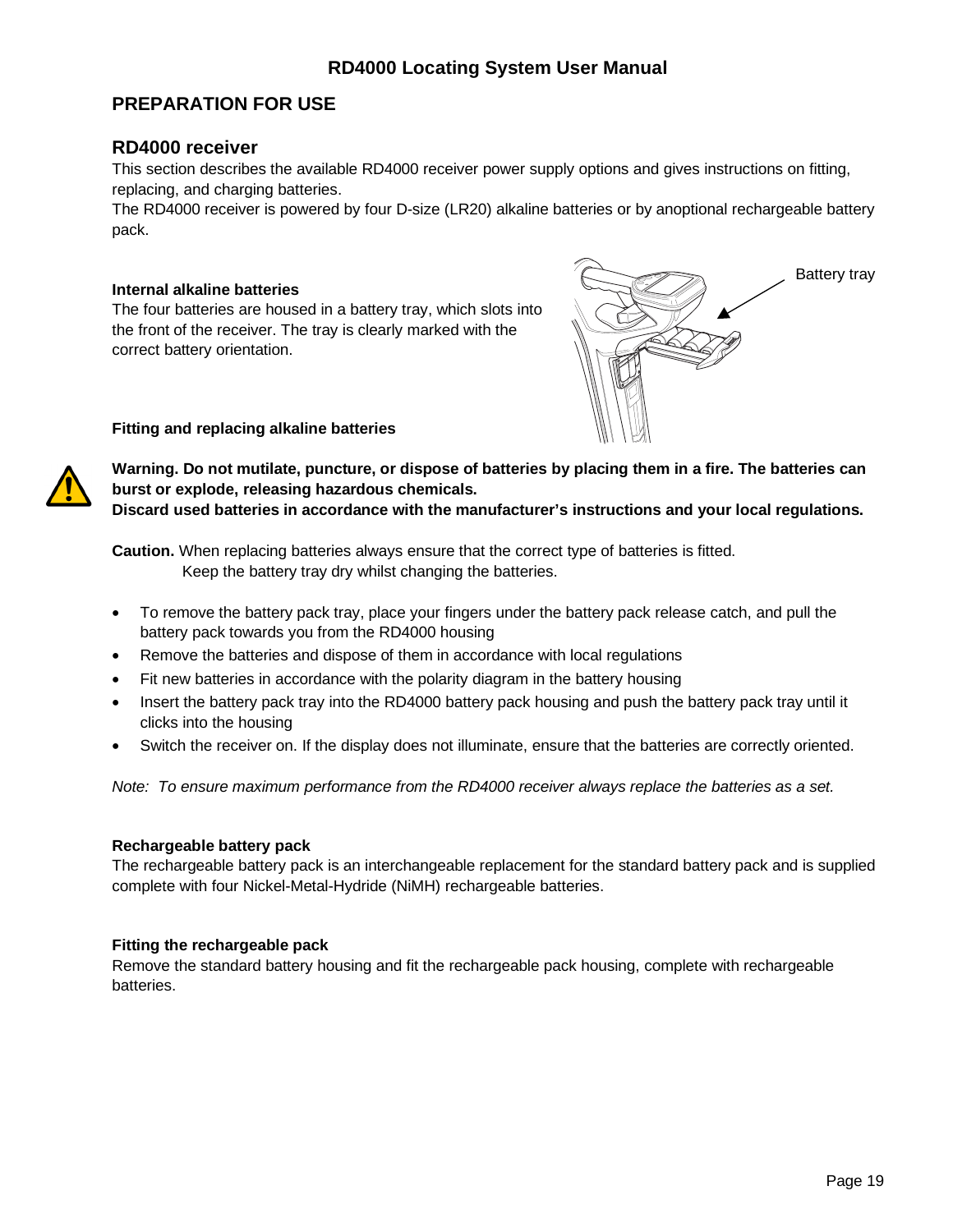### <span id="page-19-0"></span>**Charging rechargeable batteries**

**Caution. If the batteries are being recharged from a vehicle cigarette lighter and the vehicle is being driven, the battery packs must be removed from the transmitter or receiver whilst charging takes place.**

**Do not use the receiver while the battery pack is being charged with the battery pack fitted to the receiver.**

### *Note: When charging batteries for the first time, charge them for 16 hours regardless of the indicated battery level.*

The rechargeable battery pack can be recharged via a vehicle cigarette lighter or via a mains power adaptor with the pack fitted to the receiver or with the pack removed. However, we recommend that you remove the battery pack from the receiver for recharging, particularly in hot ambient conditions. This will increase the postcharge battery capacity and enhance overall battery life. Ideally, the battery pack should be charged at an ambient temperature of between 0°C and 30°C.

To charge the batteries, remove the rubber protection cover from the front of the battery pack housing and plug the charger lead (supplied) into the receiver connector. Plug the other end into the vehicle cigarette lighter socket or plug the mains power adaptor (contact Radiodetection for adaptor details) into an appropriate power supply and switch the power supply on. Follow the manufacturer's instructions for operating the charger. When charging is finished ensure that you re-fit the rubber protection cover.

*Note: It is normal for the battery pack to become warm during charging.*

### *RD4000 Rx Battery Charging LED Indications*

Under normal charging conditions, the battery charge status indicator LED illuminates and is coloured red. Once the batteries have finished charging the LED colour changes to green to indicate that charging is complete.

If the battery pack is completely discharged, or has been left in hot ambient temperatures, and the batteries have become hot, the LED will flash red/green as soon as the battery charger is plugged in and may continue to flash for sometime. In the case of a hot battery pack, the LED will turn red once the battery pack has cooled down, indicating that the batteries are charging normally. The LED will turn green once charging is finished.

If the LED is flashing red/green because the batteries are completely discharged, the LED will continue to flash red/green and trickle charge the batteries until they have reached a pre-determined charge level. The LED will then turn red, indicating that the batteries are charging normally. The LED will turn green once charging is finished.

The battery pack can be safely removed from charge at any stage in the charging cycle without affecting the battery life. However, the batteries will only be partially charged.

The rechargeable batteries are not replaceable. If a fault occurs with the rechargeable battery pack, it must be returned to Radiodetection for repair.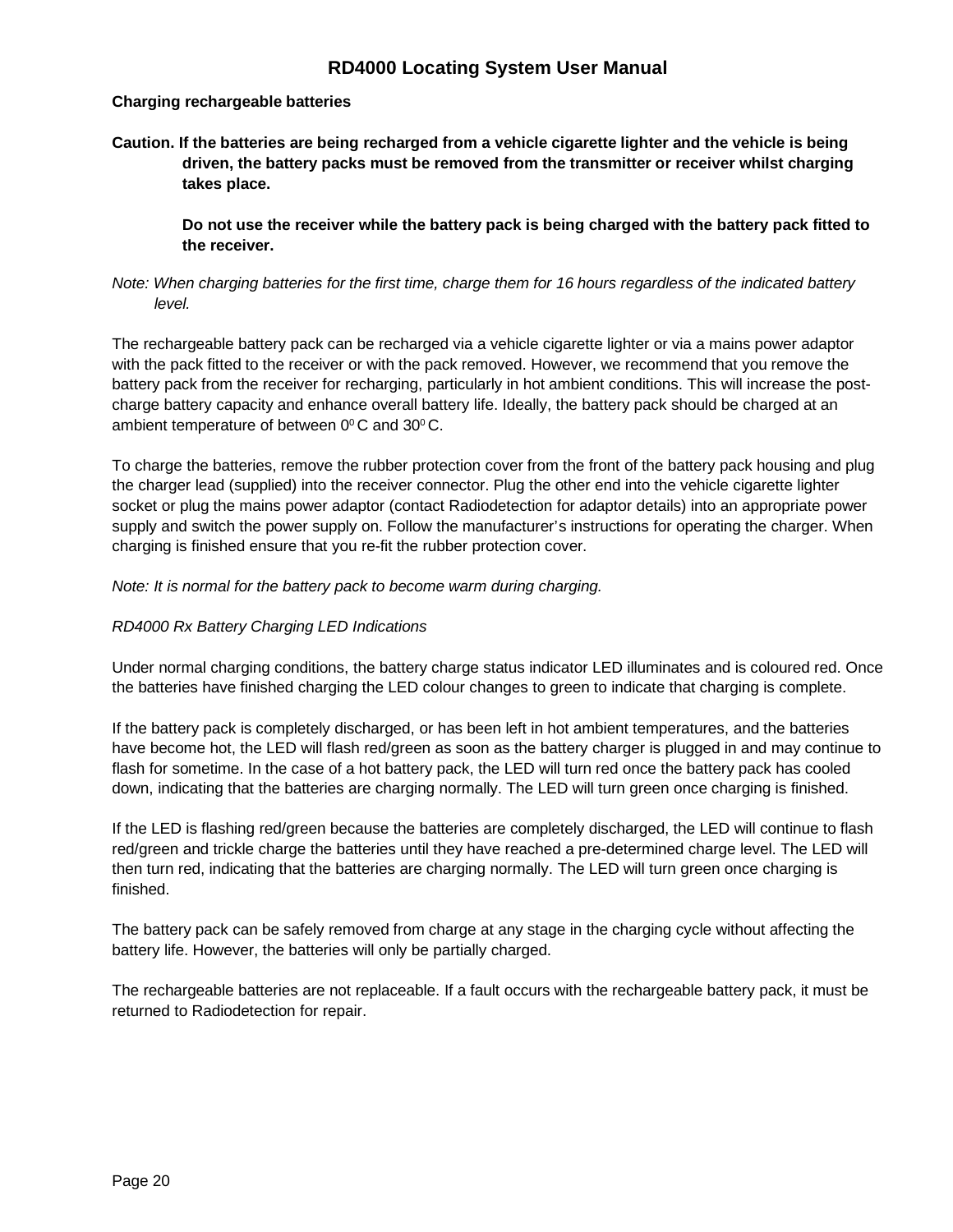### **Battery low level warning**

<span id="page-20-0"></span>E

As the battery level falls, the battery indicator black segments will extinguish in turn. When only the bottom segment is visible, it will start flashing on and off and eventually only the battery outline will be visible. The outline will start to flash on and off and 'BAT' will be displayed. Shortly after this the receiver will shut off.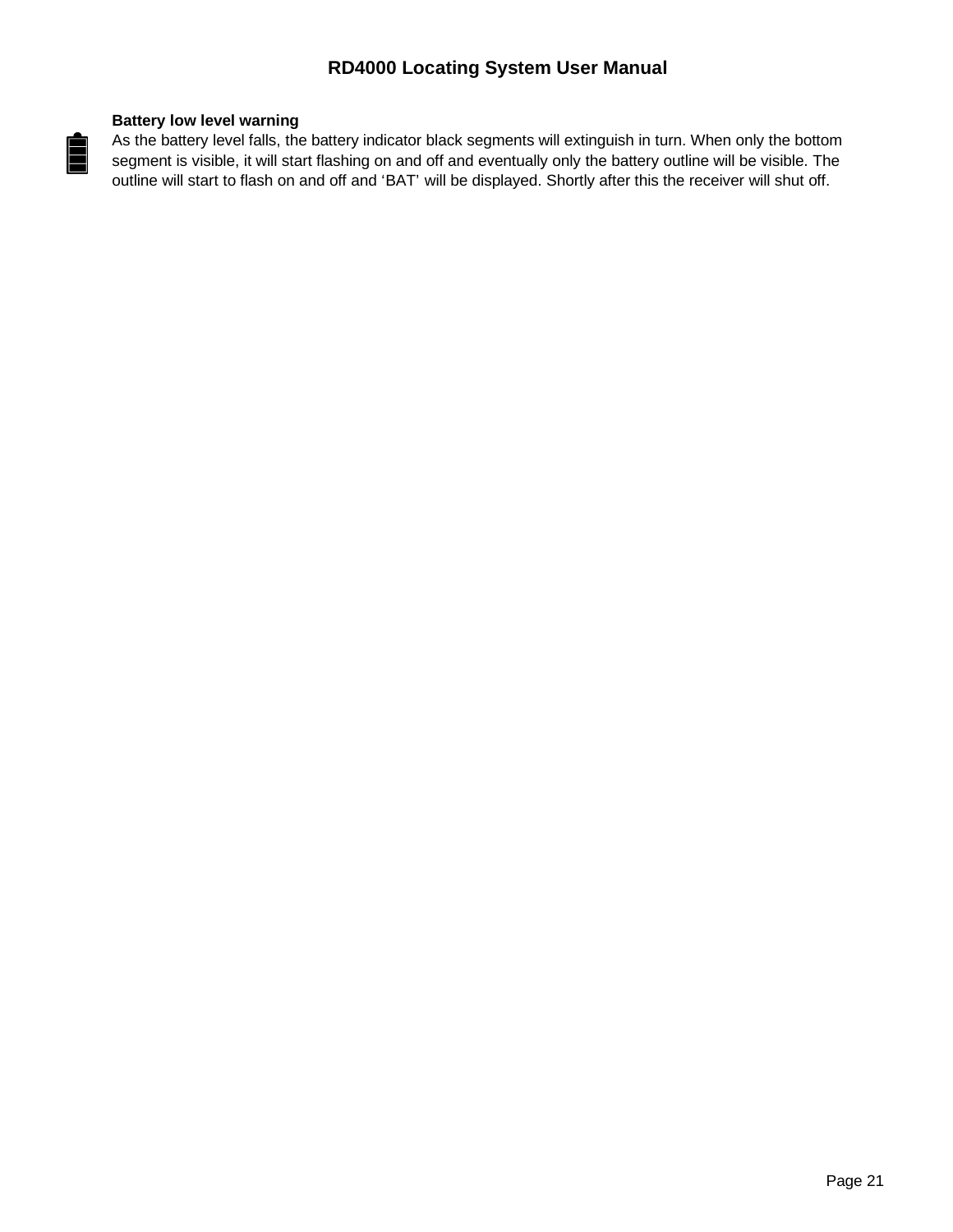## <span id="page-21-0"></span>**RD4000T3, RD4000T3F and RD4000T10 Transmitters**

The power supply options and battery recharging methods for the RD4000T3, RD4000T3F, and RD4000T10 transmitters are the same. Additionally, the RD4000T10 transmitter features a graphical display of the recharging status. This section describes the available power supply options and gives instructions for fitting, replacing, and charging batteries.

### **Power supply**

The transmitter can be powered by either:

- Internal alkaline batteries
- A rechargeable battery pack (optional)
- A 12-volt battery supply
- A mains operated battery charger/eliminator.

### **Internal alkaline batteries**

The transmitter houses 12 D-size (LR20) alkaline batteries fitted into a battery tray at the base of the transmitter housing. The housing incorporates plastic polarity indicators.

### **Rechargeable battery pack (optional)**

An optional Radiodetection rechargeable battery pack containing 12 Nickel-Metal-Hydride (NiMH) batteries is available for the RD4000T3, RD4000T3F, and RD4000T10 transmitters and is fully interchangeable with the standard battery pack housing. The rechargeable battery pack can be charged from either a 12-volt supply or mains power supply and the transmitter can be operated whilst charging. The rechargeable batteries are not user replaceable. If a fault occurs with the rechargeable pack, it must be returned to Radiodetection for repair. Battery pack release catch

### **External 12 volt battery supply**

The transmitter can be powered by a 12-volt vehicle battery. A socket is provided in the battery pack housing for this purpose.

### **Mains operated battery charger/eliminator**

Using a mains operated battery charger/eliminator enables the transmitter to be used at the same time as the batteries are charging (rechargeable batteries only). The pack can also be recharged with the pack removed from the transmitter.

### **Battery low level warning**

### RD4000T3 and RD4000 T3F

There is no battery level indication on the RD4000T3.

When the batteries have approximately 30 minutes or less use remaining, the speaker tone and transmitter output signal will switch off for one second in every five seconds. When the batteries have insufficient charge remaining to ensure correct operation the unit will switch off. In FF mode (T3F only) the output signal will not switch off and on but will continue until the batteries have insufficient charge and the T3F switches off.

*Note: Ensure that you always have enough battery charge available to complete the task.*

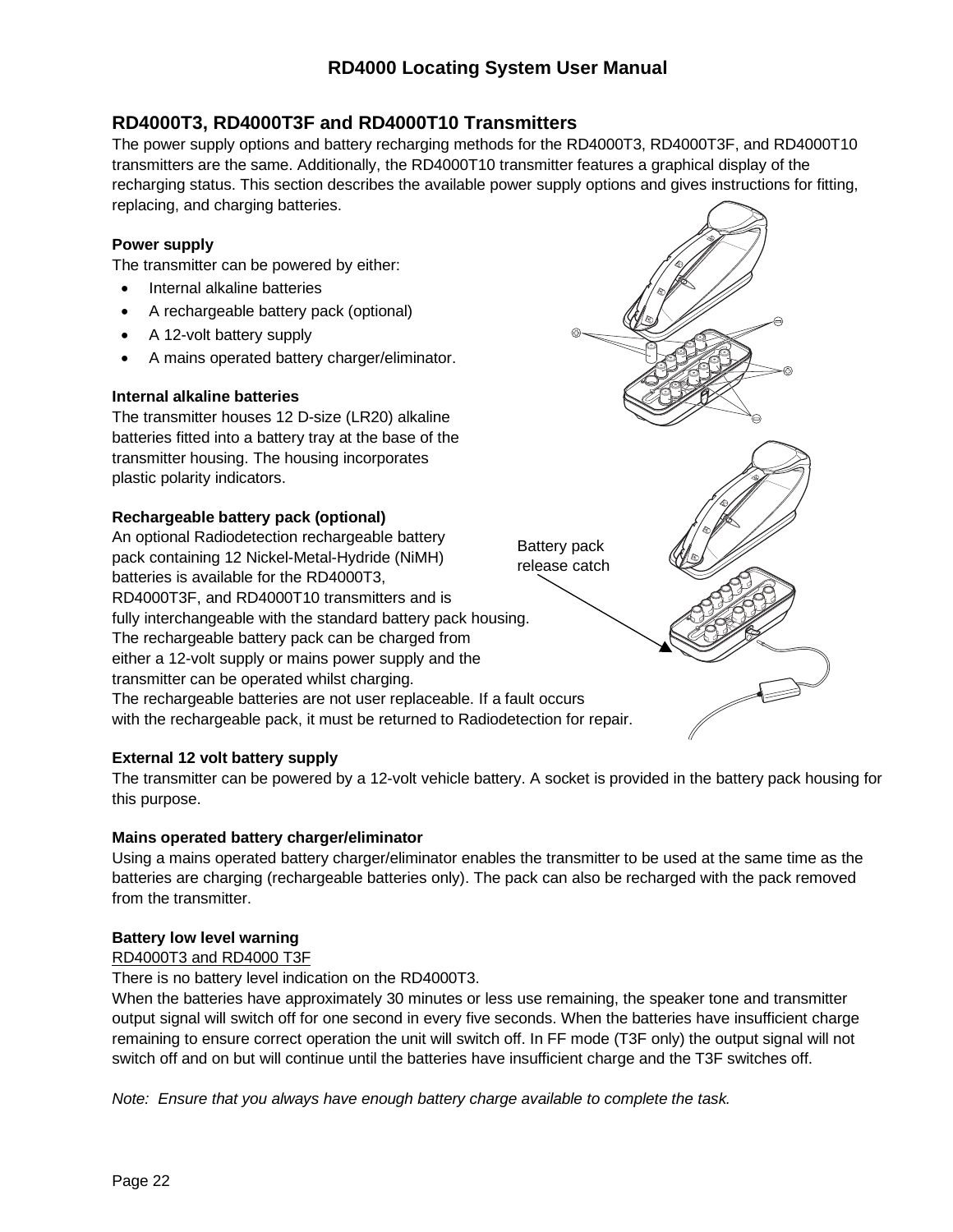#### <span id="page-22-0"></span>RD4000T10

As the battery level depletes, the battery indicator black segments extinguish in turn. When only the bottom segment is visible, it starts flashing on and off and eventually only the battery outline is visible. The outline starts to flash off for one second and on for four seconds and the sounder emits a warning beep tone every five seconds. At this stage, the transmitter defaults to one-watt maximum power output and '1 WATT' scrolls across the top of the display. If the batteries are not changed or recharged at this point, the unit will eventually switch off. The locate signal also pulses on and off at the same rate except when using PPL, FF, A.C.ID and PCM modes. When using these modes the locate signal continues without pulsing until the batteries are completely flat.

### **RD4000T10 battery life consumption**

Using the T10 transmitter at its higher power output levels, increases battery consumption. To indicate when high power is being used 'HI POWER' scrolls from right to left across the top of the screen whenever the transmitter is generating more than 5 watts output power. If possible reduce power below 5 watts output to conserve battery life.

## **Fitting and replacing transmitter batteries**

**Warning. Do not mutilate, puncture, or dispose of batteries by placing them in a fire. The batteries can burst or explode, releasing hazardous chemicals.**

**Discard used batteries in accordance with the manufacturer's instructions and your local regulations.**

**Caution.** When replacing batteries always ensure that the correct type of batteries are fitted. Keep the battery tray dry whilst changing the batteries.

### **Alkaline batteries**

Always fit or replace batteries as a set. If the T10 transmitter batteries are not replaced as a set, the battery level indicator will not give a reliable indication of battery level.

- To remove the battery-housing, place the transmitter on a level surface and push down the battery housing retaining clip at the rear of the transmitter (see illustration). Lift off the transmitter top and place it to one side
- Remove the batteries and dispose of them in accordance with local regulations
- Fit the new batteries, ensuring that they are placed in the tray in the correct polarity orientation (refer to illustration). The orientation is also marked in the battery housing
- Replace the transmitter top onto the battery housing and push down on the carrying handle until the retaining clip clicks into place
- Switch the transmitter on. If the transmitter does not activate, ensure that the batteries are correctly oriented in the battery housing.

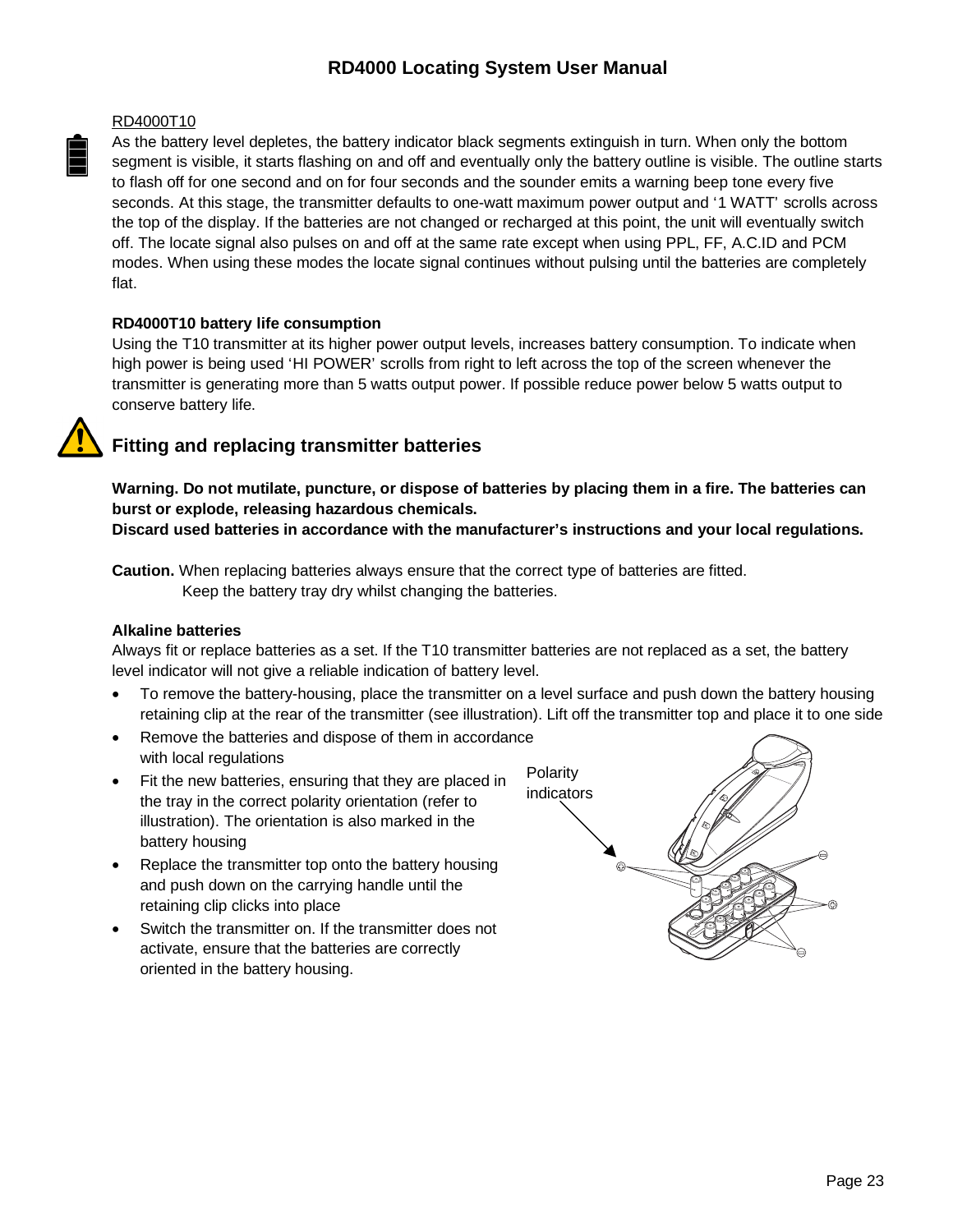### <span id="page-23-0"></span>**Fitting the rechargeable battery pack**

Remove the battery pack housing and fit the rechargeable pack, complete with batteries, onto the transmitter.

### **Charging rechargeable batteries**

The rechargeable pack can be charged with the pack fitted to, or removed from, the transmitter.

### **Charging options**

- **Caution.** If the batteries are being recharged from a vehicle cigarette lighter and the vehicle is being driven, rechargeable battery packs must not be recharged whilst attached to transmitter or receiver units.
- **Caution.** When charging batteries from a battery charger, always ensure that the battery charger is suitable for the batteries being charged.
- *Note: When charging batteries for the first time they should be charged for 16 hours regardless of any indicated charge state. For subsequent charges the batteries can be removed from charge once the green light is illuminated.*

Under normal charging conditions, the battery charge status indicator LED illuminates and is coloured red. Once the batteries have finished charging the LED colour changes to green to indicate that charging is complete.

If the battery pack is completely discharged, or has been left in hot ambient temperatures, and the batteries have become hot, the LED will flash red/green as soon as the battery charger is plugged in, and may continue to flash for sometime. In the case of a hot battery pack, the LED will turn red once the battery pack has cooled down, indicating that the batteries are charging normally. The LED will turn green once charging is finished.

If the LED is flashing red/green because the batteries are completely discharged, the LED will continue to flash red/green and trickle charge the batteries until they have reached a pre-determined charge level. The LED will then turn red, indicating that the batteries are charging normally. The LED will turn green once charging is finished.

The battery pack can be safely removed from charge at any stage in the charging cycle without affecting the battery life. However, the batteries will only be partially charged.

The rechargeable batteries are not replaceable. If a fault occurs with the rechargeable battery pack, it must be returned to Radiodetection for repair.

The rechargeable battery pack can be recharged via a vehicle cigarette lighter of a stationary vehicle, or from a mains power adaptor (contact Radiodetection for details). To charge the battery pack, lift the battery pack connector cover and plug the charger lead into the transmitter connector. Plug the other end into the vehicle cigarette lighter socket or plug the mains power adaptor into an appropriate power supply and switch the power supply on. It takes approximately 8 hours to fully charge the batteries if the transmitter is switched off during charging.

*Note: It is normal for the battery pack to become warm during charging.* Battery charging

connector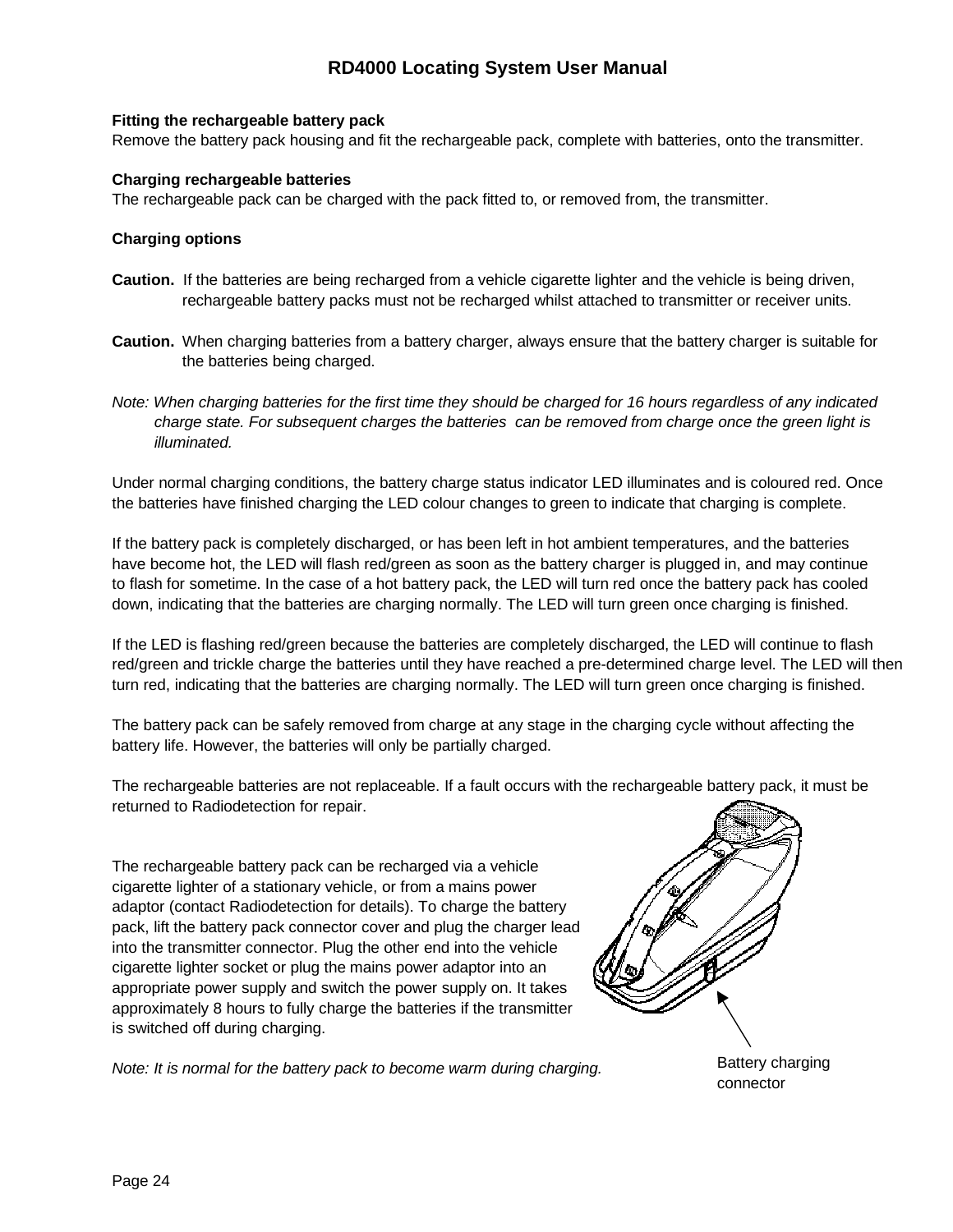### **RD4000RX RECEIVER OPERATION**

<span id="page-24-0"></span>

### **Switching on/off**

To switch the receiver on, press and release the on/off key. To switch off the receiver, press the on/off key until the LCD display clears.



### **Checking battery level**

The battery level indicator is situated at the bottom right hand side of the display and is made up of five black segments that extinguish as the battery life depletes. Ensure that you always have enough serviceable batteries available to complete the task.



### **Menu**

To select the menu, press and release the on/off key. To cycle through the menu options, momentarily flick the gain paddle clockwise or anticlockwise and release it. Once an option is displayed, press the on/off key to select it.



#### Menu options are:

#### **Line, Sonde (L/S)**

- Select menu
- Use the gain paddle to select L/S
- When L/S is displayed, press and release the on/off key
- Use the gain paddle to select either line or sonde
- Press and release the on/off key to confirm the selection and return the display to locate mode The appropriate line or sonde symbol is displayed on the LCD.

*Note: The Line/sonde option is not available in all modes.*



### **Volume (VOL)**

There are four volume levels:

- 1. Off.
- 2. Low.
- 3. Mid.
- 4. High.

To select the required volume:

- Select menu
- Use the gain paddle to select volume (VOL)
- Press and release the on/off key
- Use the gain paddle to select the required volume level
- Press and release the on/off key to confirm the selection and return the display to locate mode. The selected volume level is displayed on the LCD.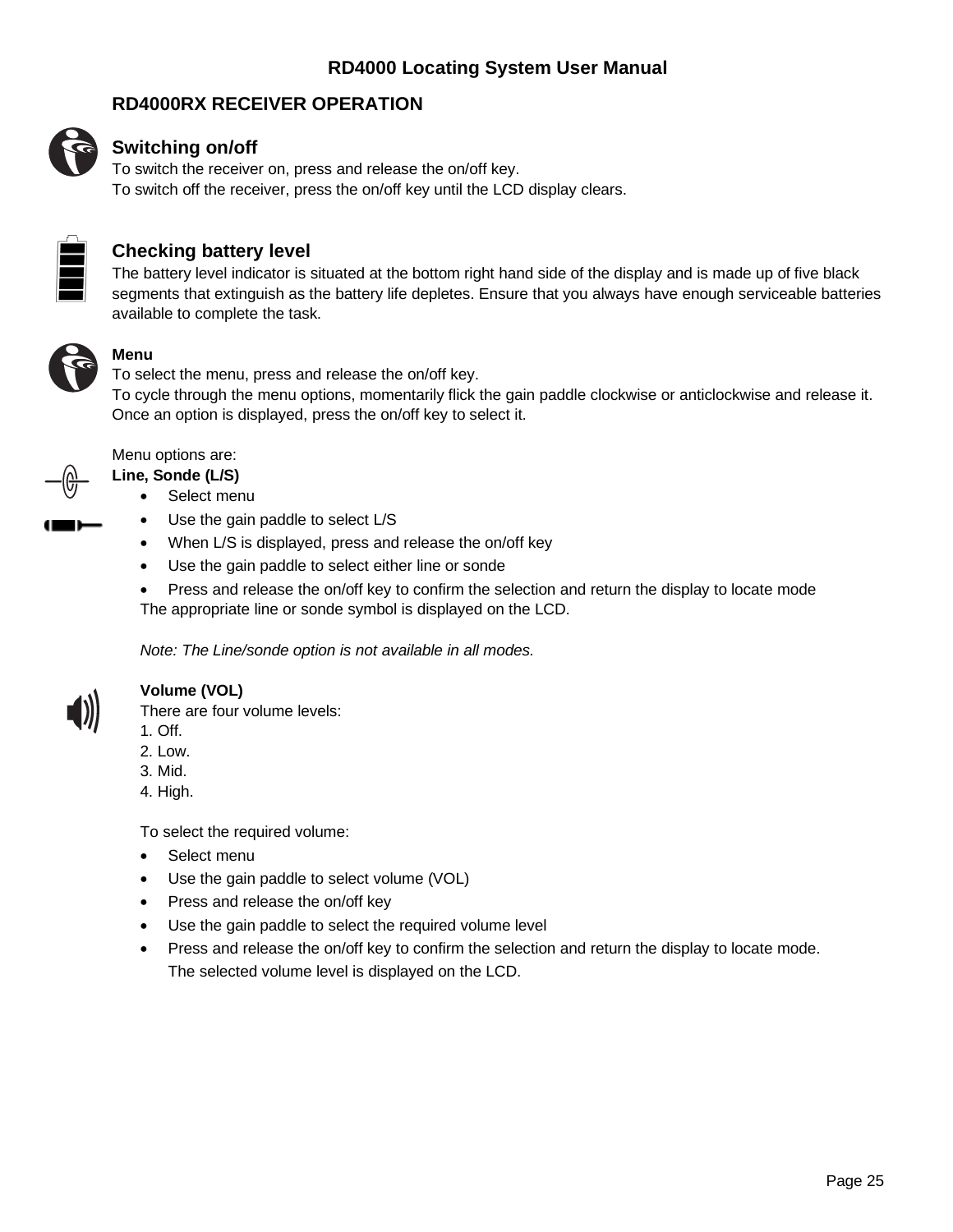### <span id="page-25-0"></span>**Test**

In this mode the receiver performs a functional self-test. If the unit fails the functional-test, indication of failure is displayed on the LCD but the receiver is still be able to locate. If the receiver fails the self-test, move the receiver to another area and try the test again. If the receiver fails the self-test three times note the error message and either:

- Contact the Radiodetection Technical Support Department for further advice or:
- Connect the receiver to the Radiodetection Website and run the diagnostics program

*Note: The self-test does not perform a calibration test of the receiver and does not guarantee receiver accuracy.*

Before performing a self-test, ensure that the receiver is not in an area of interference where other power sources could influence the test result. For example, do not perform the self-test next to a transmitter or computer visual display unit (VDU).

To run the self-test proceed as follows:

- Select menu
- Use the gain paddle to select TEST
- Press and release the on/off key. The receiver will perform a self-test (the test takes approximately 30 seconds) At the end of the test, pass or fail will be displayed on the LCD.
- Press and release the on/off key to return to locate mode.



### **Selecting a frequency**

- Switch on the unit
- Press the frequency key to select the required frequency.

*Note: Ensure that the receiver frequency is the same as that set on the transmitter.*

#### **Bandwidth**

Some frequencies are available in:

- Narrow bandwidth The frequency mode is made more selective but less responsive.
- Medium bandwidth The frequency mode has average selectivity and responsiveness.
- Wide bandwidth This frequency mode is made less selective but more responsive.

Responsiveness is a measure of how readily the receiver will respond to detecting a signal. Selectivity is a measure of the frequency range of signals that can be picked up. A selective mode will only detect the desired frequency. A less selective mode may detect other signal frequencies that are close to the desired frequency.

#### **Selecting peak mode**

The RD4000 has two peak mode selections; single (wide band) and twin (narrow band) antenna modes. Single antenna mode provides the most sensitive locate but there is a broadened peak response directly over the cable. Twin antenna mode provides a sharp peak response with a corresponding small decrease in sensitivity.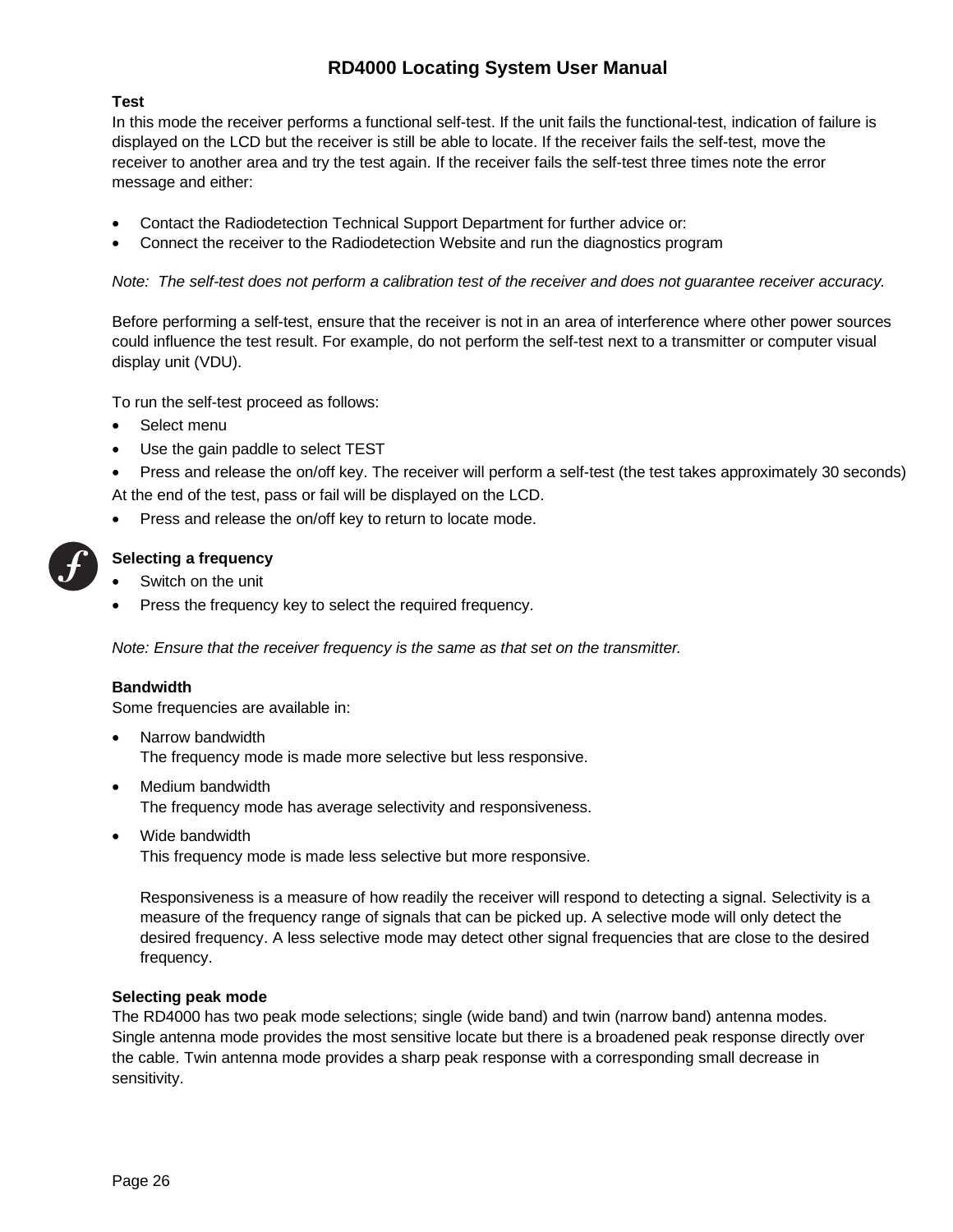<span id="page-26-0"></span>To select a peak mode:

- Press and release the on/off key to switch the receiver on
- Press the antenna select key until the required peak mode is displayed.

Use wide band if the pipe or cable is too deep to be located using the narrow band antenna. Wide band will locate the pipe or cable but will not pinpoint it. In wide band, it is not possible to take a depth reading.

### **Selecting null mode**

To select null mode:

- Press and release the on/off key to switch the receiver on
- Press the antenna select key until null mode is displayed.

Null mode gives a null response when it is directly over the line. The sharp, null response is easier to use than the peak response but is vulnerable to interference and should not be used for locating, except in areas where there is no interference present. In null mode, the receiver will indicate line position but not its orientation.

### **Locating the cable/pipe**

There are three techniques for locating pipes and cables. They are:

- Trace
- **Pinpoint**
- Sweep and search.



### **Trace**

Line tracing can be speeded up by switching the receiver to null response.

Move the receiver left and right while walking along the path of the line to observe the null directly over the line and a peak response to each side of the line. As you move the receiver over the line the left and right arrows indicate if the target line is to the left or right of the receiver.

Periodically switch to peak mode, locate the target line, and verify its exact position.

### **Pinpoint**

Pinpointing a target line in peak, narrow mode, defines the exact position of a target line after it has been traced and its position is approximately known. Start with medium output power from the transmitter, medium frequency on the transmitter and receiver, and peak mode on the receiver.

Set the receiver sensitivity to half scale.

*Note: it may be necessary to adjust the sensitivity level throughout the pinpointing to keep the bargraph on scale.*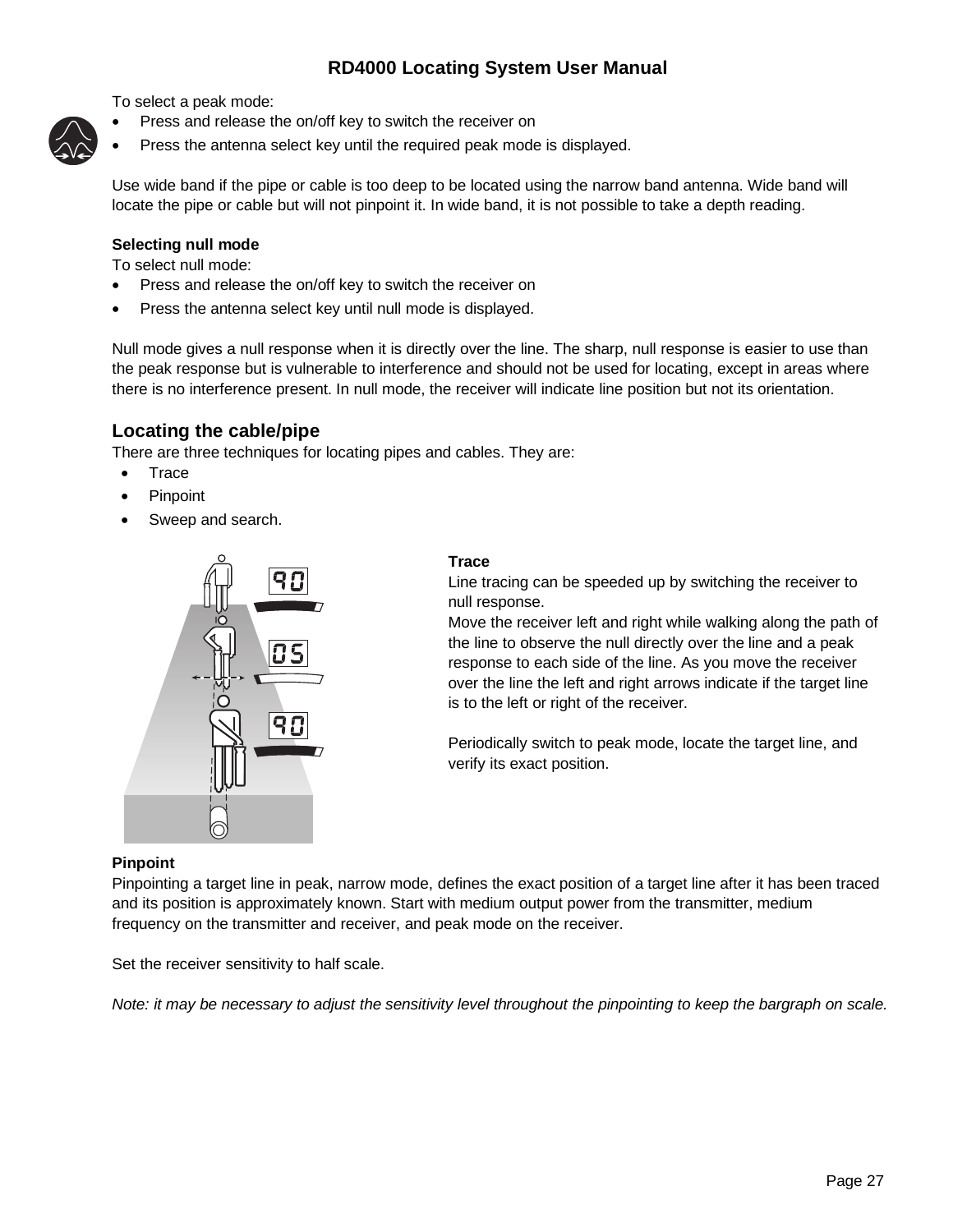- a) With the antenna at right angles to the line, make traverses across the line. Define the point of maximum response.
- b) Without moving the receiver, turn it round as if it is on a pivot. Stop at the point of maximum response.
- c) Hold the receiver vertical with the antenna just above the ground and move the receiver from side to side across the line. Stop at the point of maximum response.
- d) With the end of the antenna close to the ground, repeat (b).
- e) Repeat (c).
- f) Mark the position and direction of the line.

Repeat the steps of the procedure to increase pinpoint accuracy.



Switch to null response mode and move the receiver to find the null position. If the position of the peak and the null pinpoints correspond, it can be assumed that the pinpoint is precise. The pinpoint is not precise if the marks do not correspond, but both marks will show an error to the same side. True line position will be close to peak position.



The line lies half as far to the other side of the peak position as the distance between the peak and the null positions.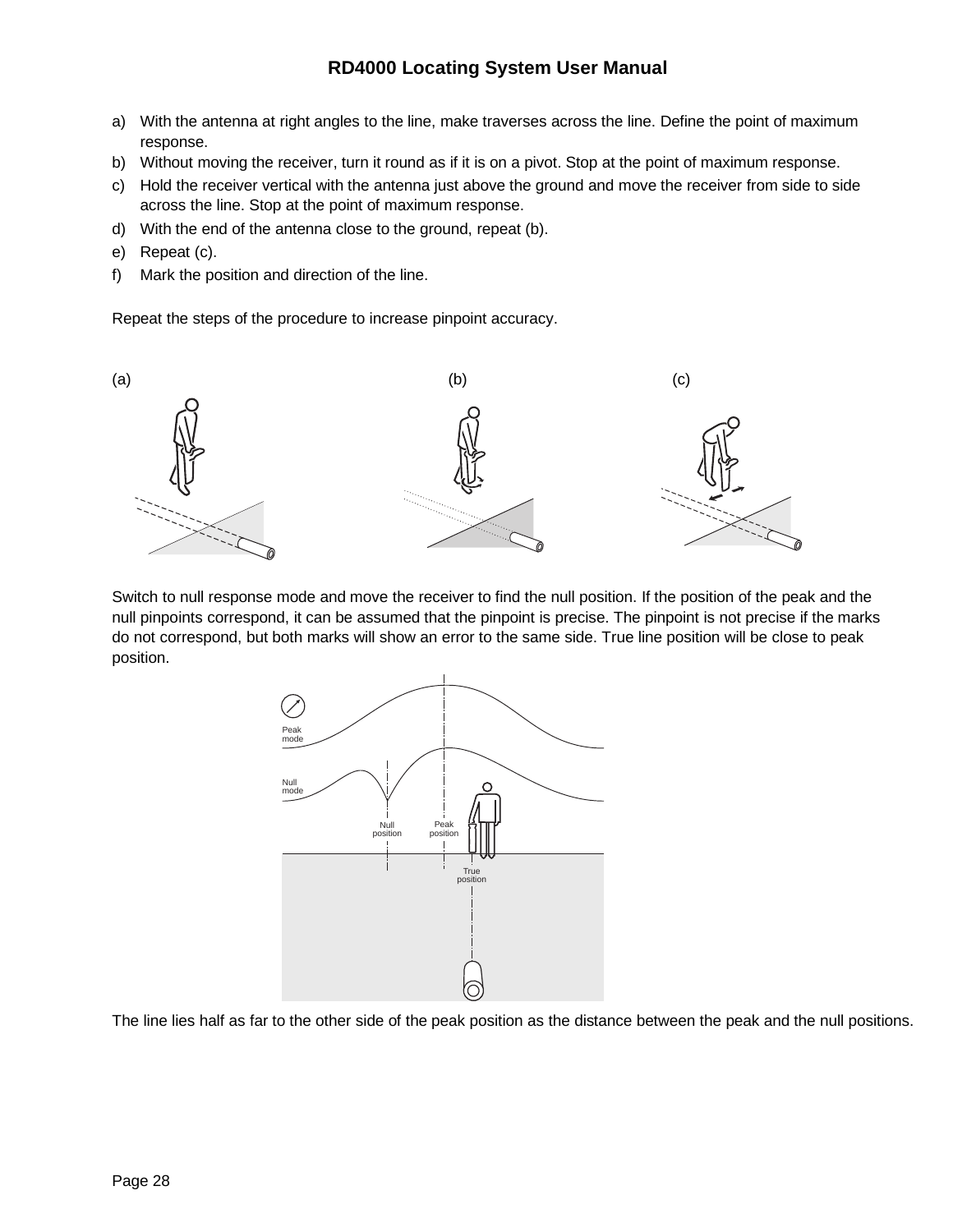### <span id="page-28-0"></span>**Sweep and search**

There are a number of techniques available for locating unknown lines in an area. Use of these techniques is particularly important before digging to ensure that buried lines are not damaged during digging.

### **Passive Sweep**



- Switch the receiver to power mode.
- Adjust the sensitivity to maximum; reduce the sensitivity to keep the bargraph on scale when there is a response.
- Traverse the area in a grid search, at a steady walk, and hold the receiver comfortably with the antenna in line with the direction of movement and at right angles to any lines that may be crossed.
- Stop when the receiver response rises to indicate the presence of a line. Pinpoint the line and mark its position. Trace the line out of the area being searched. Resume grid search in the area.

In some areas there may be a confusing amount of 50/60Hz power signals. Lift the receiver 5cm/2in from the ground and continue the sweep.

Switch the receiver to 'Radio' if the receiver has a radio detect mode. Increase sensitivity to maximum and repeat the above grid search procedure over the area, pinpointing, marking, and tracing out any lines that are located.

In most, but not all areas, radio mode will locate lines that do not radiate power signals and a grid search should be made in both power and radio modes.

#### **Sweep and search (inductive search)**



An inductive search procedure is the most certain technique for locating unknown lines. This type of search requires a transmitter and receiver and two people. This type of search is referred to as a 'two person sweep'. Before starting the sweep, define the area of search and the probable direction of lines crossing the area. The transmitter is switched on in induction mode.

The first person operates the transmitter and the second person operates the receiver. The transmitter induces a signal onto lines as it passes over them and the lines are then detected with the receiver 20 paces upstream or downstream of the transmitter. Hold the transmitter with its length aligned with the assumed direction of any lines.

The second person holds the receiver at the start of the area to be searched and with the receiver antennas at right angles to the probable direction of the buried lines. Set the receiver sensitivity level as high as possible without the receiver picking up any airborne signal directly from the transmitter.

When the transmitter and receiver are in line both operators start to move forward in parallel. The operator with the receiver sweeps it backwards and forwards, keeping the receiver vertical, as he proceeds in parallel with the transmitter. This method allows for misalignment of the transmitter, receiver, and buried line.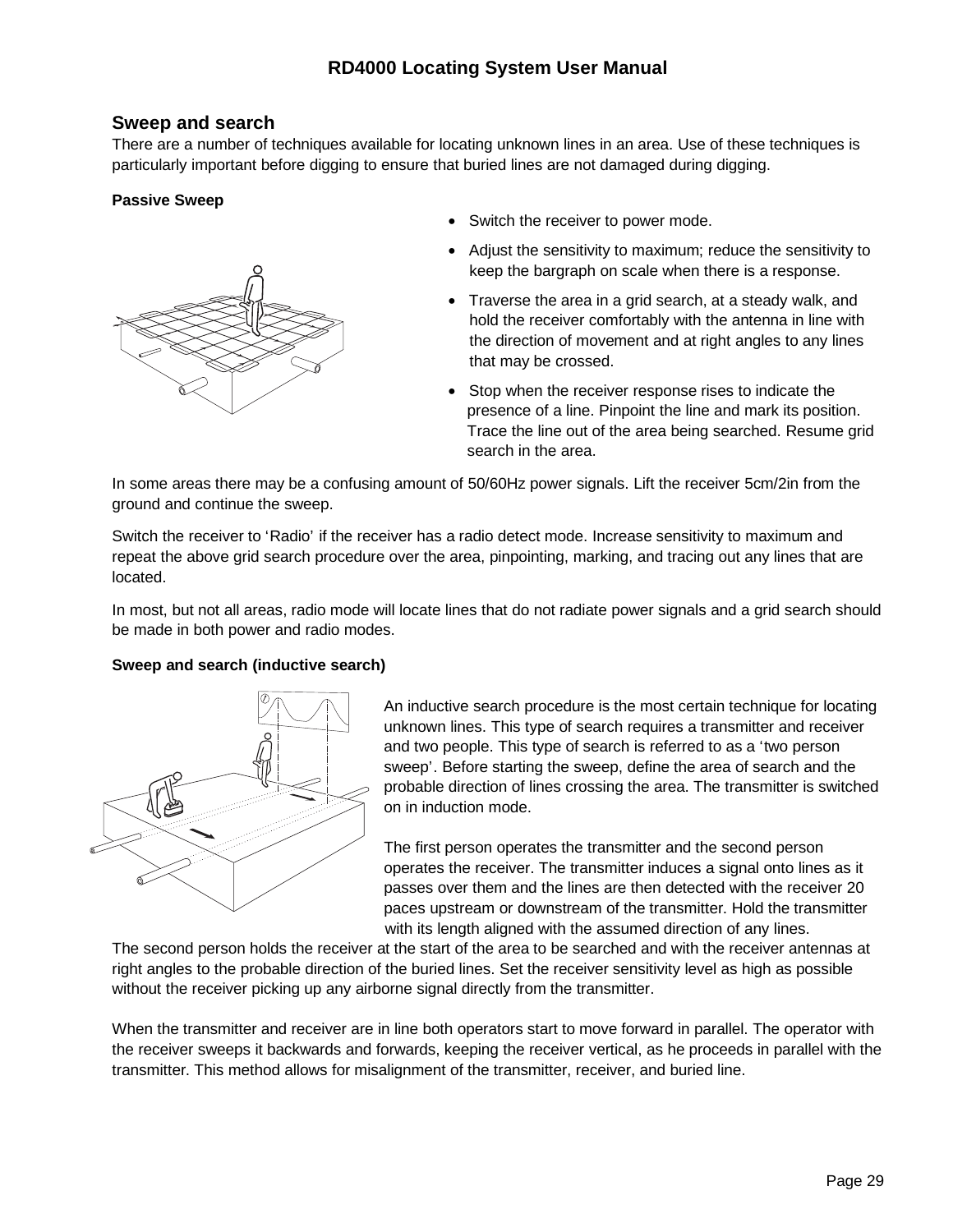<span id="page-29-0"></span>The transmitter applies its signal most strongly to the lines directly below it, which are then located with the receiver. Move the transmitter from side to side to establish the highest signal which indicates that the transmitter is also directly above the line(s).

Mark the ground at the point of each peak signal detected with the receiver. Repeat the search along any other possible paths of lines.

Once the positions of any lines have been marked, reverse positions, place the transmitter over and along each line in turn, and trace the line out of the search area.

### **Taking depth readings**



Electronic depth measurement to a line is possible down to depths of 3m/10ft when the line has been energized with the transmitter signal.

Passive signals on lines are not suitable for measuring depth because accuracy is questionable due to the passive signal being present on more than one line.

Measurement is to the centre of the pipe or cable. Depth of cover is necessarily less than the reading, possibly critically so on large diameter pipes.

**Precautions:** Do not make depth measurements near bends or tees in the line. Go at least 5 metres/16 feet from a bend for best accuracy.

> To avoid signal distortion, do not apply the signal by induction. If there is no choice, place the transmitter at least 30 paces from the point of any depth measurement.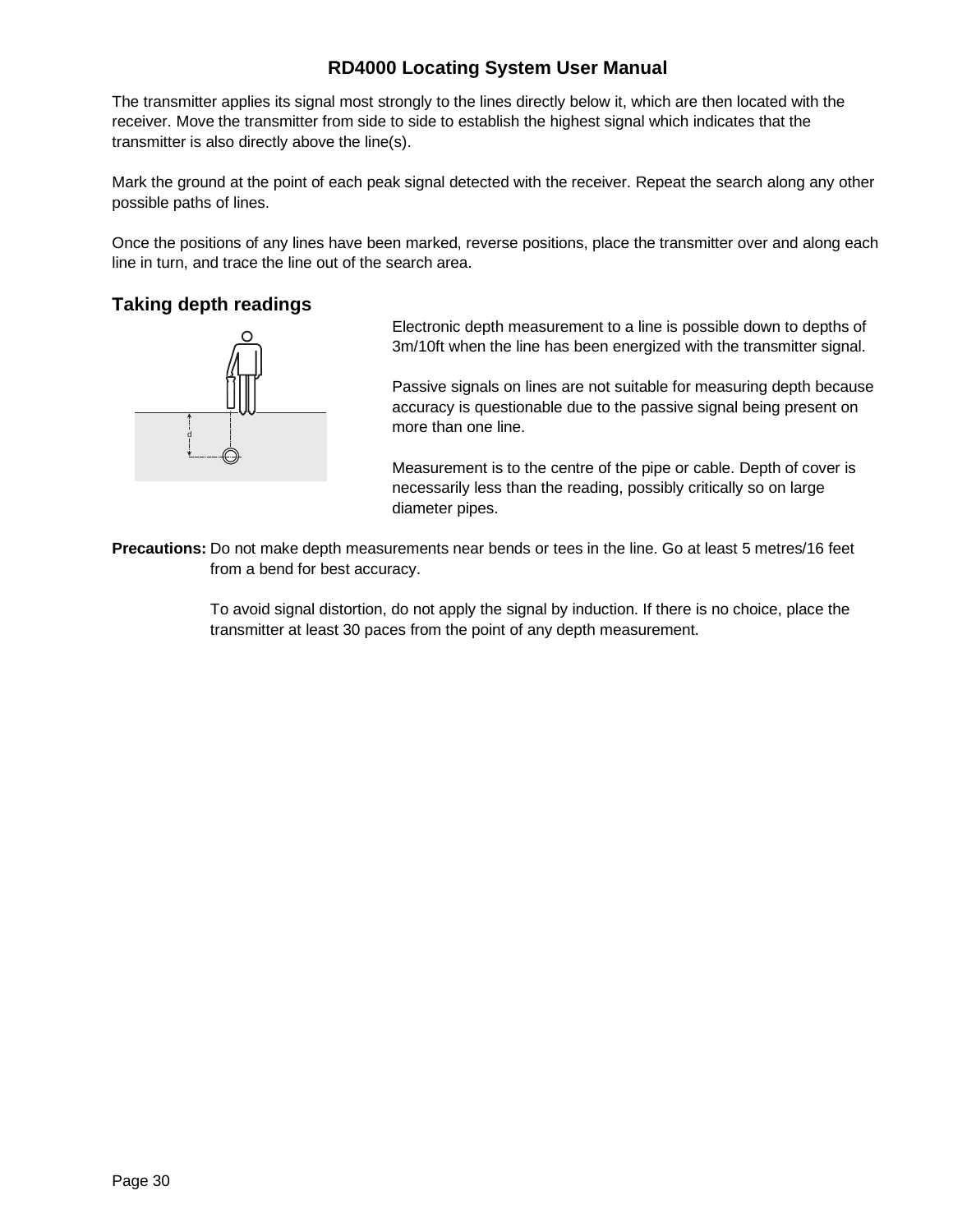<span id="page-30-0"></span>Depth measurement will not be accurate if there is audible interference or if part of the transmitter signal has coupled to a nearby line.



Confirming the peak position coincides with a null position indicates that the position is suitable for making a depth measurement.

- Pinpoint the target line accurately with the receiver
- Check the receiver is directly over the line, the antennas are at right angles to it and the receiver is vertical. Adjust sensitivity level to bring the bargraph indication on scale
- Press the depth measurement button and read the depth from the receiver display.

If the ground appears to radiate a strong field, perhaps near a radio station, check depth by holding the bottom of the antenna 5cm/2in above the ground and subtract this measurement from the indicated depth.

#### **Verifying a depth measurement**

**mA**

Check a suspect or critical depth measurement by lifting the receiver 0.5m/18 inches above the ground and repeating the measurement. If the measured depth increases by the same amount it is a good indication that the depth measurement is correct.

Depth measurement should be accurate to +/-5% if conditions are suitable. However, you may not always know if the conditions are suitable so the following techniques should be used to check critical readings:

- Check that the route of the line is straight for at least five paces to either side of the measurement point
- Check that the signal response is reasonably constant over the ten paces length and make depth measurements to either side of the original point
- Check that there are no adjacent lines carrying a significant signal within three or four paces of the target line. This is the most common source of error of depth measurements as a strong signal coupled to an adjacent line can often introduce +/- 50% error
- Make several depth measurements at points slightly displaced from the line's apparent position. The shallowest indication will be the most accurate and will also indicate the line's position most accurately.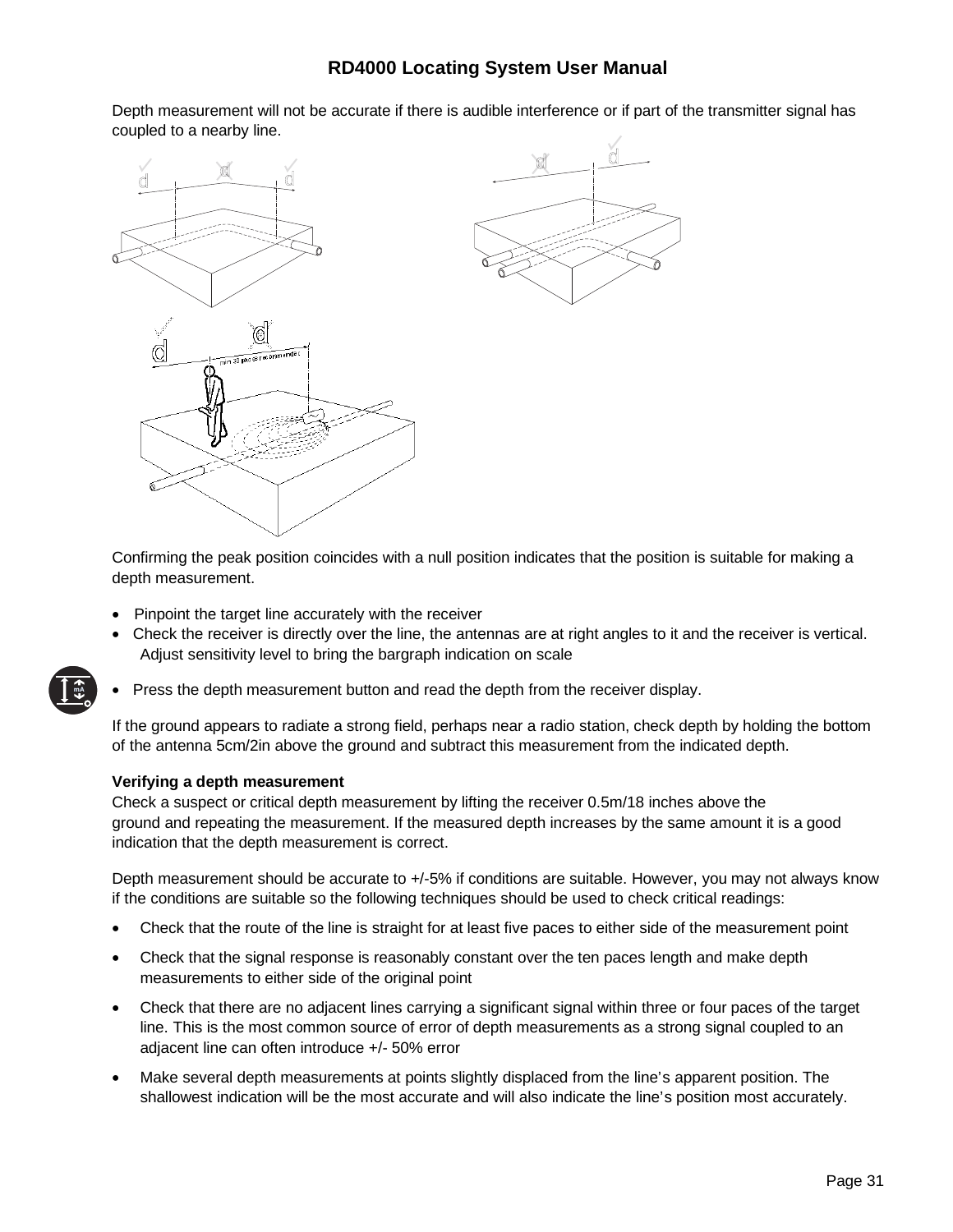### <span id="page-31-0"></span>**Rough depth calibration check**

This check is a quick and easy way of verifying that the depth reading on the receiver is within acceptable limits. It can be used if you are getting inaccurate depth readings from a cable or pipe for which you know the approximate depth. Inaccurate depth readings could be the result of the receiver picking up a stronger signal such as another cable or pipe running in close parallel to the target pipe or cable.

There are two ways of checking the calibration of the receiver in the field. Both methods require the use of a transmitter:

#### **Method 1**

Refer to illustration 1

- Place the transmitter on top of a non-metallic object, such as a cardboard box, on the ground and away from any buried lines. Switch the transmitter on, ensuring that no accessories are connected and that the transmitter is in induction mode. To reduce the effects of ground coupling the transmitter, when it is placed on the box, must be more than half a metre/18 inches above the ground
- Hold the receiver with the blade horizontal and pointing towards the front of the transmitter and approximately five metres/16 feet from the front of the transmitter.
- 5M 1 2

- Switch the receiver on
- Select the same induction frequency as is selected on the transmitter
- Select sonde mode on the receiver.

#### Refer to illustration 2.

Move the receiver from left to right and when the maximum signal is obtained place the receiver on top of a non-metallic object, such as a cardboard box, on the ground. Ensure that the blade is horizontal and pointing towards the transmitter. To reduce the effects of ground coupling the receiver, when it is placed on the box, must be more than half a metre/18 inches above the ground

- Press the depth/current key on the receiver
- Using a tape measure, measure the distance from the base of the receiver to the centre of the transmitter
- Compare this reading with the depth reading on the receiver.

The receiver can be considered accurate if the difference between the depth reading on the receiver and the distance measured with the tape is less than 10%.

### **Method 2.**

- 1. Apply a signal to a cable or pipe of known depth
- 2. Locate the cable or pipe and press the depth key
- 3. Compare the depth reading on the receiver with the actual depth.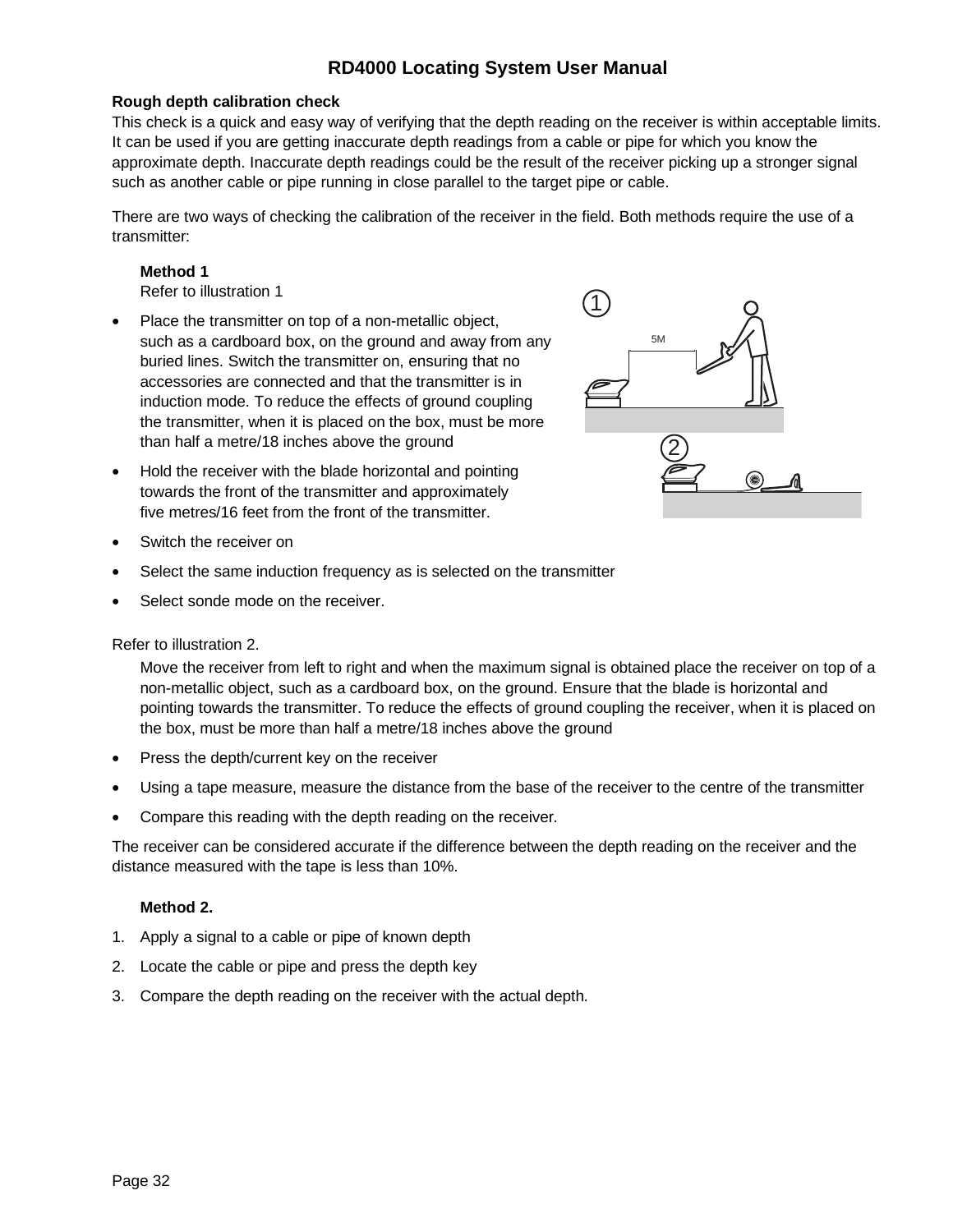## <span id="page-32-0"></span>**Taking current readings**

### **Using current measurement to aid identification**

Measuring current value on a line helps confirm the identity of the line and provides information about the condition of cable insulation or pipe coating.



### **The principle of current measurement**

The transmitter applies a signal or current onto a target line. The current decreases in strength as the distance from the transmitter increases. This rate of decrease depends on the type of line and on soil conditions. Regardless of the type of line and the frequency being used the rate of decrease should be regular with no sudden drops or changes. Any sudden or abrupt current change indicates that the line or its condition has changed.

In congested areas, where there is more than one line, the receiver may sometimes detect a stronger signal from an adjacent line to which the signal has coupled or shares common grounding because it is nearer the surface. Although current measurement compensates for depth, signal response will be less as the depth increases.

The line with the highest current measurement, rather than the line giving the strongest response, is the target line to which the transmitter signal has been applied.

Measuring current provides useful information about the position of tees and bends. Measuring current after a tee will indicate the main line that pulls more current along its greater length.



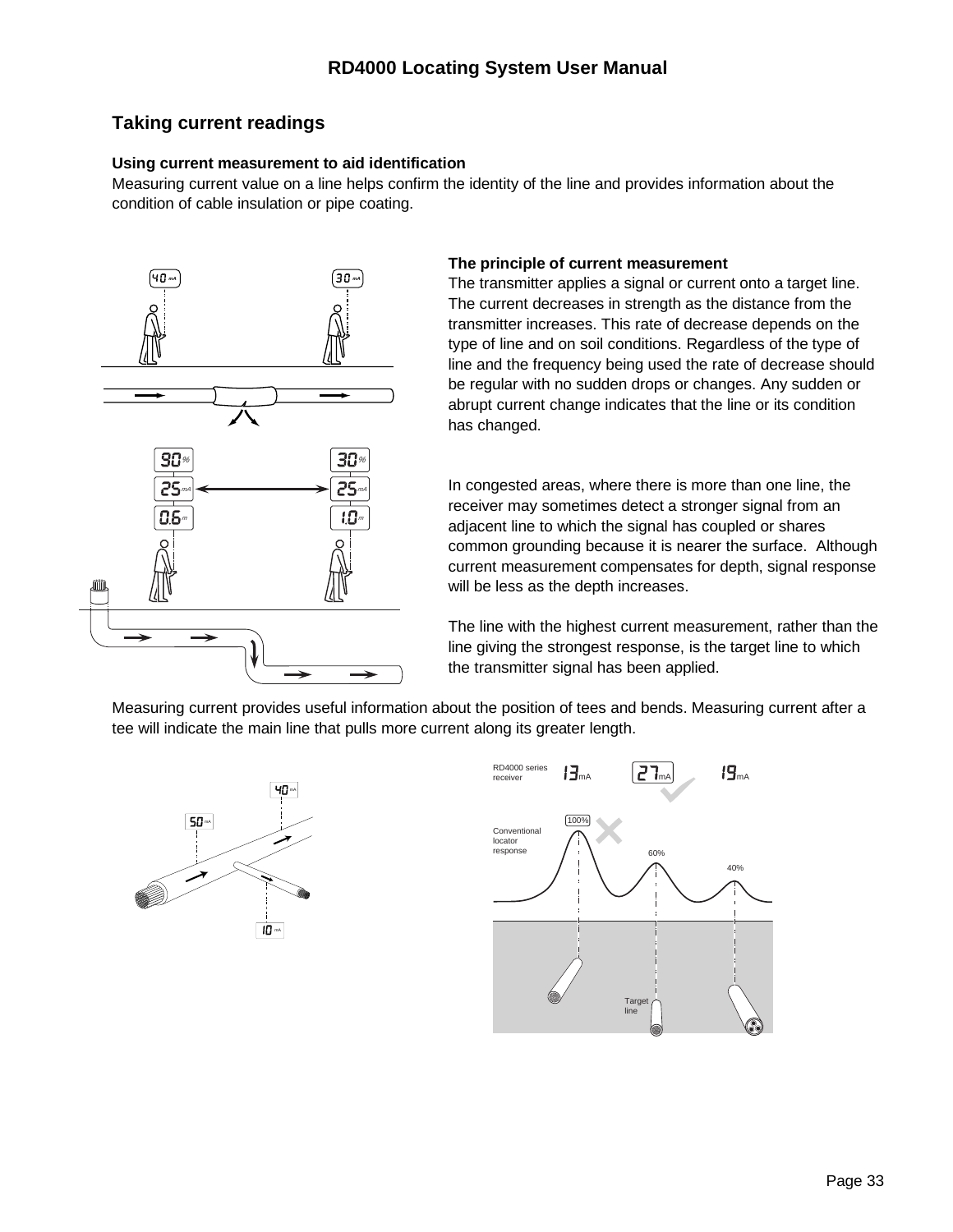<span id="page-33-0"></span>

### **Applying the transmitter signal**

The transmitter signal can be connected, clamped or induced to the target line in the same way as the signal for line tracing is applied.

### **Measuring current**

- Pinpoint the line and confirm the accuracy of the peak pinpoint with a null pinpoint. Check the receiver is directly over the line, with the antennas at right angles to it and vertical
- Press depth/current key. Depth will be displayed for approximately five seconds, and then the depth and current value in milli-amps will be displayed for five seconds

A signal coupled to a nearby line may distort the accuracy of the measurement. If the accuracy of the reading is suspect, sweep the area to check if other nearby lines are radiating the signal. If other signals are causing interference, it may be necessary to make the current measurement at another point along the line.

Both antennas are needed to make a current measurement and receiver accessory antennas such as a normal clamp or stethoscope cannot be used. Because current measurement is a function of depth, it is only available in the locating modes. It is also available with Current Direction (CD) clamps.

### **Current direction (CD)**

#### **Understanding CD**

Current direction recognition is a feature that helps to positively identify a line at points distant from the application of the signal. It is highly desirable, if not essential, for positive identification of long distance lines. These lines can be traced and positively identified through congested areas or when running parallel to other lines.

The CD feature on the RD400 receiver indicates the direction of the current flow on a line. Identity of the target line is established if the receiver display indicates that the current is flowing forward and away from the point of application of the transmitter signal.

Signal that has coupled onto adjacent lines finds a return path to the point of the original signal application. This is indicated by the receiver arrow pointing back towards the transmitter. This is in contrast to the forward pointing arrow indicating the target line.



The CD transmitter signal must be directly coupled to the target line and with a remote ground connection. It cannot be applied by normal clamp or induction but can be applied with a transmitter CD clamp.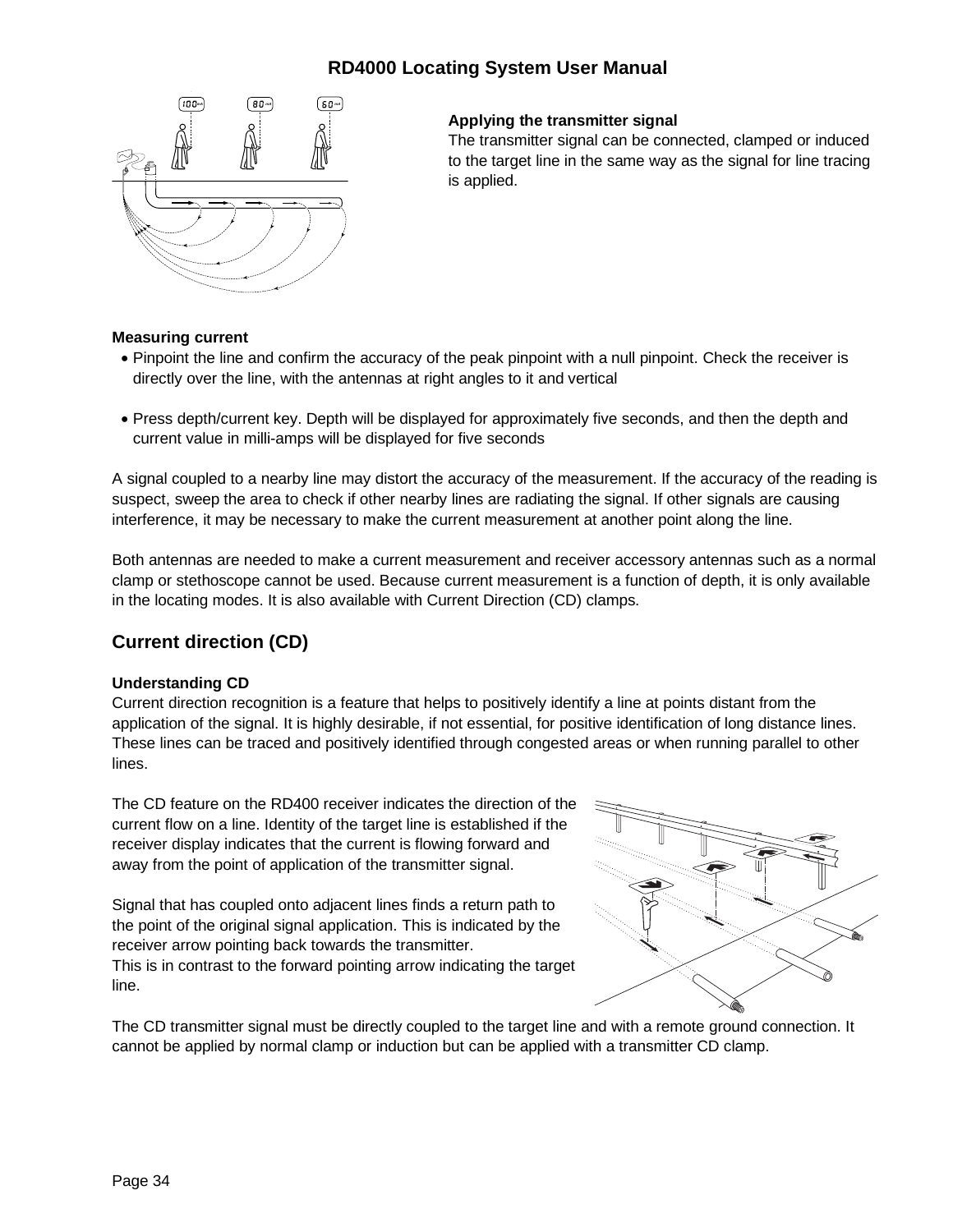### <span id="page-34-0"></span>**Using Current Direction (CD) to aid identification**

The RD4000 receiver and RD4000T10 transmitters can be supplied with CD frequencies already installed or they can be purchased over the Internet by using the web-enabling feature. The RD4000T3 and T3F transmitters do not support the CD feature.

*Note: The transmitter and receiver must both have the same CD frequency or frequencies installed to enable the feature to be used. If you have more than one CD frequency installed ensure that the transmitter and receiver are both set to the same CD frequency.*

To select the CD frequency proceed as follows:

### **RD4000T10 transmitter**

- Connect the transmitter to the conductor to be located, either by direct connection or by the use of a CD clamp
- Switch the transmitter on
- Select Locate mode
- Press the frequency key until the CD frequency is displayed 'CD' plus frequency). CD is a combination of two frequencies, a CD frequency and a locate frequency. The transmitter display will show CD and alternately display the two frequencies.

### **RD4000 receiver**

- Switch the receiver on
- Press the frequency key until the CD frequency is displayed, indicated by the two small arrows above the frequency value (see illustration opposite)
- The receiver will switch back to locating mode.

CD frequency arrows

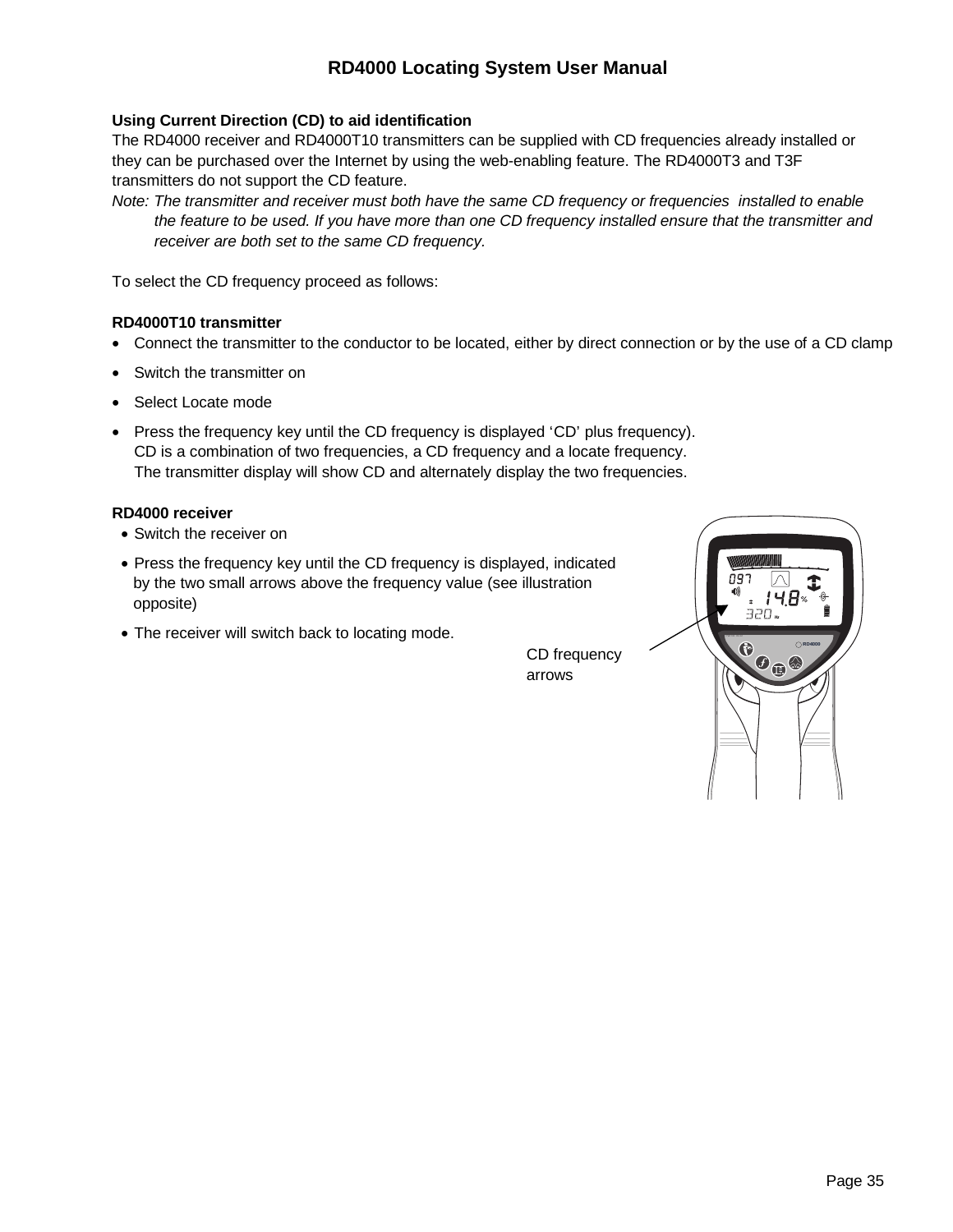### <span id="page-35-0"></span>**Using CD**

### **CD reset**

### Why CD reset is necessary

As you trace a very long line the signal on the transmitter gradually 'leaks' into the ground by capacitance, so the phase angle of the remaining signal gradually changes. This is referred to as phase-shift and can occur whenever an alternating current signal is flowing in a system of conductors that have a significant capacitance or inductance. The relative phase angle between the two frequencies will alter, but only over extended distances. This can be best illustrated by reference to the illustration below.



This is a diagram of a buried line with significant capacitance to ground. It illustrates the gradual phase-shift that occurs along the line. The diagram shows a reference point on each waveform. At first, the reference point occurs right on the peak of a positive half cycle (A). It gradually moves towards the zero crossing point (D) and ends up on the peak of a negative half cycle (F). The direction has shifted from forwards to backwards. At the intermediate point (D) the current flow cannot be determined. At this point the CD arrows on the RD4000 receiver will flash on and off. In the example shown in the illustration, by returning to (C) which is the last point at which a CD reading was achieved, and performing a CD reset the response at (C) will be equivalent to that of (A).

In most cases the phase angle shift does not occur until many miles/kilometres from the transmitter and in some cases a CD rest may only be required every 20 kilometres (14 miles)

### When to perform a CD reset

After connecting the transmitter signal, trace the target line about 15 metres/16 yards away from the transmitter and with the transmitter behind you perform a CD reset.

If the CD arrow flashes on and off, return to the last point at which a good CD reading was achieved and perform a CD reset. Check the phase angle reading on the receiver. If it is near  $0^{\circ}$  and the arrow has stopped flashing the CD reset has been successful. If the arrow is still flashing it could be a sign of a weak transmitter signal, possibly caused by the transmitter signal leaking onto another line. In any case the cause of the weak signal should be investigated.

To perform a CD reset proceed as follows:

- Pinpoint the line by holding the receiver facing forward with its foot on the ground and the transmitter behind you.
- Press menu, the phase angle in degrees is displayed. In the bottom left corner of the screen the word 'RESET' will also be displayed.
- Press any key other than menu key to return to CD locate without performing a reset, or Press menu again to perform a CD reset.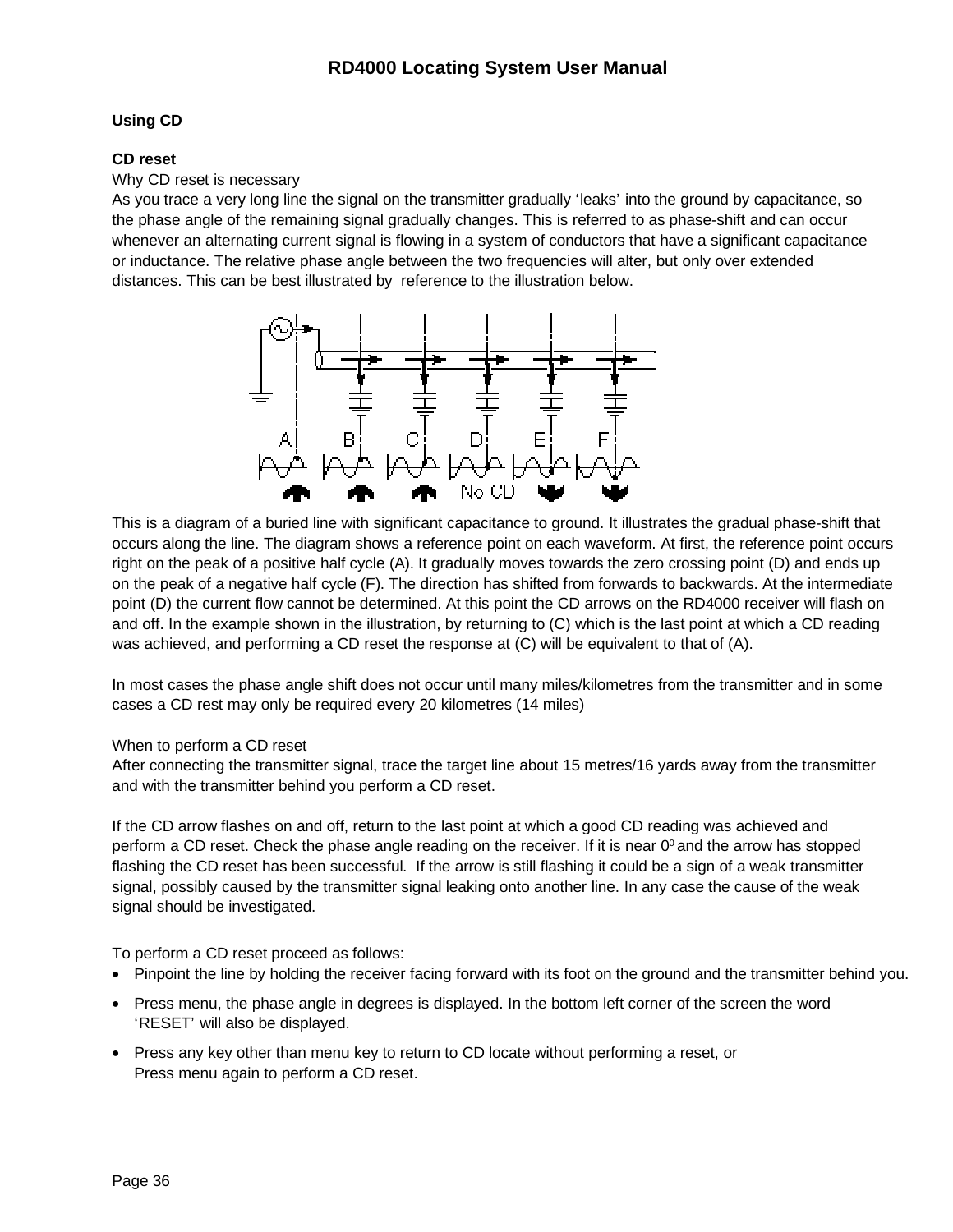If CD reset is successful, the screen returns to the normal locate screen.

 If CD reset not successful, 'INFO 13' is displayed, indicating that the receiver and transmitter frequencies are not matched or the transmitter connection leads are wrongly connected.

- Check that the receiver display indicates a forward pointing arrow after the reset and phase angle is  $0^0$ .
- Reset the receiver CD reference each time the transmitter is turned off and on or the signal is disconnected and reconnected or when changing from direct connection to a CD clamp.
- Reset the CD reference at intervals of several kilometres/miles tracing distance or when a direction arrow flashes off and on. This reset procedure can be carried out near a joint or splice box where the identity of the target line is certain. Do not perform a CD reset over a splice box where cables may be looped.

When locating midway along a long line it may be difficult to define if the transmitter is ahead of or behind the line when resetting the receiver. Find a nearby conductor with a visible identity to which the signal has coupled. A railway line, a continuous metal fence, or highway crash barrier are suitable conductors. Make a CD locate on the visible line. The arrow should point back toward the transmitter. Then pinpoint the target line to check that there is a forward pointing arrow on the display.

- Reset the CD reference after pinpointing the target line
- If a nearby line also radiates a transmitter signal, pinpoint it and activate the CD feature to establish the current direction. The arrow will point back toward the transmitter if the signal has coupled to it from the target line.

Because the cable shields are bonded and the outward CD signal travels over the bond, CD is only effective on multiple cable installations as far as the following splice box.

# **Using a CD clamp or stethoscope**

When using either of these accessories it is important to RESET the CD at a known point, near the transmitter, before making any identification measurements. On both the CD/CM clamp and the CD stethoscope there is an arrow that indicates which way the clamp or stethoscope is facing in relation to the transmitter. If the arrow is pointing away from the transmitter when the CD reset is performed the receiver display shows 000 and the bargraph reads 100%. If the arrow is pointing towards the transmitter, the receiver display shows 111 and there is no bargraph reading.

# **Data logging**

Using the data logging facility depth and current can be logged and transmitted to an external data logger or Global Positioning System (GPS) device for later analysis. When logging data the external data logger must be connected to the RD4000 receiver, as the receiver does not have an internal data log store. Connect the data logger to the RD4000 receiver accessory socket by means of an RS232 lead.

Data is logged by means of the depth button as follows:

- Press and release the depth button to display the depth
- Do not touch any other button for five seconds and the depth and current will be automatically logged. After this time the receiver will switch back to locate mode.

If you do not wish to log the data, press the depth button within five seconds to cancel logging. The receiver will switch back to locate mode without logging.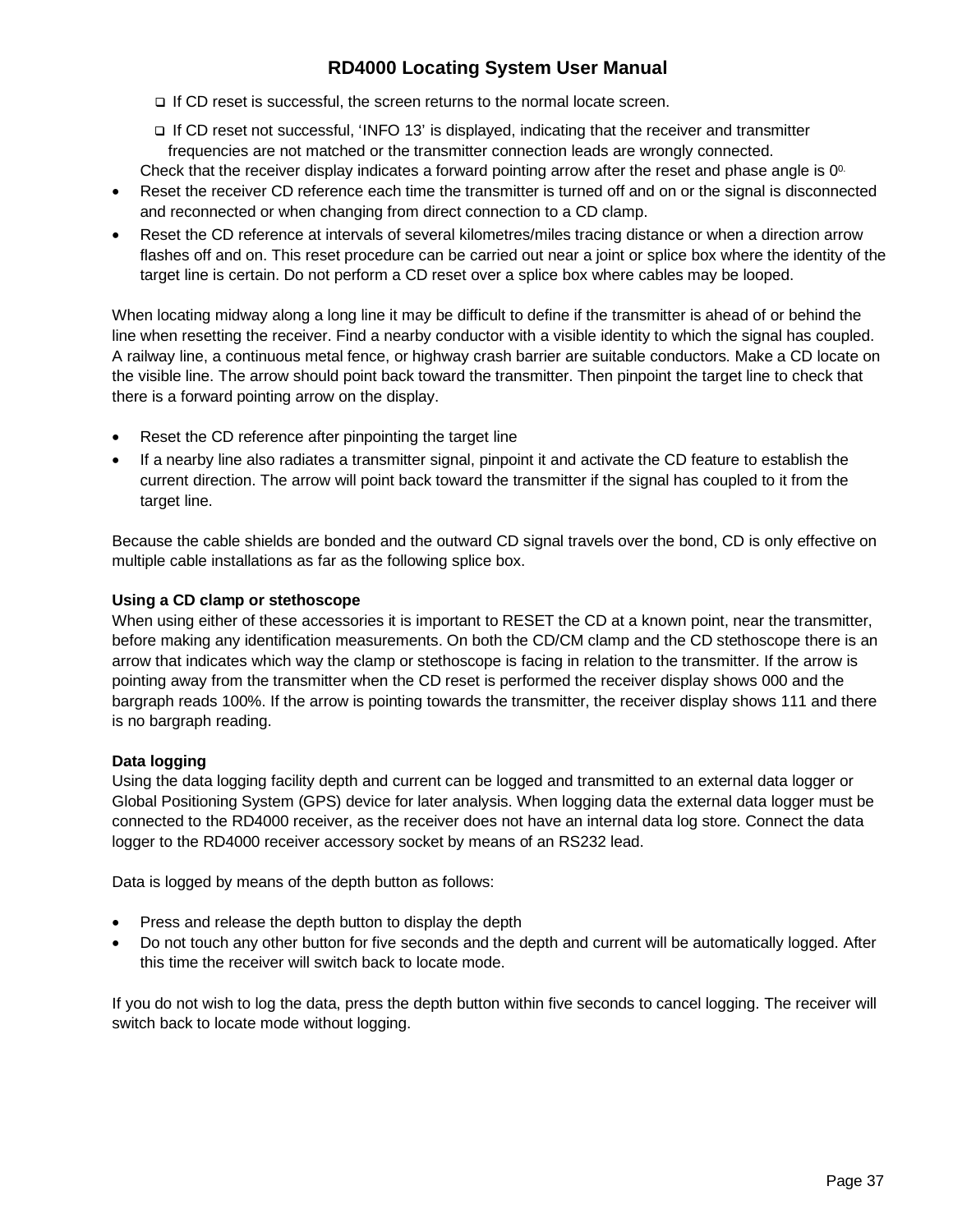# **FAULTFINDING**

### **Using the A-frame to locate cable sheath faults (FaultFinding)**

The A-frame is used to locate cable sheath faults on power and telecom cables. To use FaultFind you will need the following equipment:

- RD4000Rx or RD4000MRx with FaultFind (FF) option
- RD4000T10 transmitter with FF option or RD4000T3F transmitter
- Accessory A-frame connection leads.





### **Preparation**

Using RD4000 standard locating techniques, locate the cable for a short distance and trace and mark its route. Remove all earth bonds from the line to be traced during FaultFinding.

#### **Connecting the transmitter**

- Ensure the transmitter is switched off
- Push the connector plug into the transmitter accessory socket
- Clip the red connection lead to the cable or cable sheath ensuring that the area around the connection is clean
- Extend the black connection lead as far away as possible and at  $90^{\circ}$  to the probable route of the target cable and clip the connector to the ground stake.

*Note:* Always connect the black connection lead to a ground stake and not a water pipe or buried cable, as these may carry the signal.

#### **Using the V function to confirm a fault (RD4000T10 transmitter only)**

If using the RD4000T10 transmitter, use the V function to confirm the presence of a fault. Before performing this procedure, REMOVE ALL EARTH BONDS from the cable.

- Connect the transmitter
- Switch the transmitter on and using the up and down arrows, scroll through the menu until 'MEASURE' is displayed on the screen
- Press and hold the V key to select ohms and take the resistance reading. A low resistance (typically less than two Megohms) indicates a fault.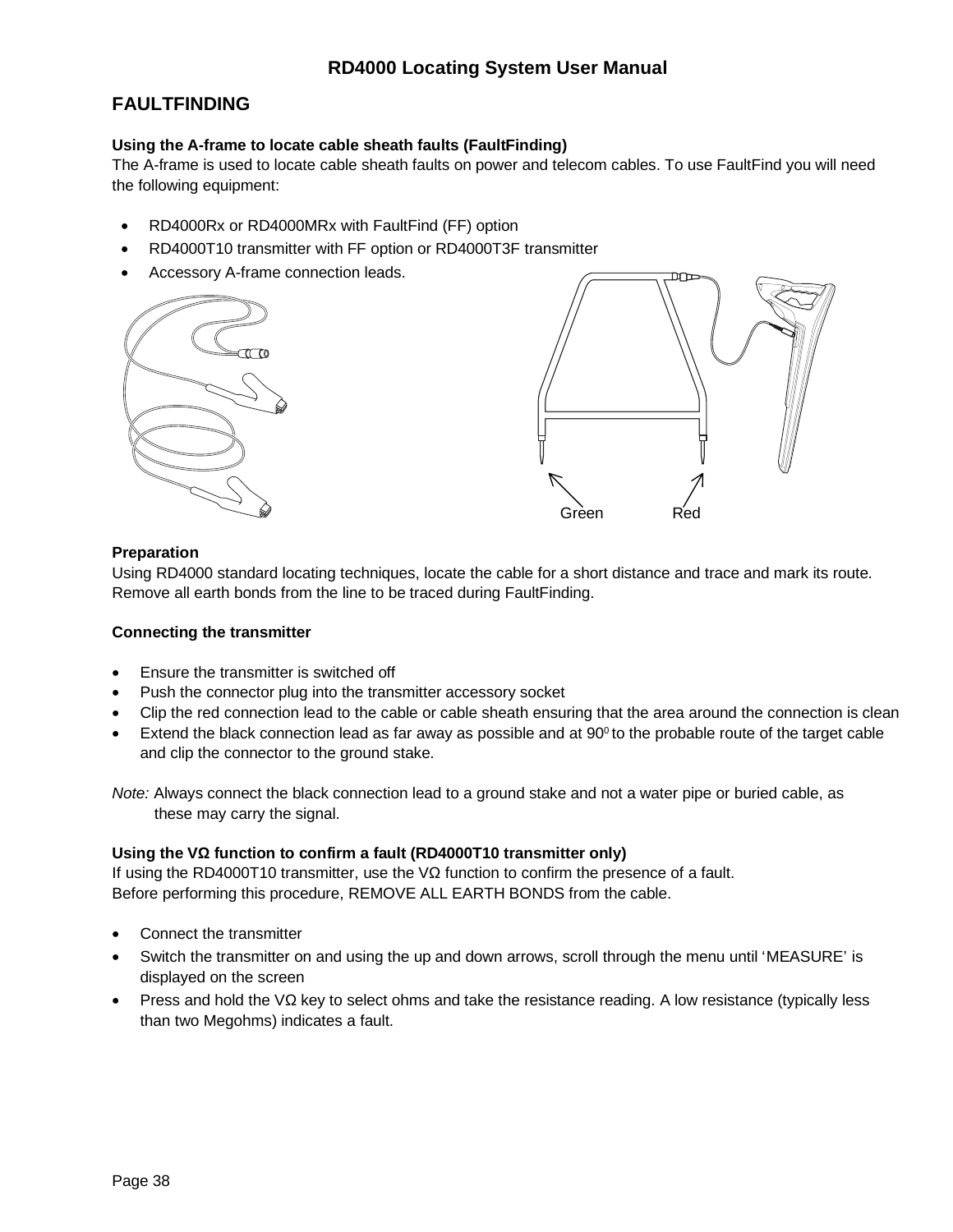### **Obtaining a reference reading**

It is useful to obtain a reference reading from the ground stake.

This will provide you with two pieces of information:

□ Severity of fault

□ Survey interval.

Before taking the reference reading set up the transmitter and receiver as follows:

### **Setting FF on the transmitter (RD4000T3F)**

- Switch the transmitter on by pressing the on/off key
- Press the frequency key repeatedly until the FF LED is illuminated.

### **Setting FF on the Transmitter (RD4000T10)**

- Switch the transmitter on by pressing the on/off key
- Press the on/off key again to select menu
- Press the up arrow or down arrow to select 'FAULTFIND' mode
- Press the on/off key again to confirm selection. The FaultFind screen is displayed indicating that the FaultFind signal is being applied to the cable
- Press the up arrow to select 100% (boost). Press the down arrow to select 50% (normal). Use boost only if the fault is high resistance or if the cable to be surveyed is long. Using boost in other circumstances will reduce battery life.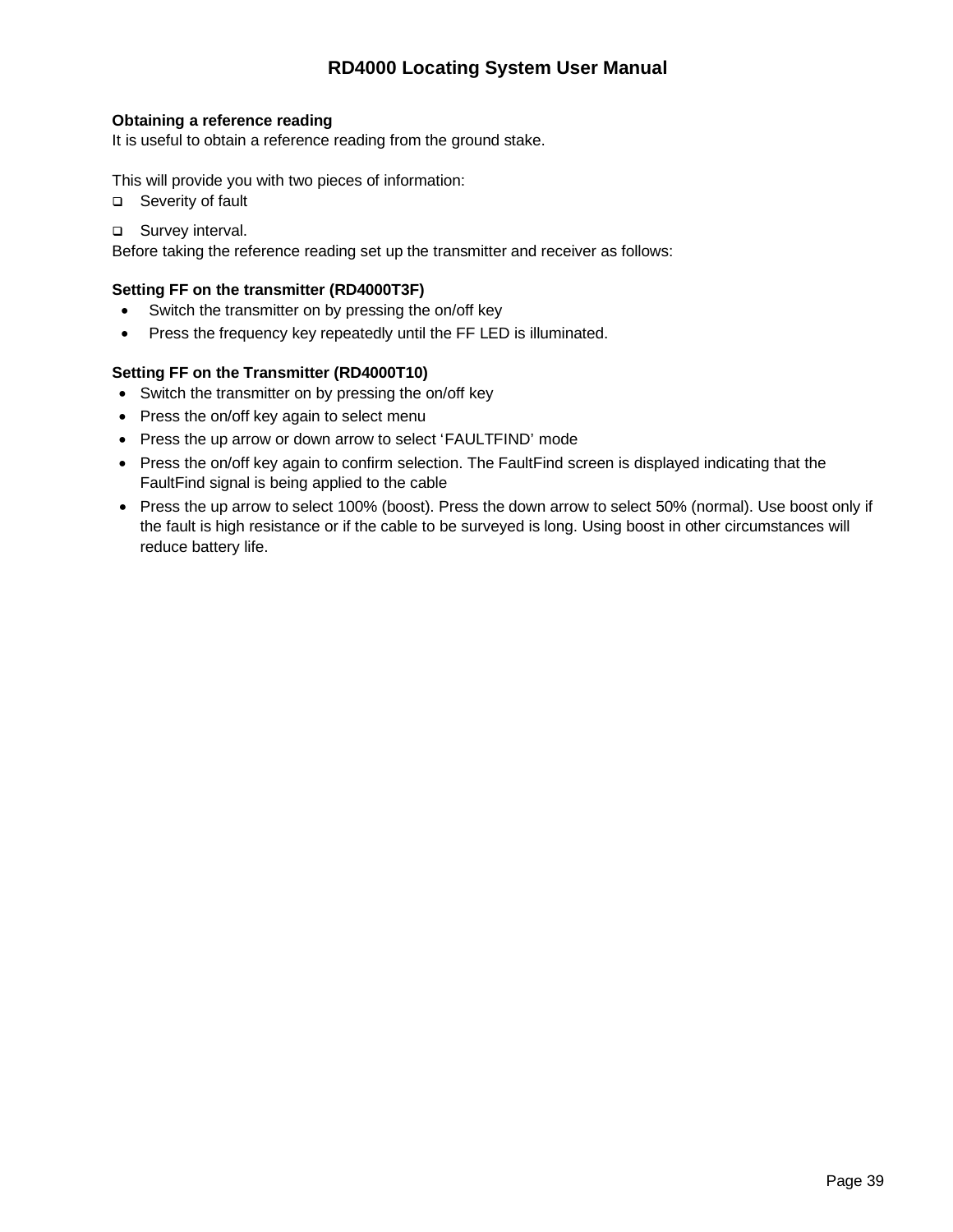# **Connecting the A-frame to the receiver**

- Plug one end of the connection lead into the A-frame socket
- Plug the other end into the receiver accessory socket
- Switch the receiver on by pressing the on/off key.

The receiver will automatically recognise that an A-frame has been connected and the FaultFind screen will be displayed (see illustration).





Receiver FF display **A-frame connected to the RD4000 receiver** 

- (1) Bargraph (disabled in FF)
- (2) Fault direction indication arrow
- (3) Measurement units
- (4) Battery level indicator
- (5) FaultFind signal strength
- (6) FaultFind frequency
- (7) A-frame connected indicator
- (8) Volume level
- (9) Locate signal gain level.

*Note: Both the bargraph and audio output are disabled during FF.*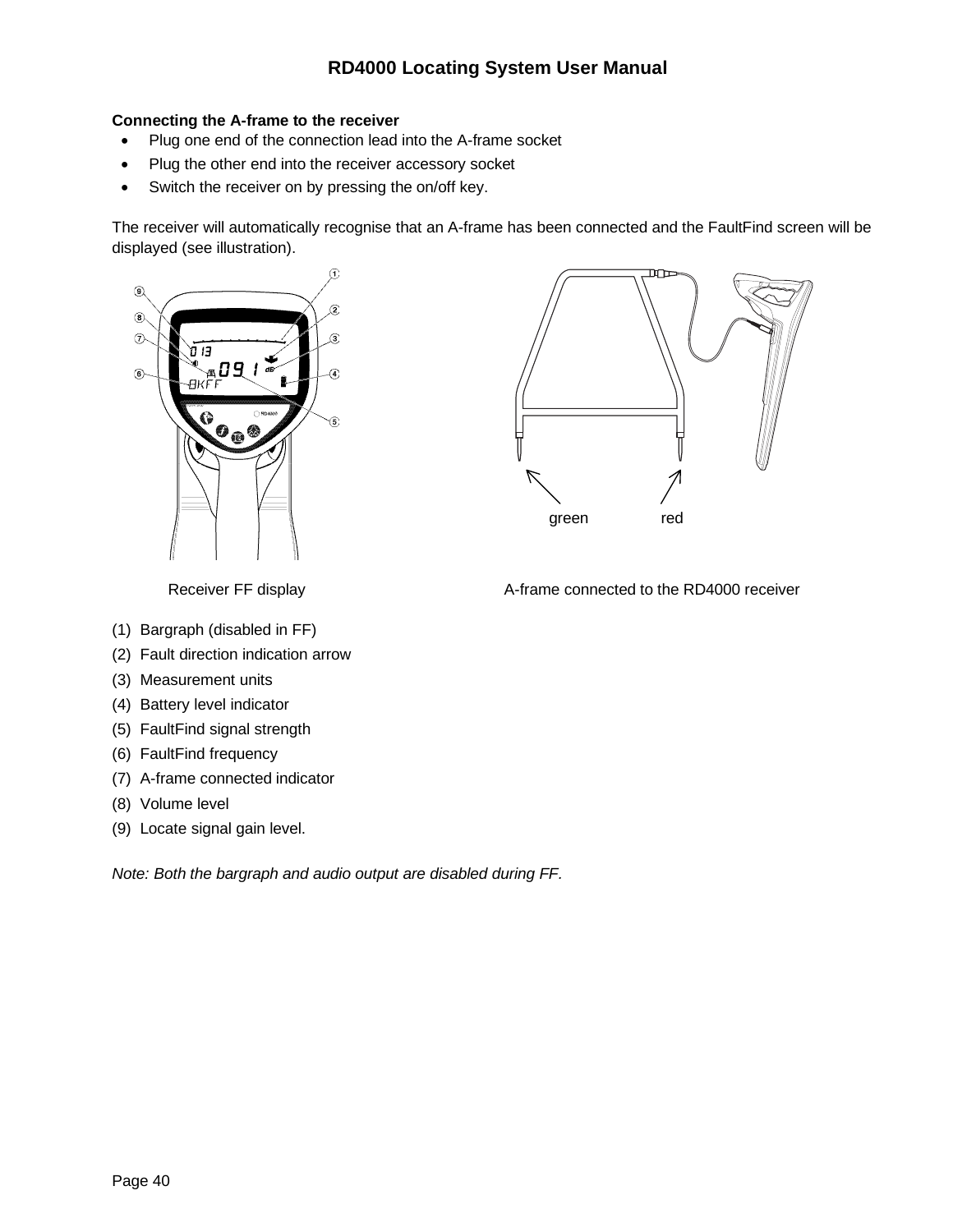# **How to obtain a reference reading:**



- (1) Transmitter to Ground stake (black connector)
- (2) A-frame green spike
- (3) Receiver (facing green spike)
- (4) Fault
- (5) Transmitter to cable sheath (red connector)

Applying the correct FF signal to the line.

- Ensure that the transmitter is switched on and is connected to a ground stake
- Connect the A-frame to the receiver accessory socket and switch the receiver on
- Position the receiver approximately two metres/six feet from the ground stake and push the A-frame spikes into the ground with the green spike towards the ground stake
- Attach the receiver to the A-frame by the retention hook. (If you are holding the receiver separately, make sure that the receiver is in line with the A-frame and is pointing towards the green spike.) The fault direction arrow should be pointing away from the ground stake. If it is not, make sure that the transmitter is connected correctly (red connector to the cable and black to the ground stake)
- Take the dB reading and keep it for reference. If there is a single fault on the cable, it will be approximately the same dB value as the reference reading.
	- *Tip. To establish how often to take readings on the cable, move away from the ground stake and take further readings until the arrow has difficulty in locking and the dB reading is low. Measure the distance that the receiver is now away from the ground stake. This is the distance that you can safely use between taking readings on the cable to ensure that you do not miss the fault.*

# **Finding a fault**

Starting from the transmitter, walk along the cable route pushing the spikes into the ground with the green spike pointing away from the transmitter. Where there are no faults the dB reading will be low and the direction arrow may flicker forward and back.

*Note: Flickering arrows may also indicate that you may be too far away from the fault or ground stake (or both) for the receiver to lock on. If you are trying to locate high resistance faults or there is a long*

*distance between faults, carry on with the survey and the receiver will lock on when you get closer to the fault.*

- (2) 3 4
- 1. Red spike
- 2. Green spike
- 3. Fault ahead
- 4. Fault behind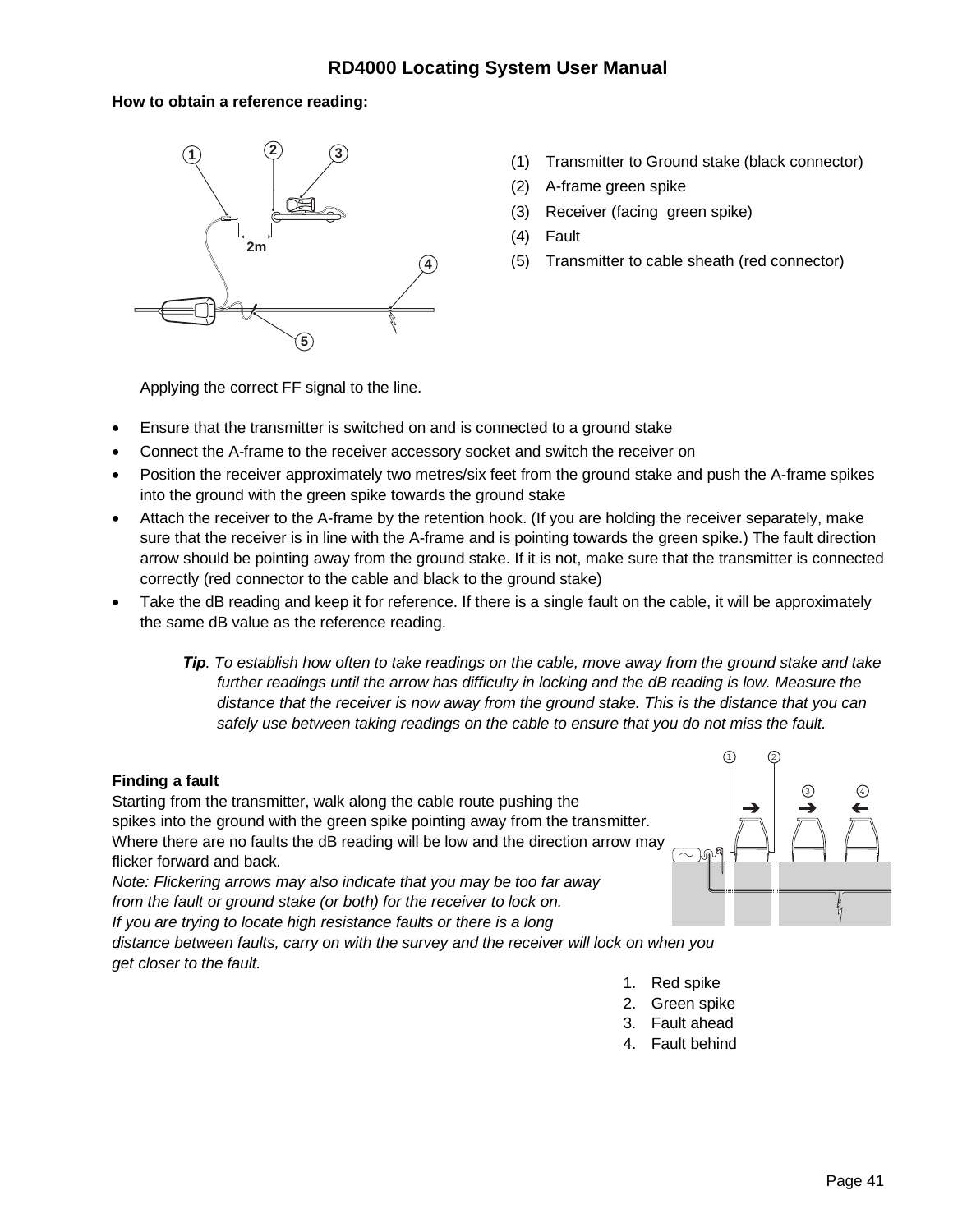Take readings at the survey intervals determined by the reference reading. To locate the cable during a FaultFind survey, press the peak/null antenna button once and the receiver will switch to 8kHz null mode. Locate the cable using the normal null mode technique. Press the peak/null antenna button again to return to FaultFind mode.

As a fault is approached the FaultFind direction arrow will lock on to the fault signal and point forward and the dB readings will increase. When the fault is passed the arrow will point back towards the transmitter. Take readings at smaller survey intervals to determine the exact point of the fault.

When the A-frame is directly over the fault the dB reading will drop as shown opposite.

*Note: The values given are for illustration purposes only and may not be the same as those obtained in other situations.*

To pinpoint the fault, turn the A-frame  $90^\circ$  to the cable and FaultFind until the exact point is found where the arrow direction changes. The centre line of the A-frame is now directly over the fault.

Mark the ground to show the position of the fault. Find the maximum dB reading in front of the fault by pushing the A-frame into the ground at small intervals. Note the dB reading. If the reading is approximately the same as the reference reading, you can assume that there is only one fault. If the reading is less than the reference reading, keep surveying the cable for other faults.

Replace the bonds between the sheath and ground at each end of the line once the faultfinding survey has been completed.

*Tip. If the cable runs under a road, use the equipment as normal on the road surface as it can sometimes detect signals when working on blacktop, concrete, or paved surfaces. If necessary, try wetting the road surface. Pouring a very small amount of water around the bottom of the A-frame spikes before each FaultFind will generally ensure a good ground connection.*



*Tip. If the cable runs under a paved surface, the fault can often be pinpointed by fault finding in the grass/soil adjacent to the paving. Reduce the distance between placing the A-frame spikes in the ground to allow for the increased distance to the actual fault position.*



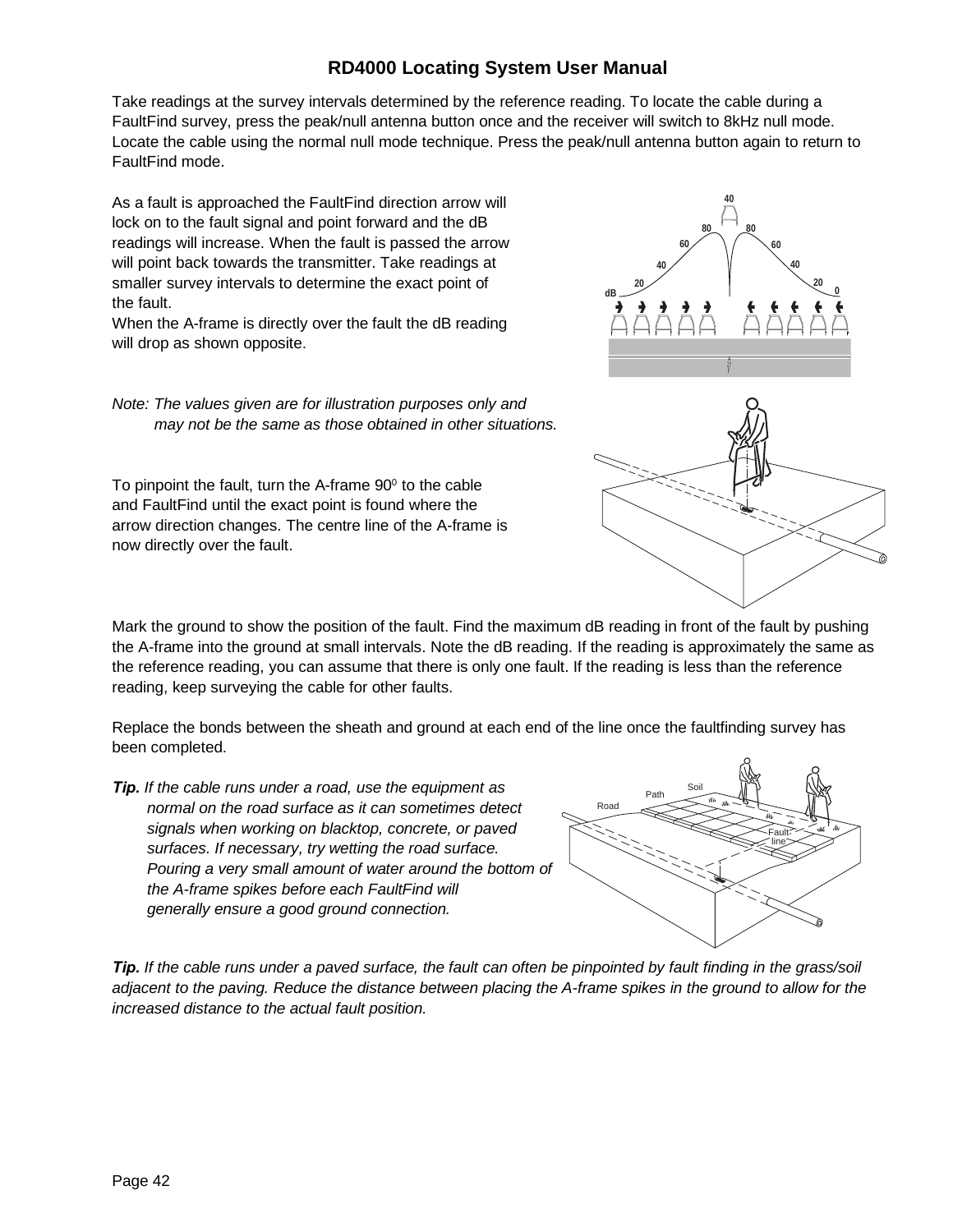# **RD4000MRx OPTION**

The RD4000M option enables users to locate all Electronic Marker System (EMS) and Omni™ markers. Folding down the special antenna activates the EMS function. In EMS mode, the receiver can be used to locate a buried conductor and a marker simultaneously or locate markers independently. In dual mode, the left/right arrows indicate the buried conductor position while the bargraph, numeric display, and audio response indicate the amplitude of the received marker signal.

The full range of markers, as listed below, can be located without the need to change to a different antenna. EMS markers are available in six frequencies and six different industry colours for all utility applications.

| <b>Application</b> | <b>Colour</b> | <b>Frequency</b> |
|--------------------|---------------|------------------|
| Power              | Red           | 169.8 kHz        |
| Water              | <b>Blue</b>   | 145.7k Hz        |
| Sanitary           | Green         | 122.5 kHz        |
| Telephone          | Orange        | 101.4 kHz        |
| Gas                | Yellow        | 83.0 kHz         |
| Cable TV           | Orange/Black  | 77.0 kHz         |

The RD4000M option is compatible with 3M™ and ScotchMark™ EMS markers, Omni™ markers, pegs, or any other electronic marker tuned to the accepted frequency.

### **Selecting EMS mode**

- Press the on/off key to switch the receiver on
- Fold down the EMS antenna. The receiver will enter display mode and display the last type of marker that was selected.

#### **Changing EMS marker type**

• Press the frequency key to select the marker you wish to locate. The abbreviations for each type of marker are displayed as:

PWR (Power) H20 (Water) SAN (Sanitary) TEL (Telephone) GAS (Gas) CTV (Cable television)

#### **Locating EMS markers**

#### **Dual mode locating**

Use this mode when locating the marker and conductor simultaneously. To locate the conductor the transmitter applies a signal to the cable. In EMS marker mode the receiver has two gain levels, (high and low) indicated at the top left of the display. The high and low levels are selected using the gain paddle (clockwise for high, anticlockwise for low). The default sensitivity is high. The buried conductor signal gain is controlled automatically in this mode and is automatically set to null locate using the left/.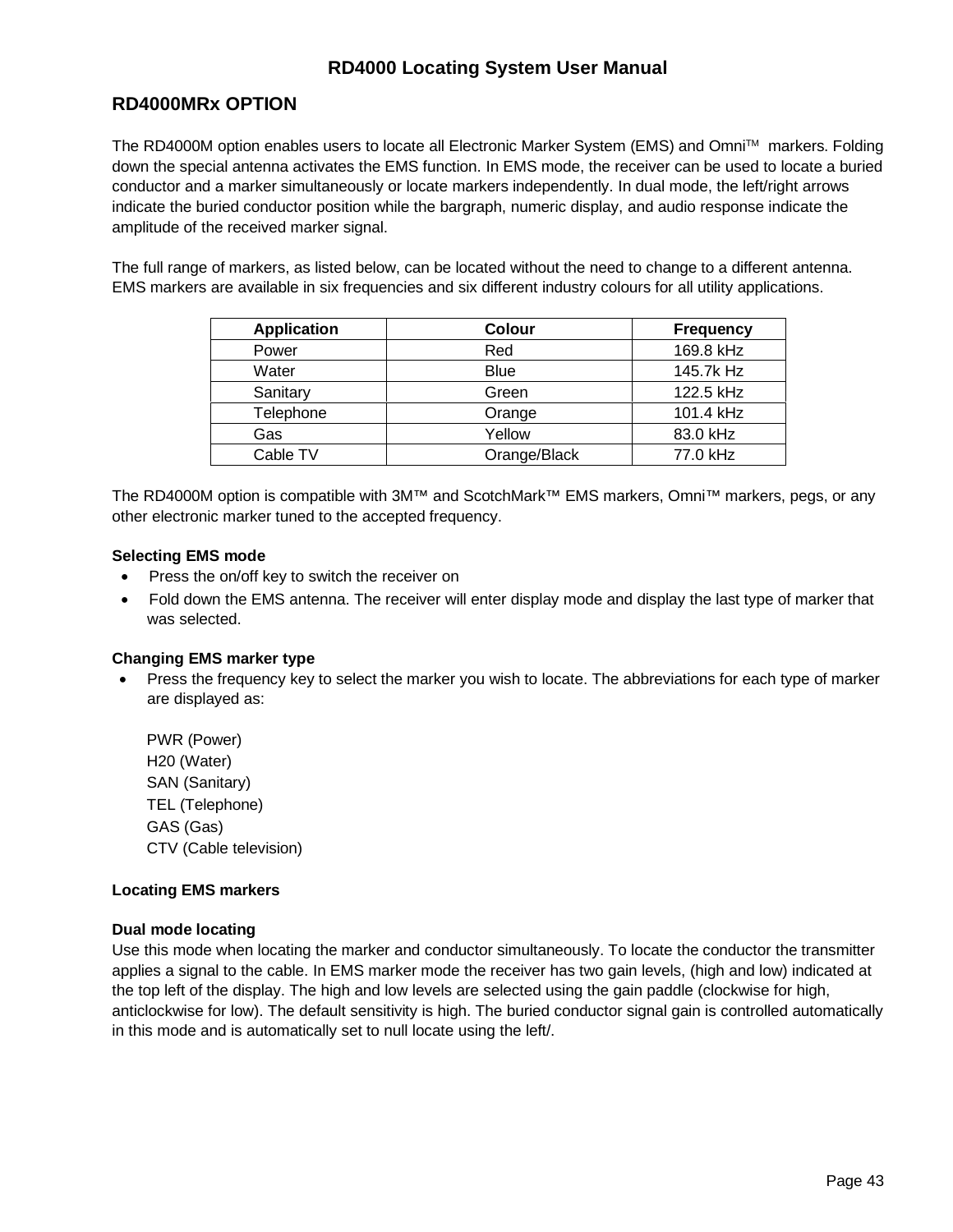To set up the system for dual locating proceed as follows:

- (1) Connect the transmitter to the conductor.
- (2) Switch the transmitter on and select locate mode.
- (3) Select a standard locating frequency.
- (4) Switch the receiver on and select the same frequency as that selected the transmitter on.
- (5) Pull down the EMS antenna on the receiver. The EMS symbol is displayed.
- (6) Press the frequency key to select the type of marker you are trying to locate.
- (7) Press the peak/null key to select dual mode. The display shows the null symbol and location arrows, and the locate frequency is shown in place of the marker type.
- (8) Locate the conductor using the left/right arrows as normal but sweep the area either side of the conductor to ensure that all markers are located. When a marker is located the volume on the receiver will increase and the bargraph reading will increase. When you go past the marker the volume and bargraph reading will decrease.
- (9) Use the gain paddle to set the receiver sensitivity to low and pinpoint the marker.
- (10)Use the left and right arrows to locate the conductor.

### **Single mode locating**

 $\sum$ 

Use this mode when locating the marker only. For example, use single mode when locating markers used with plastic water or gas pipes.

Proceed as follows:

- (1) Pull down the EMS antenna on the receiver.
- (2) Switch the receiver on.
- (3) Press the frequency key to select the type of marker you are trying to locate.
- (4) Carry out a sweep of the area in which the markers are located to ensure that all markers are located.

*Note: If you cannot locate the marker ensure that you have selected the correct marker type for the marker you are trying to locate.*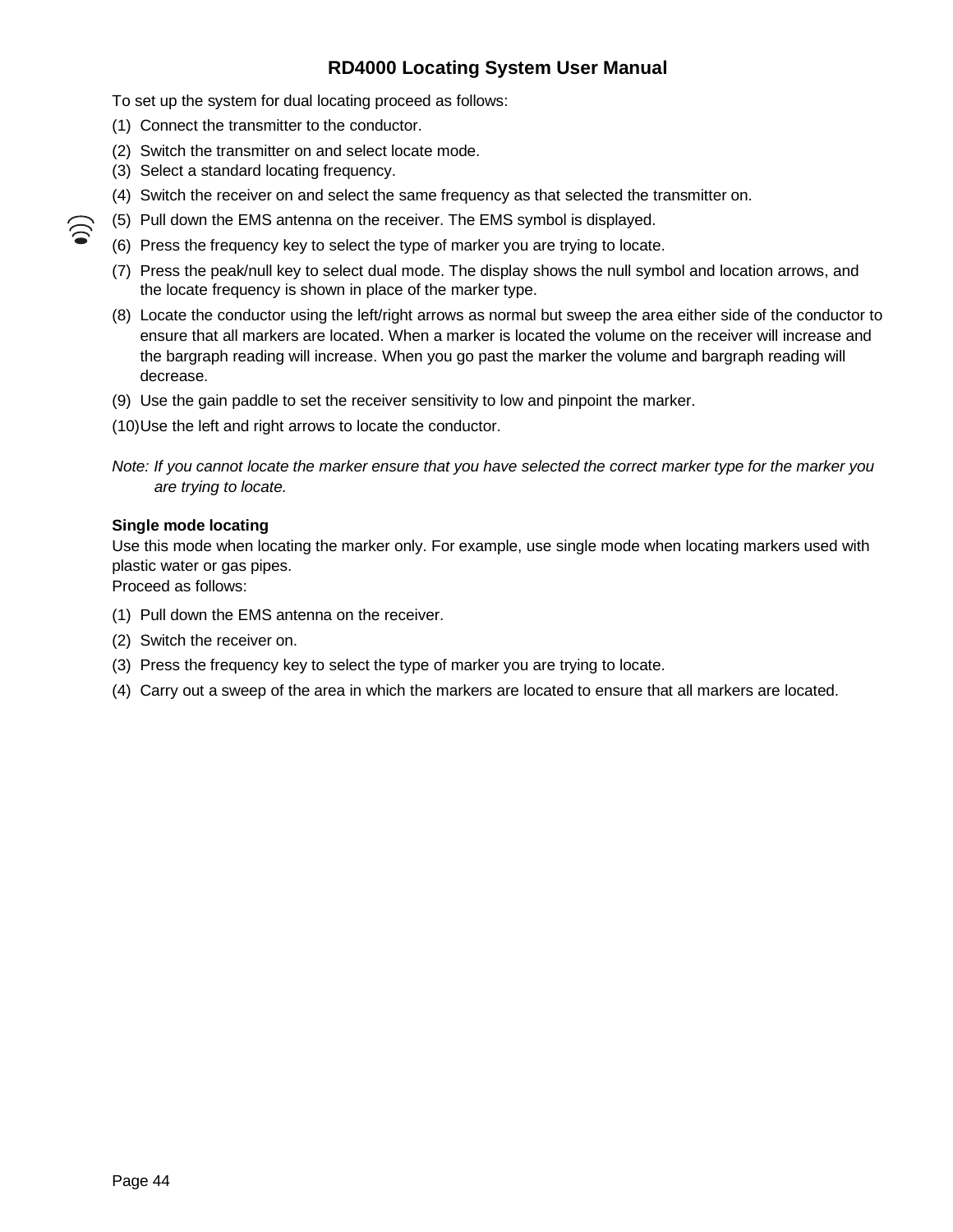# **RD4000 receiver information codes**

The RD4000 incorporates several information codes that are displayed to show that a requested operation can not be performed. The information screen will be displayed for approximately five seconds and clear. The codes and their meanings are:



| Code | Meaning                                                                                                                                                                                                                                                                                                 |
|------|---------------------------------------------------------------------------------------------------------------------------------------------------------------------------------------------------------------------------------------------------------------------------------------------------------|
| 02   | On switch-on, the receiver could not restore the previous settings. This means<br>that when the receiver is switched on it will switch on in its default settings rather<br>than those in which it was last switched off.                                                                               |
|      | This is not critical, as the receiver will function normally in all other respects.                                                                                                                                                                                                                     |
| 05   | During a depth reading the top antenna signal is greater than the bottom<br>antenna. The receiver may be under overhead power cables.<br>Take a depth reading in another location.                                                                                                                      |
| 07   | While computing the depth a signal has caused one or both antennas to 'clip'<br>thus invalidating the depth reading.<br>Repeat the measurement.                                                                                                                                                         |
| 010  | An accessory that is not supported by the current receiver software has been<br>connected to the receiver.<br>The receiver requires a software update before the accessory can be used.                                                                                                                 |
| 011  | Some 'intelligent' accessories have an identification code that tells the receiver<br>the type of accessory that is connected to the receiver. Code 011 indicates that<br>the identification code has been lost. Re-try the connection. If this is<br>unsuccessful, the accessory needs re-programming. |
| 013  | A CD reset has been attempted but there is no valid CD signal.<br>Try to reset again. If unsuccessful, ensure the transmitter connections are the<br>correct way round.                                                                                                                                 |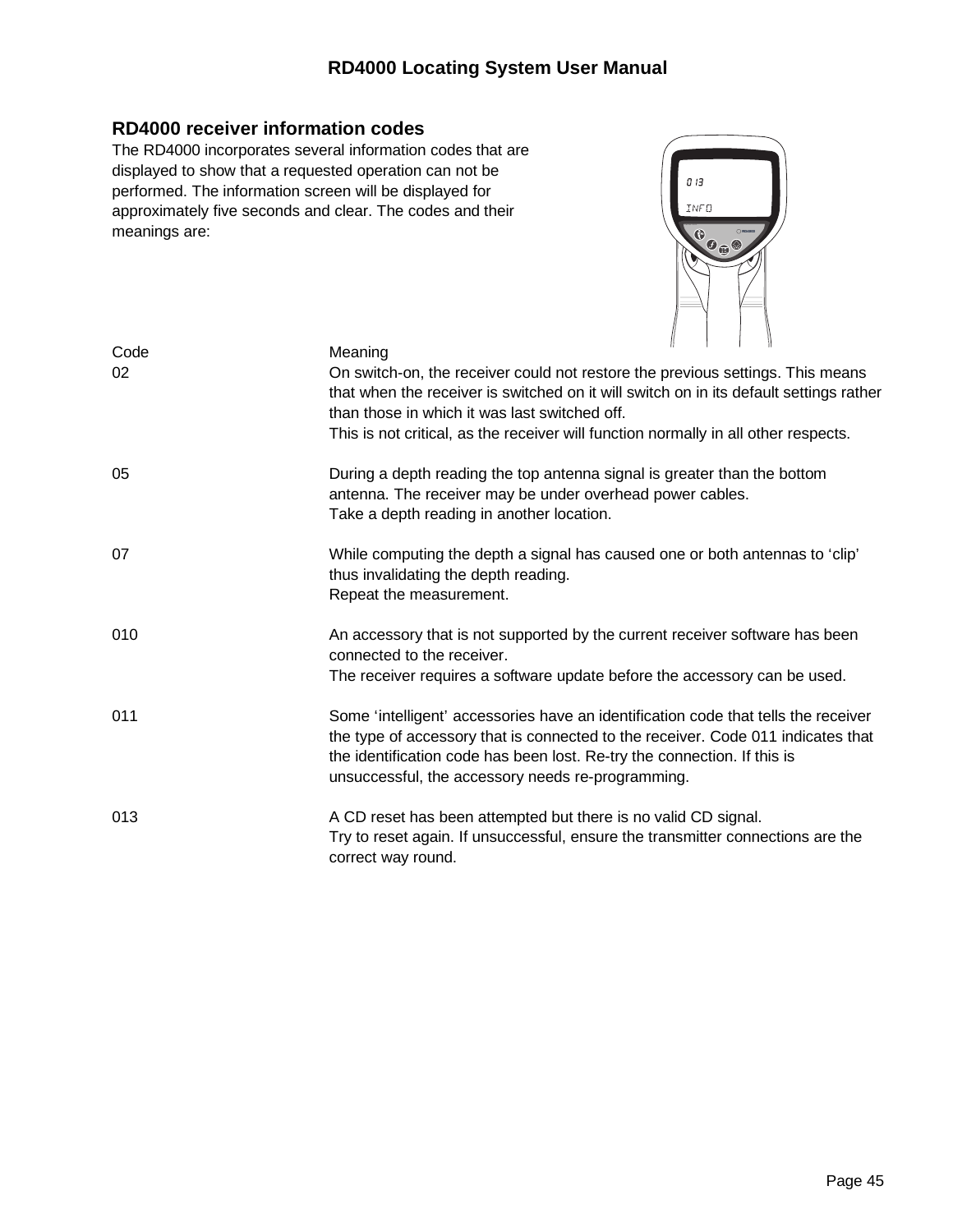# **RD4000T3, RD4000T3F, AND RD4000T10 TRANSMITTER OPERATION**

This section gives guidelines on selecting the correct frequency, applying the transmitter signal and how to connect a transmitter. The principles that are common to all transmitters are explained first and specific information is then given for each transmitter.

### **Applying the transmitter signal**

The transmitter is used to apply an easily identified signal to the target line so that the line can be traced, identified, and accurately located using the receiver. A number of application techniques are available for use in different location situations and you must choose the technique that applies the most appropriate signal to the line without the signal coupling to another line. Field experience, or the trial and error method of working through the application techniques, will help you determine the best method of applying the transmitter signal for a given situation.

### **Selecting the correct frequency**

As high frequencies couple best onto other services they are usually used for applying the locate signal in induction mode. Note they will couple to everything in the vicinity so induction mode is usually best used as an avoidance technique rather than tracing technique.

Try to keep the power of the applied signal to the minimum required to do the job. Increase the power until a clear signal is located on the line you wish to trace. Increasing the power beyond this level will couple more signal to adjacent lines, make it more difficult to identify the target line, and will drain the batteries on the transmitter unnecessarily.

Do not connect the transmitter to cables carrying live voltages. Always use a signal clamp or plug connector.

Selecting the correct frequency for the job has an element of trial and error attached to it. There can be no hard and fast rules but a few guidelines are given below:

- Use high frequencies of 33kHz and above for high resistance lines such as: telecom lines, pipes with insulated flanges, and cast iron pipes. Be aware that the higher the frequency the more tendency there is for the signal to couple onto other services. Because of capacitance the signal will also be lost over a shorter distance
- Use medium frequencies such as 8kHz and 33kHz for general locating of pipes and cables. These frequencies will travel quite long distances and will not couple too much onto other services
- Low frequencies such as 640Hz or 512Hz should be used for long distance tracing. Low frequencies travel long distances without coupling to other lines. Low frequencies are also useful to locate long distance wellinsulated transmission pipelines.

# **Transmitter Connection methods**

#### **Direct connection**

In this method, the transmitter is directly connected to the target line by means of direct connection leads and crocodile type clips. By using direct connection, the target line can be identified from the application point to the point of interest. Direct connection is suitable for use on continuous tracer wire, water and gas distribution systems, telecom pair, power cable sheath (qualified personnel only), or to a pipeline at a cathodic protection (CP) test point or other access point.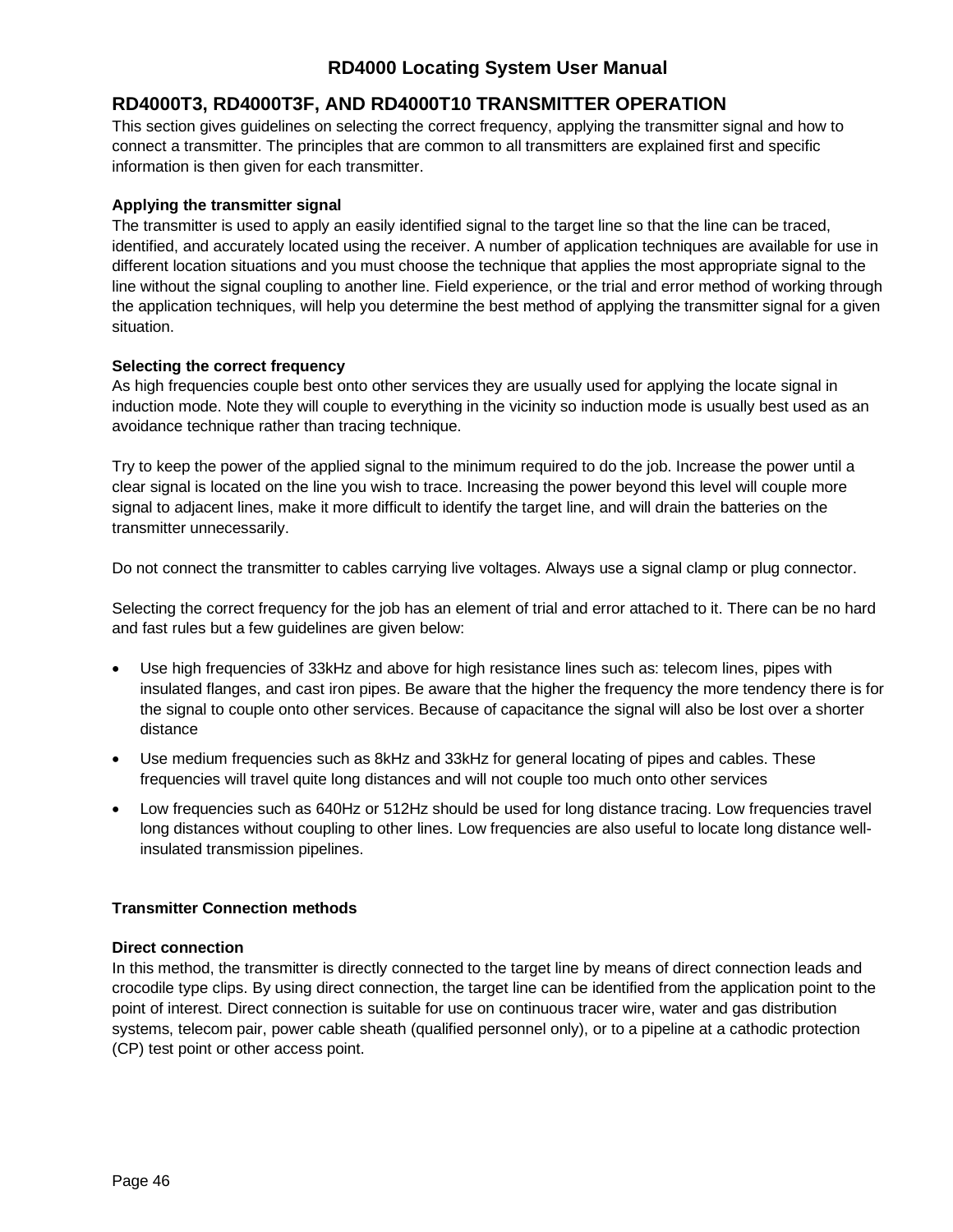# **Connecting the leads**

**WARNING. Always connect the leads before switching the transmitter on. Do not touch the lead ends with the transmitter switched on but not connected to the earth stake.**

**WARNING. Before inserting a ground stake carry out a passive sweep of the area to ensure there are no buried cables where you are going to insert the ground stake.**

- Plug the one end of the direct connection lead into the transmitter accessory socket and connect the red lead to the target line
- Push a ground stake into the ground and clip the black ground lead to it. If possible position the ground stake four or five paces away from the transmitter, and preferably at right angles to the probable route of the target line.

Do not attach the ground lead to a water pipe or other buried line, which would then carry the transmitter signal. Use the receiver passive mode to check that there are no lines buried between the ground stake and transmitter as they could pick up the signal and confuse the locate survey.

Switch the transmitter on only after direct connection and ground connection have been made.

# **Adjusting the signal current level**

- Select the required frequency
- Press the up and down arrows to select the required output.

The optimum output power level for a particular set of circumstances is best found by experience and trial and error.

#### **Confirming a good connection**

A tone change from the transmitter sounder indicates a good connection and that a strong signal has been applied to the target line. The lower the tone the better the connection will be.

Check there is a change in tone by switching the transmitter on with the lead connected and disconnected. If there is no tone change, try wetting the area around the bottom of the ground stake.

#### **Transmitter clamps**

Transmitter clamps are used to apply the transmitter signal to a cable or pipe without interrupting the supply and with reduced coupling. The clamp is easy to apply but the signal may not travel as far as if it was applied by direct connection. When using a clamp it is best if the target line is grounded at each end.

It is not necessary to make a ground connection from the transmitter when using a clamp but the line should be grounded on each side of the clamp for the signal to transfer to the line.

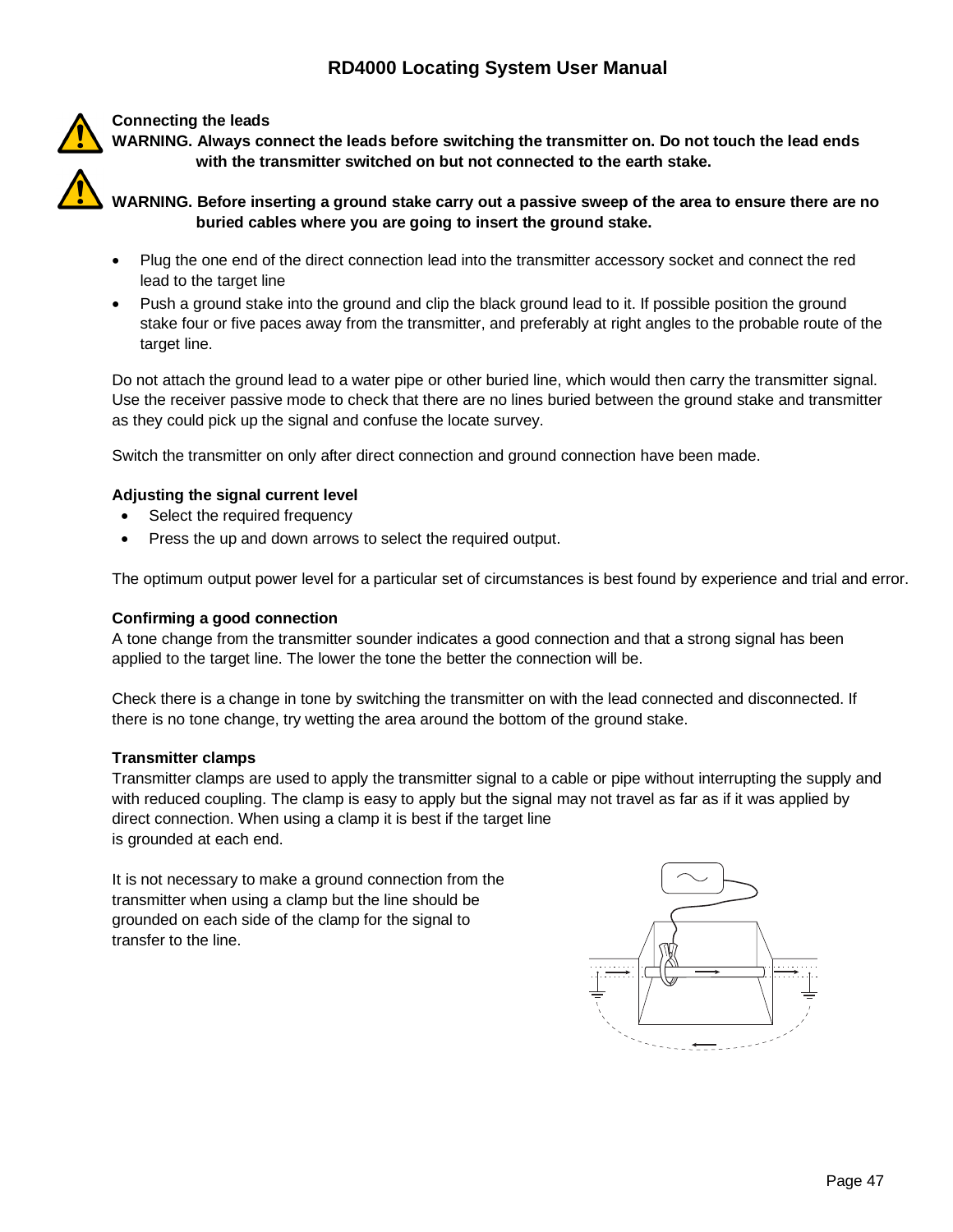#### **Connecting a transmitter clamp**

- Plug the clamp connector into the transmitter accessory socket
- Close the clamp around the pipe or cable, making sure the jaws are closed
- Switch the transmitter on
- Select required frequency and output power level.

#### **Plug connector**

The plug connector applies the transmitter signal to a live domestic power socket, and via the domestic wiring system, onto the service cable and the supply cable in the street. The signal should be detectable on the supply system a few hundred paces each side of the point of application. If access can be gained to the premises to apply the plug connector this is the most certain system to locate a power distribution system in the street.

# **Live cable connector**

# **WARNING. THE LIVE CABLE CONNECTOR IS FOR USE ONLY BY OPERATORS LICENSED OR PERMITTED TO WORK ON LIVE CABLES.**

The live cable connector is used to apply the transmitter signal to a live cable.

# **Induction**

The RD4000T3, T3F, and RD4000T10 transmitters contain an antenna that will induce a signal onto a line directly below the transmitter. Induction efficiency is poor on deep targets and is useful at depths down to two metres/6 feet. The induction signal can be applied without access to the line and is very simple and quick to apply.

The signal can induce onto nearby lines as well as the target. A substantial part of the signal strength is lost in the surrounding soil. The receiver should not be used within a minimum of 30 paces from the transmitter, and often much further if high power is being used from the transmitter. Induction should not be used to apply a signal to a line that is below a metal cover or reinforced concrete (rebar), as the signal will be shielded by the metal cover and the reinforcing mesh. Induction will not apply a signal to a well-insulated line unless the line is effectively grounded at each end.

#### **Positioning the transmitter**

Position the transmitter over the target pipe or cable with the carrying handle in line with the pipe or cable.

# **Induction tips**



# **Keeping distance from transmitter**

In induction mode the transmitter radiates a signal into the atmosphere as well as onto the line and this may cause problems when trying to work close to the transmitter. To check that the receiver is locating the line rather than picking up the transmitter signal directly, move the transmitter a pace or two to one side. If the line appears to move too it indicates that the receiver is too close to the transmitter. Another method of determining if the receiver is picking up the transmitter signal is to point the receiver directly at the transmitter.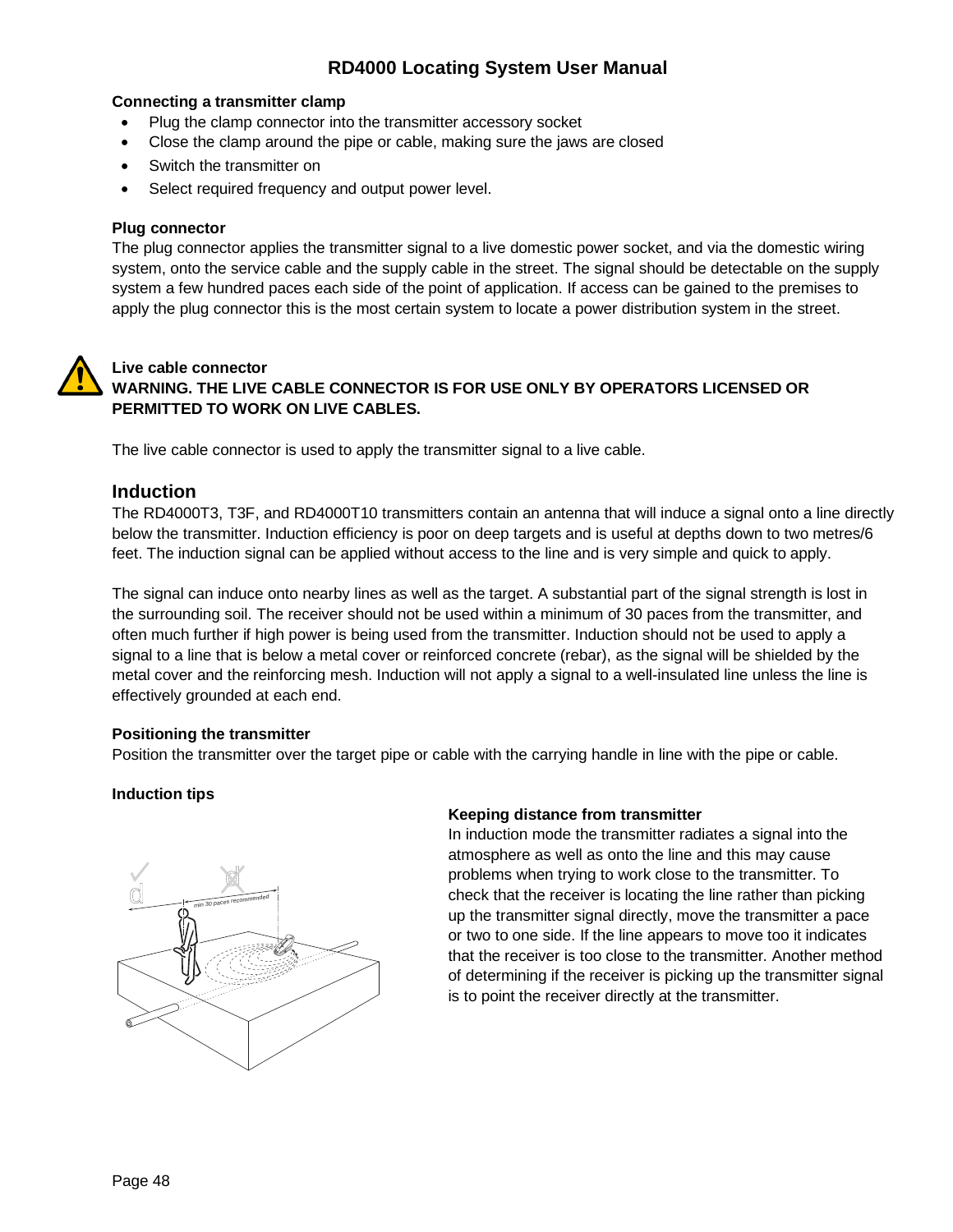If the receiver bargraph response is the same or increases it indicates that the receiver is picking up airborne signals.

In either case reduce the transmitter power and reduce the receiver sensitivity. It may also be necessary to move the receiver as much as 25 or 30 paces from the transmitter.

Do not place the transmitter on a manhole cover as this prevents the signal from reaching the line.

# **RD4000T3 AND RD4000T3F OPERATION**



# **Switching the transmitter on/off**

To switch the transmitter on, press and release the on/off key. To switch the transmitter off, press the on/off key until the LEDs go off.

Holding down the on/off key for 2-3 seconds while switching on the transmitter reduces the transmitter volume level. (Depending on the model, the volume is either reduced or set to zero).

### **Selecting a frequency (direct connection)**

The RD4000T3 transmitter is supplied with three frequencies and induction mode. In addition, the RD4000T3F has a FaultFind frequency

The frequencies are those chosen by the customer at the time of transmitter purchase. If the values of the frequencies require changing when the unit is in-service, the unit must be returned to Radiodetection for reconfiguration.

- To select a frequency, ensure that an accessory is plugged into the transmitter. The induction mode LED will extinguish
- Press the frequency key to select the next available frequency. The selected frequency LED will illuminate. Further key presses cycle through all available frequencies.

# **Selecting induction**

Switch the transmitter on. Induction mode is automatically selected if no accessory is plugged in. The induction mode LED illuminates.

*Note: You can switch between induction and direct connection modes whilst the transmitter is operating by removing or plugging in an accessory.*

# **Selecting a power output level/induction level**

- Select the required frequency
- Press the up arrow key to select a higher output level and press the down arrow to select a lower output level. The LEDs will illuminate to show that the transmitter is supplying the requested signal current. A flashing LED indicates that the transmitter cannot supply the requested output, but is supplying as much signal current as possible. Restricted signal current may be because the connected line has high resistance on it. Improving the ground connection may increase the output.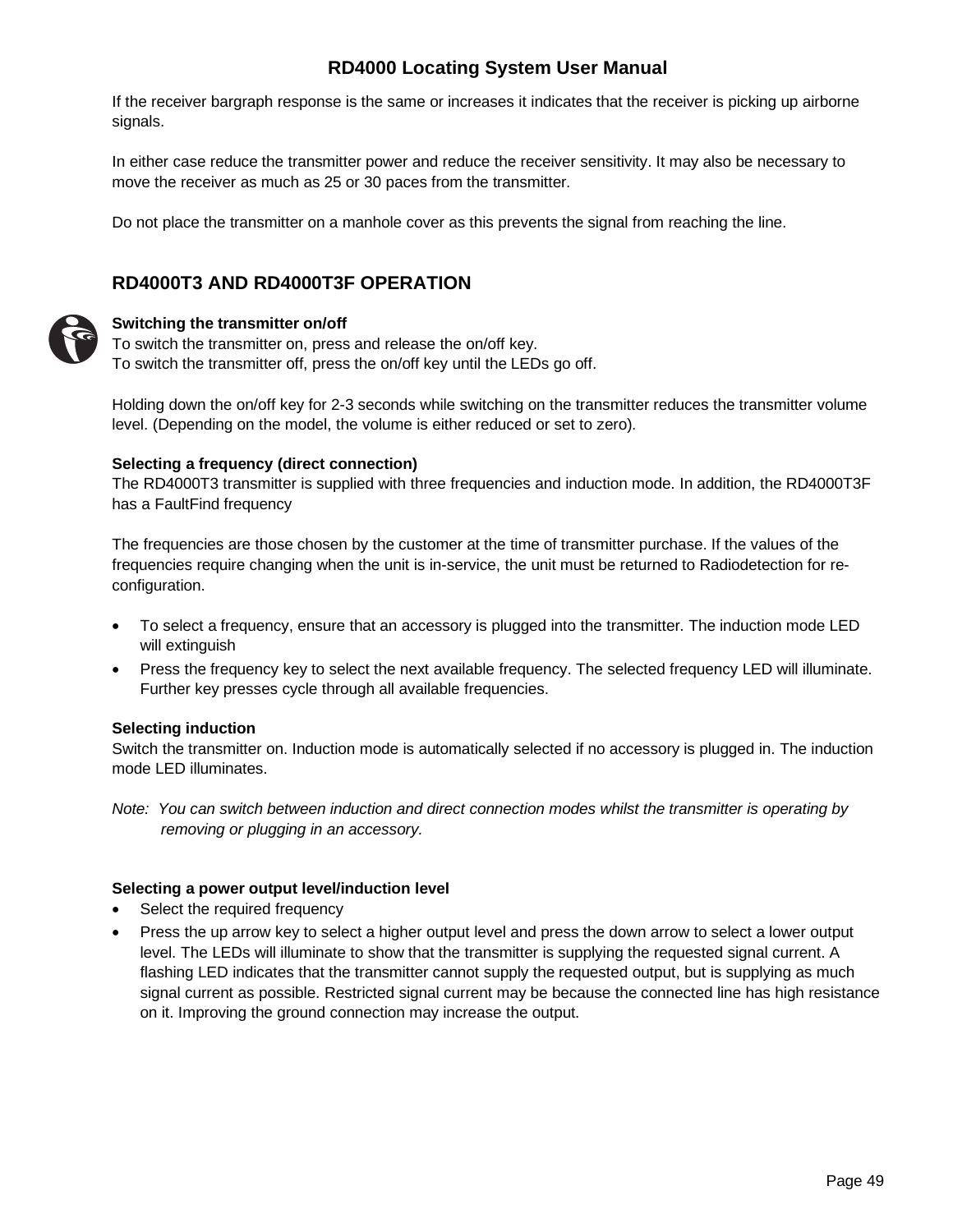The power output levels are:

|                | <b>Direct connection</b> | <b>Induction</b> |
|----------------|--------------------------|------------------|
| One LED lit    | $5 \text{ mA}$           | <b>25%</b>       |
| Two LEDs lit   | $10 \text{ mA}$          | 50%              |
| Three LEDs lit | $30 \text{ mA}$          | 75%              |
| Four LEDs lit  | 100 $mA^*$               | 100%             |

\* Limiting current reduced to 60mA for frequencies less than 1kHz. At 45kHz and above the output power is limited to 1W to comply with current legislation

The sounder tone indicates connection quality. A lower tone indicates a better connection (more output on the line)

# **FF mode (RD4000T3F only)**

Press the frequency key to select FaultFind. The red FF LED and all four output power LED's will illuminate. *Note: In FF mode, it is not possible to alter the output power level.*

# **RD4000T10 OPERATION**

#### **Switching the transmitter on/off**

Press the on/off key once to switch the transmitter on. Press the key again to enter the menu mode. To switch the unit off, press the on/off button until the LCD display clears.



# **Checking battery level**

The battery level indicator is situated at the top right hand side of the display and is made up of four segments. As the remaining battery life reduces the segments change colour from black to clear to indicate the amount of battery life left. When there is one black segment left the 'Almost Discharged' indication will flash and the battery discharge alarm will sound until the battery is discharged.

*Note: Ensure that you always have enough batteries available to complete the task.*

# **Selecting a frequency in locate mode**

The frequencies are those chosen by the customer at the time of transmitter purchase. If the values of the frequencies require changing when the unit is in-service, the unit can be re-configured by using the webenabling feature (does not apply to induction frequencies).

- Switch on the unit
- Press the frequency key to scroll through the available frequencies. The selected frequency is displayed.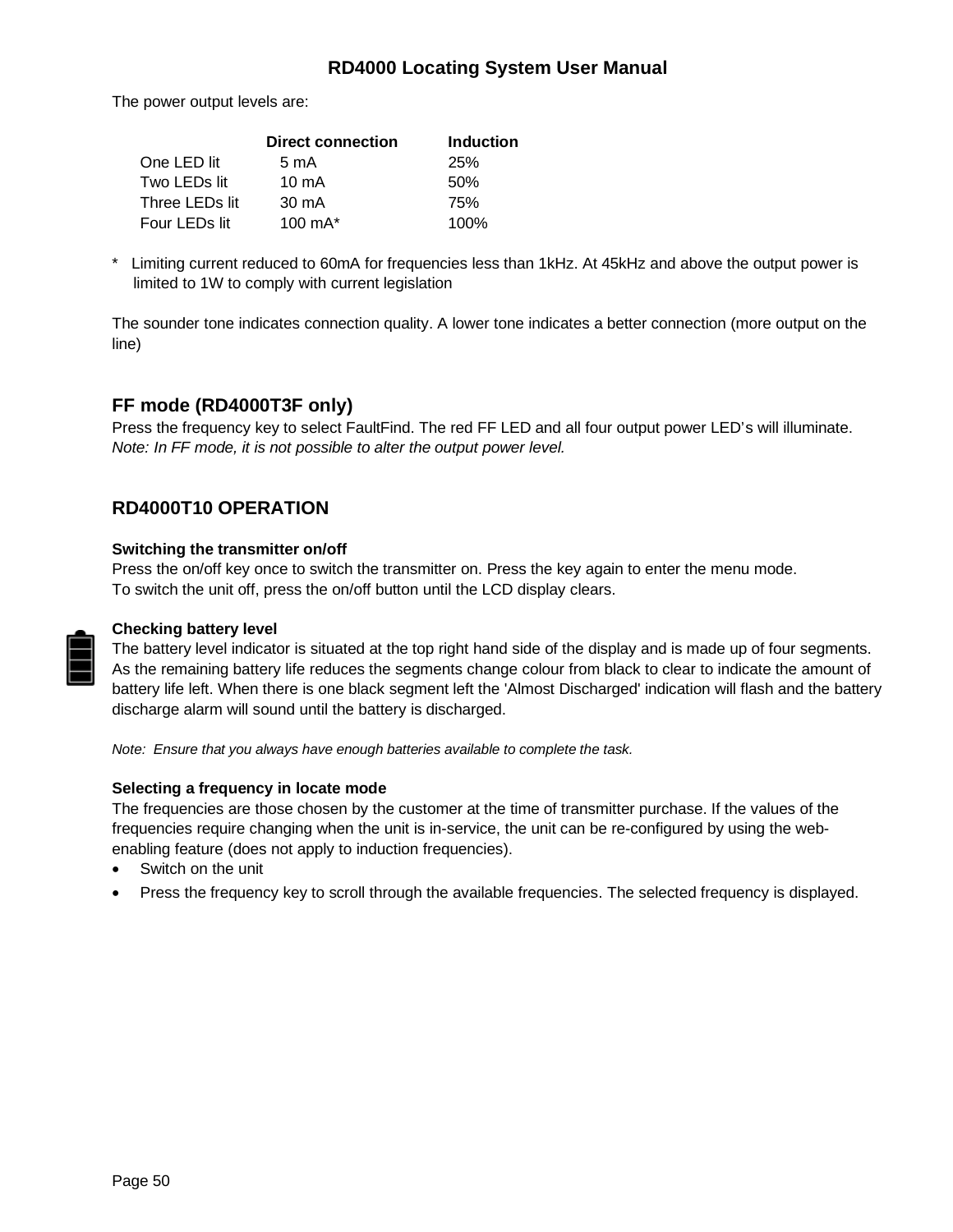# **Selecting a power output level**

<u>. Al</u>

- Select the required frequency.
- Press the up arrow key to select a higher output level and press the down arrow to select a lower output level. The power output indicator will display a visual indication of achieved output level.

Output levels for each segment of the indicator are shown in the following table:

|                 | Direct -<br>Locate | Direct - ACID      | Direct -<br>FaultFind | Induction $+$ All<br><b>Others</b> |
|-----------------|--------------------|--------------------|-----------------------|------------------------------------|
| NUMBER OF       |                    |                    |                       |                                    |
| <b>SEGMENTS</b> |                    |                    |                       |                                    |
| Outline         | 10 <sub>m</sub> A  |                    |                       |                                    |
| 1 bar           | 30 <sub>m</sub> A  | 30mA               |                       | (25%)                              |
| 2 bar           | 60 <sub>m</sub> A  |                    |                       |                                    |
| 3 bar           | 100 <sub>m</sub> A | 100mA              | Normal                | (50%)                              |
|                 |                    |                    | (50%)                 |                                    |
| 4 bar           | 200 <sub>m</sub> A |                    |                       |                                    |
| 5 bar           | 400 <sub>m</sub> A | 400 <sub>m</sub> A |                       | (75%)                              |
| 6 bar           | 700mA              |                    |                       |                                    |
| 7 bar           | 1A                 | 1A                 | <b>Boost</b>          | $(100\%)$                          |
|                 |                    |                    | (100%)                |                                    |

*Note: If the transmitter is outputting less than 10mA the display flashes "10mA" to indicate that better connections are required.*

# **Selecting induction**

Ensure that there is not an accessory plugged into the transmitter. Switch the transmitter on. Induction mode is automatically selected and the induction mode symbol is displayed. There can be two induction frequencies available in the RD4000T10. Use the frequency key to select the induction frequency required.

# **Using the V function**

In locate mode the line output voltage can be measured by pressing and holding down the  $V$  key.

In measure mode DC resistance on the line can be measured by pressing and holding down the V key. Measure mode can be used for frequencies up to dc 200KHz on lines up to 30V (SELV) only.

# **To access measure mode and take a resistance reading:**

- Press on/off to select the menu and scroll using the down arrow to select Measure.
- Press on/off again to confirm selection.
- Press and hold down the measurement key to select ohms and take a resistance reading.

# **Selecting FF mode**

- Switch the transmitter on
- Ensure the direct connection leads are plugged in
- Press the menu key and press the up or down arrow until 'FaultFind' is displayed.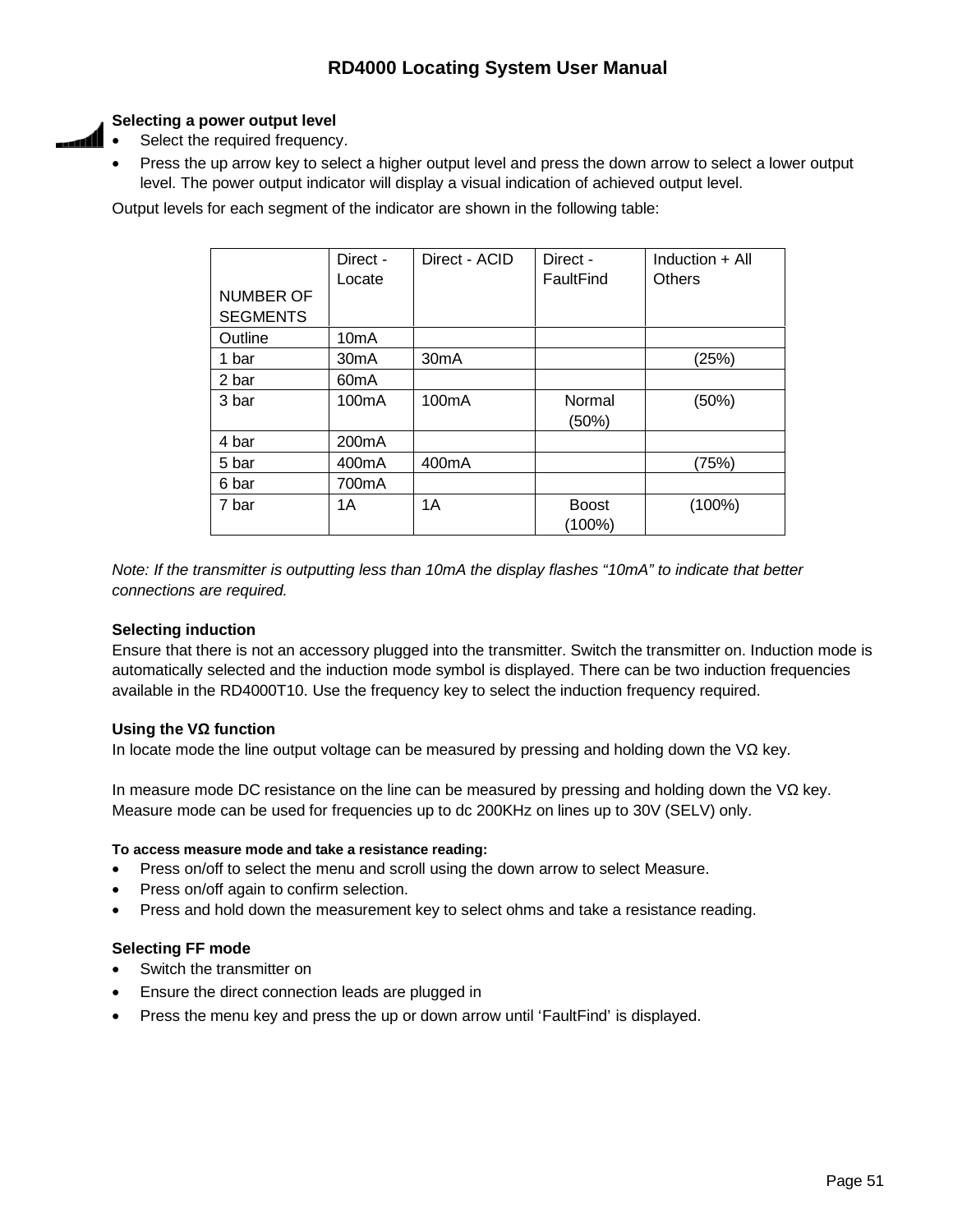# **Selecting high voltages (above SELV-Safety Extra-Low Voltage)**



**WARNING. With 'HI VOLTS' selected, high voltages can be applied to the line. In FaultFind mode the transmitter can produce high voltage even with 'HI VOLTS' off.**

The RD4000T10 is capable of outputting more than 30 volts but under normal operation is limited to an output of less than 30 volts. When the transmitter is switched on, it defaults to 'HI VOLTS' off which means that it is not possible for the transmitter to supply more than 30 volts.

To allow more than 30 volts to be applied proceed as follows:

- Switch the transmitter on
- Press the on/off key to select menu
- Press the up arrow to select 'HI VOLTS'
- Press the menu key
- Press the up arrow to select 'HI VOLTS ON'
- Press the menu key to confirm selection.

The 'HI VOLTS' icon (number 1 on illustration) is displayed.



If there are more than 30 volts on the line the second HI VOLTS symbol (number 2 on illustration) flashes on and off.

Connection using a signal clamp

- Plug the clamp into the accessory socket
- Switch the transmitter on.

The clamp symbol is displayed.

#### **Using the web-enabling features**

Lift up the transmitter RS232 dust cover, and plug the male end of the (supplied) RS232 communication lead into the RS232 socket. Plug the female end of the cable into the computer serial port (normally COM 1).

Switch on the computer and transmitter, access the Internet and in the address bar type: http://engineering.radiodetection.com. You will also find a link to this site at Radiodetection.com.

Once you are connected to the website, follow the on-line instructions for using the site.

#### **Transmitter error codes**

Error codes are displayed to inform you that the software has failed in some way. Error codes are displayed as either 'ERR' (error) or 'FATAL ERR' (fatal error) followed by a number between 1 and 23. If an error occurs, the transmitter will not necessarily switch off. If a fatal error occurs, the transmitter will switch off 10 seconds after the fatal error code is displayed. If 'ERR' or 'FATAL ERR' is displayed perform the following procedure:

- 1. In the case of an error code, switch the transmitter off and then on again. If a fatal error is displayed and the transmitter has switched itself off, switch it on again. If the error code is not displayed download the current configuration (see 2), as the transmitter may have defaulted to its basic configuration.
- 2. If the error code is still displayed, use the web-enabling feature to download the transmitter current configuration.
- 3. Switch the transmitter on again.
- 4. If the error code is still displayed or the transmitter keeps switching itself off, contact Radiodetection for further advice.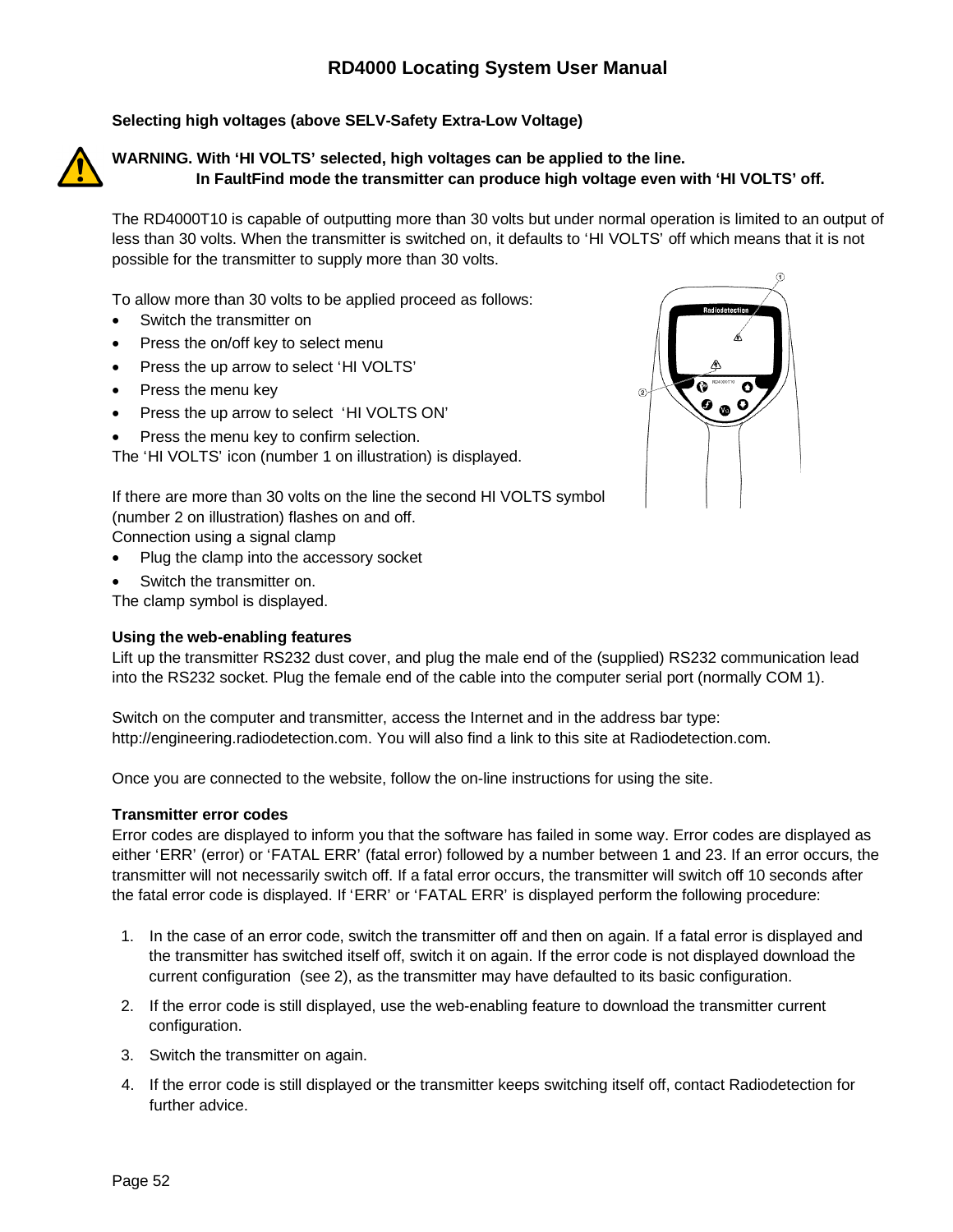# **T10 TRANSMITTER TRIP SWITCH**

*Note: This feature and procedure apply only to some models. Other models do not have this feature fitted.*

If the transmitter is being used to generate a signal on a mains power cable, and the power supply is accidentally switched on, the transmitter will sense that power has been applied and will operate the trip circuit to protect the transmitter from damage. If this happens 'TRIPPED' will be displayed on the screen and all transmitter functions will be disabled.

To reset the transmitter proceed as follows:

- 1. Switch off the transmitter.
- 2. Remove the power source from the cable.
- 3. Disconnect the transmitter from the cable.
- 4. Remove the battery housing.



- 5. Using a pen, press the reset switch, ensuring that it clicks when pressed. The reset switch is located in the transmitter housing (see illustration)
- 6. Replace the battery housing.
- 7. Switch the transmitter on.
- 8. Ensure that the transmitter does not display 'TRIPPED'.

If the power source is not removed from the cable, it will not be possible to reset the transmitter.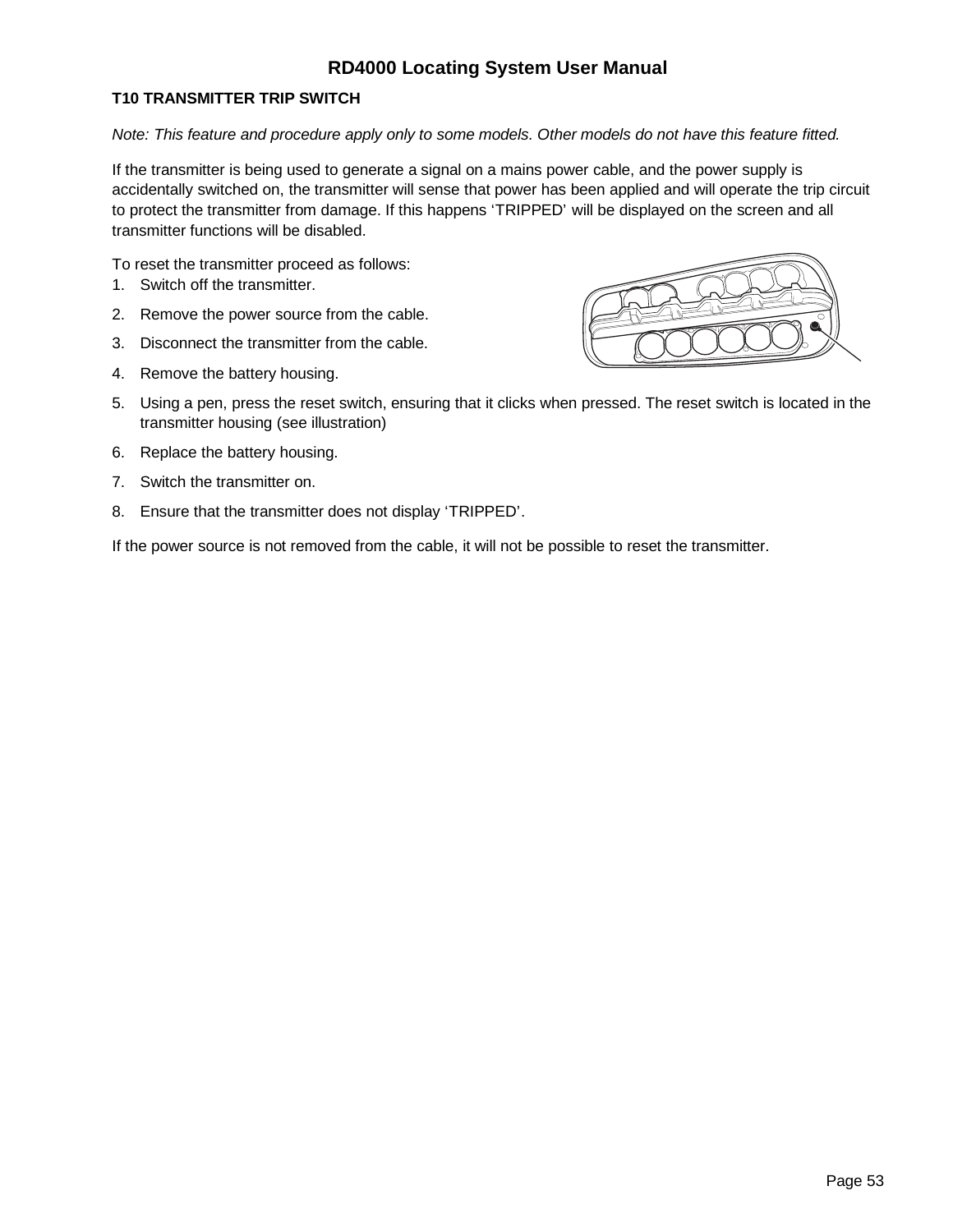# **ACCESSORIES**

*Note: For ease of identification all transmitter accessories have 4 pin connectors and all receiver accessories have 8 pin connectors.*

# **Receiver Accessories**

Receiver accessories include:

- a) Headphones d) Stethoscopes
- b) Clamps e) Submersible antennas (for underwater use)
- c) Sondes f) Accessory A-frame

# **Summer headphones and winter headphones**

Headphones are useful in noisy environments such as that caused by heavy traffic and enable the user to hear the audio response from the receiver. Radiodetection headphones are lightweight or heavyweight for use in different climatic conditions.

### **Clamps**

A receiver clamp is used to positively locate and identify a cable when several cables are running close together. A target cable can be identified in a chamber, on a tray or other access point by fitting a clamp to the receiver and examining each cable in turn. Signal strength response shown on the receiver display should be noted for each cable.

#### **When to use clamps**

Clamps can be used where:

- Several cables or pipes run in close proximity to each other
- A cable or pipe is accessible at an inspection hole or manhole.

*Note: The standard clamp cannot be used with CM or CD. A special CM/CD clamp is available.*

# **Connecting the clamp**



Put the clamp connector into the accessory socket on the front of the RD4000.

Place the clamp around the pipe or cable and switch the receiver on.

Set the frequency to the same as that on the transmitter. Put the clamp around each cable in turn and note the bargraph response. Compare the strength of response from each cable. The cable with a substantially stronger response than the others will be the cable to which the transmitter signal has been applied.

To ensure that the target cable has been correctly identified, reverse the positions of the transmitter and receiver and check that the strongest response is still received from the target cable by the receiver in its new position.

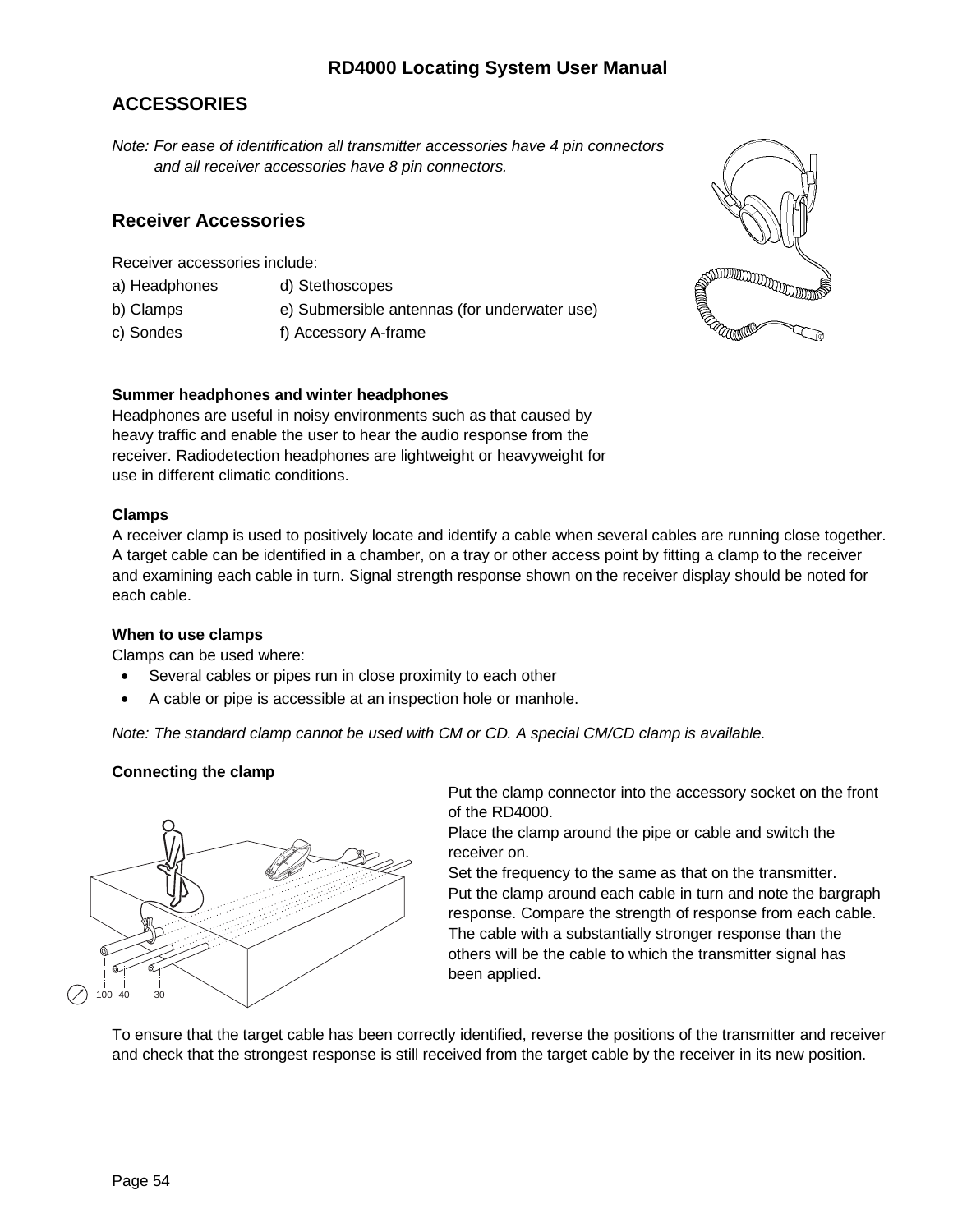# **Types and range of receiver clamps**

# **Standard clamp**



The clamp plugs into the receiver accessory socket and is used for cable identification at points where the cable can be accessed. The standard clamp is suitable for cables up to 10cm/4-inch diameter.

# **Small clamp**

The small clamp performs the same function as the standard clamp but is useful in cramped situations where there is insufficient access for the standard clamp. The small clamp is suitable for cables up to 5cm/2-inch diameter.



# **Current Direction (CD) and Current Measurement (CM) clamp**



The CD/CM clamp plugs into the accessory socket of the receiver and enables CD and CM measurements to be made on individual cables.

# **Sondes**

# **When to use a sonde**

A sonde transmitter is a small self-contained signal transmitter designed for insertion into non-metallic ducts, drains, or sewers so that it may be located and traced with a receiver. A wide range of transmitting sondes is available to suit different applications. In addition to tracing non-–metallic pipes and ducts, sondes can be used to pinpoint joints in iron gas pipes, locate leaks in plastic water pipes, and monitor the progress of horizontal boring tools.

# **Choosing a suitable sonde**

Check that the sonde has sufficient range for the application and is dimensionally small enough and sufficiently robust for the application. Ensure that the frequency of the sonde corresponds with the receiver frequency, as the receiver will not locate the sonde unless the frequencies are the same. Sondes are marked with their transmitting frequency. Ensure that the means of propelling the sonde is available together with the correct fittings and couplings.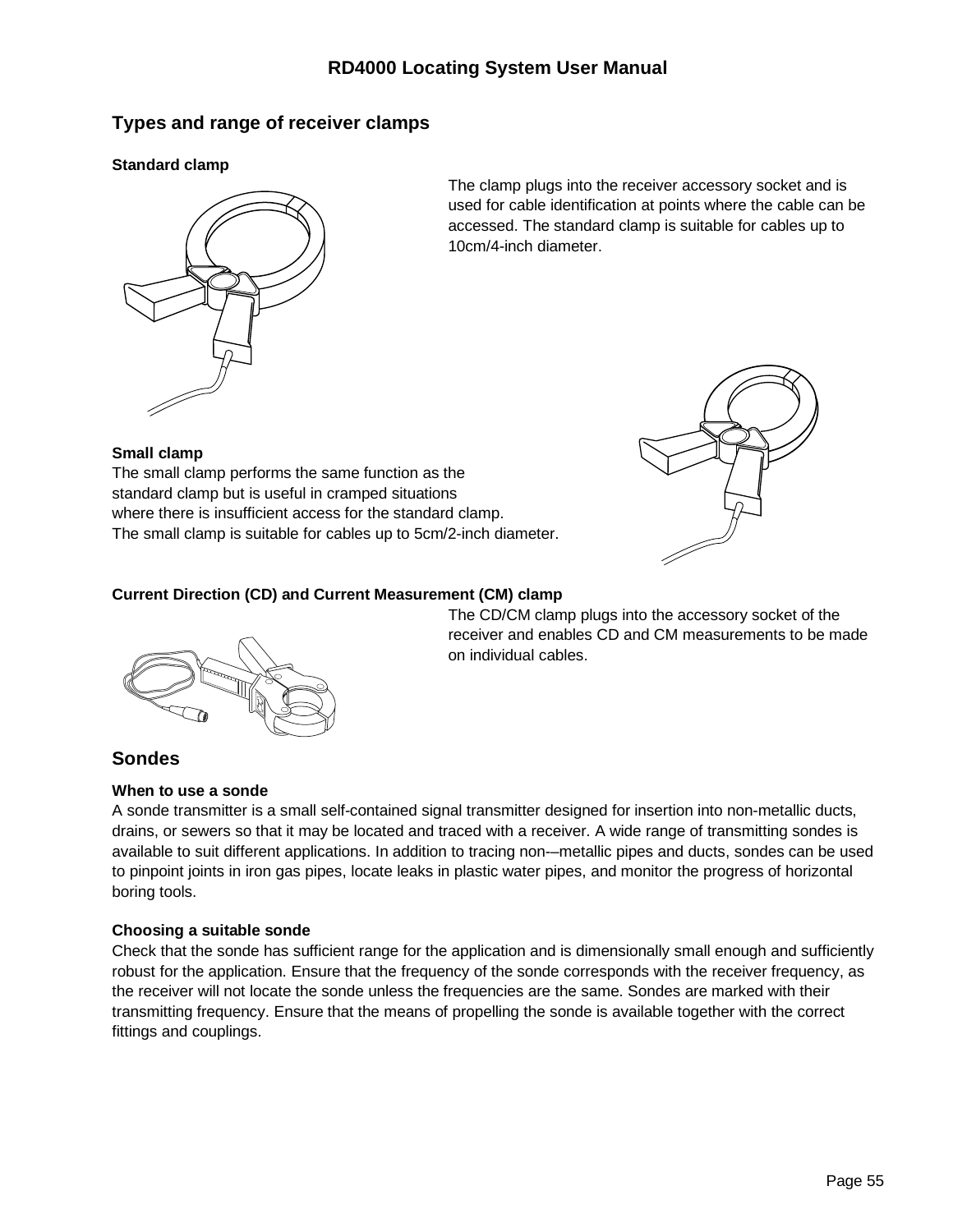### **Preparation**

Insert a new battery into the sonde. A new battery or a freshly recharged battery should be used at the beginning of each day and preferably at the start of each new job.

Before inserting the sonde, check that the sonde and receiver are at the same frequency and working correctly. To do this, place the sonde on the ground at a distance from the receiver that equal to the rated depth of the sonde. Point the receiver at the sonde with the antenna in line with the sonde (the opposite of using the receiver to locate a line) and check that the bargraph reading exceeds 50% at maximum sensitivity.

### **Propelling a sonde**

Sondes have a male thread at one end for connecting to drain rods, or to other devices for inserting and propelling the sonde along a drain or duct. Sondes may be floated along drains at the end of a tether and floats are available for fitting to the sewer sonde and super sonde. Sondes can be strapped to high-pressure water jets or similar devices used for cleaning, maintaining and inspecting drains. Sondes used in underground drilling and boring operations are normally housed in the boring or drill head behind the boring or drill bit.

### **Locating and tracing a sonde**







Insert the sonde in the drain or duct access and locate it while it is still just in view at the drain or duct entrance. Hold the receiver vertical directly over the sonde with the antenna in line with the sonde. Adjust the receiver sensitivity so the bargraph reads between 60% and 80%.

The sonde radiates a peak field from the centre of its axis with a ghost signal at each end of the peak. Move the receiver a little way behind and then in front of the axis of the sonde to detect the ghost signals. Finding the two ghost signals positively confirms the locate. Reduce the receiver sensitivity to lose the ghost signals but still indicate a clear peak response directly over the sonde. Receiver sensitivity is now set for tracing the duct or drain unless the distance between sonde and receiver changes.

Propel the sonde three paces along the drain or duct and stop. Place the receiver over the supposed position of the sonde. Do not adjust the sensitivity level.

- 1.Move the receiver backwards and forwards with the blade in line with the sonde and stop when the bargraph indicates a peak.
- 2.Rotate the receiver as if the blade is a pivot. Stop when the bargraph indicates a peak.
- 3.Move the receiver from side to side until the bargraph indicates a peak.
- 4.Repeat 1, 2, and 3 with the antenna vertical and resting on or just above the ground. The receiver should then be directly above the sonde with the antenna in-line with it. Mark the position of the sonde and its direction.
- 5.Propel the sonde a further three or four paces, pinpoint, and mark the position. Repeat this pinpoint procedure at similar intervals along the line of the drain or duct until the survey is completed.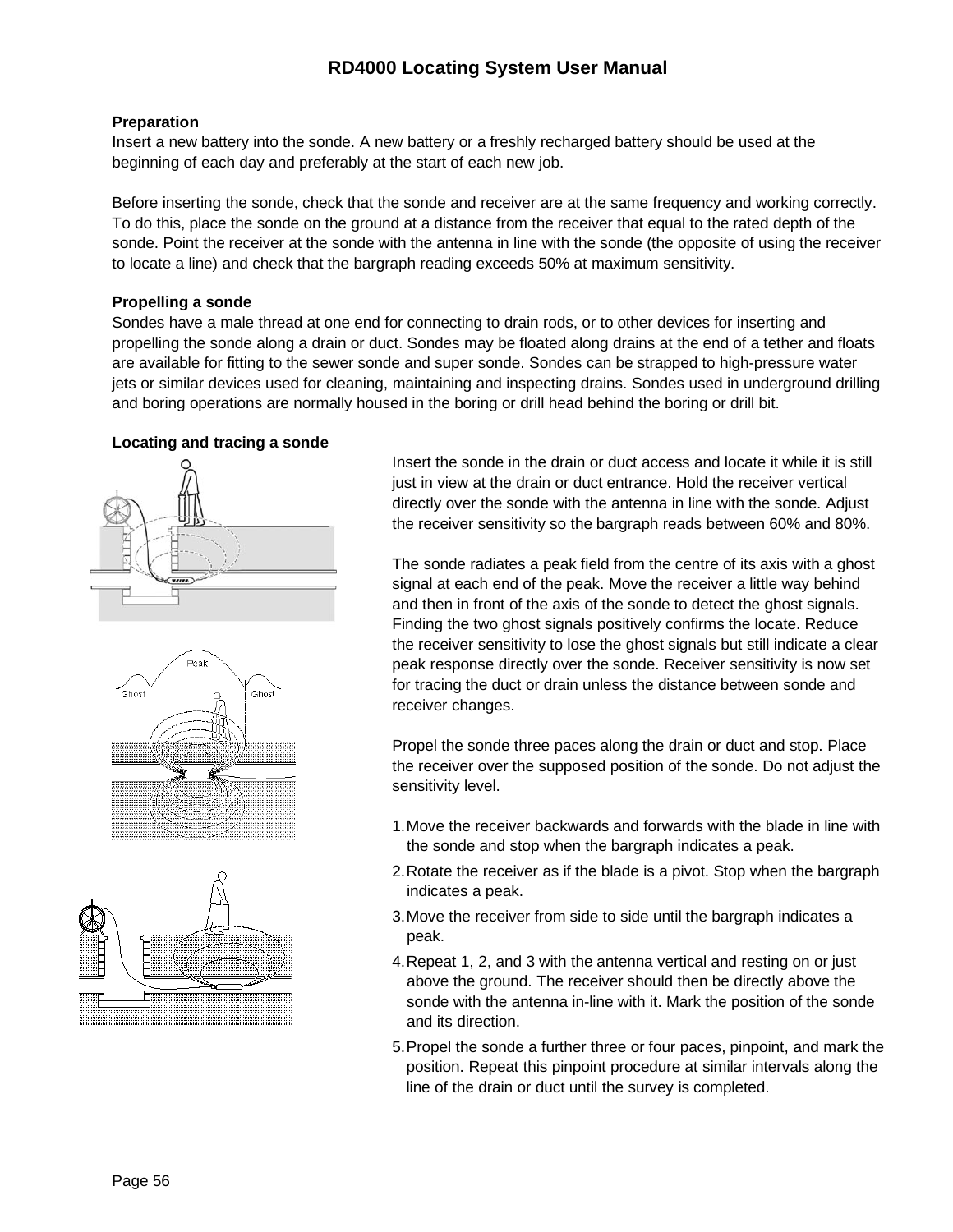# **Checking the depth of a sonde**



Electronic depth measurement.

Pinpoint the sonde following procedures 1-4 above. Adjust sensitivity to bring the bargraph indication on scale. Switch the receiver to sonde depth indication. Depress the depth measurement key and read the depth on the display.

*Note: If the receiver is not set to sonde mode, the unit will still work but the depth indication will not be correct.*



### **Calculation method.**

Pinpoint the sonde. Move the receiver in front of the sonde and still with the antenna in line with it, increase sensitivity to find the peak of the ghost signal. Move the receiver to behind the sonde ensuring that the receiver blade is always in line with the sonde. Find the null positions A and B. Measure the distance between them and multiply by 0.7 to give an approximate depth measurement.

# **Types and range of sondes**



#### **Standard sonde.**

The standard sonde combines compact size with a strong signal and is the standard sonde for most applications unless a smaller size, greater depth, or rugged construction sonde is required.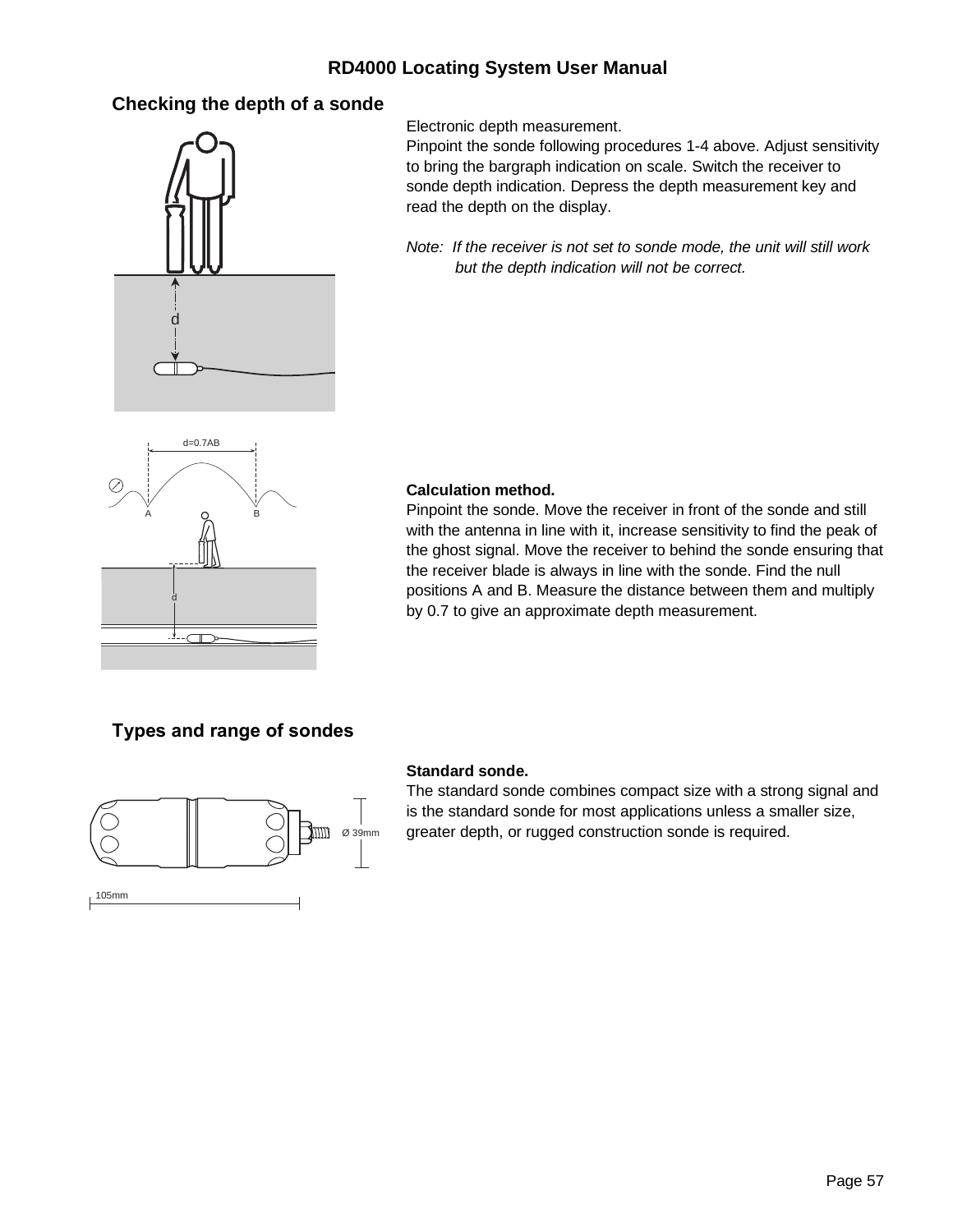

# **Super small sonde.**

This is a specialised sonde particularly suitable for no-dig applications. This type of sonde has interchangeable battery housings so that the length of the sonde can be altered. Shortening the length of the sonde means that fewer batteries can be accommodated and this will affect battery life.

### **Sewer sonde.**

This sonde incorporates a very strong housing and makes the sonde suitable for use in municipal sewer systems. The sonde has a long life for daily use in all conditions.



#### **Super sonde.**

A particularly rugged sonde for use in deep sewers.





# **FlexiTrace.**

The FlexiTrace is a traceable plastic covered fibreglass rod incorporating wire conductors and is used for locating small diameter, non-metallic pipes to a depth of to 3 metres/10 feet. The FlexiTrace can be inserted into a pipe or duct as small as 12 mm/0.5 inch internal diameter with a minimum bend radius of 250 mm/10 inches. Batteries are not required, as the FlexiTrace is powered by a compatible RD4000 transmitter.

The FlexiTrace can be used in two modes: Sonde mode or Line mode. In Sonde mode only the tip of the FlexiTrace is energised whilst in Line mode its whole length is energised.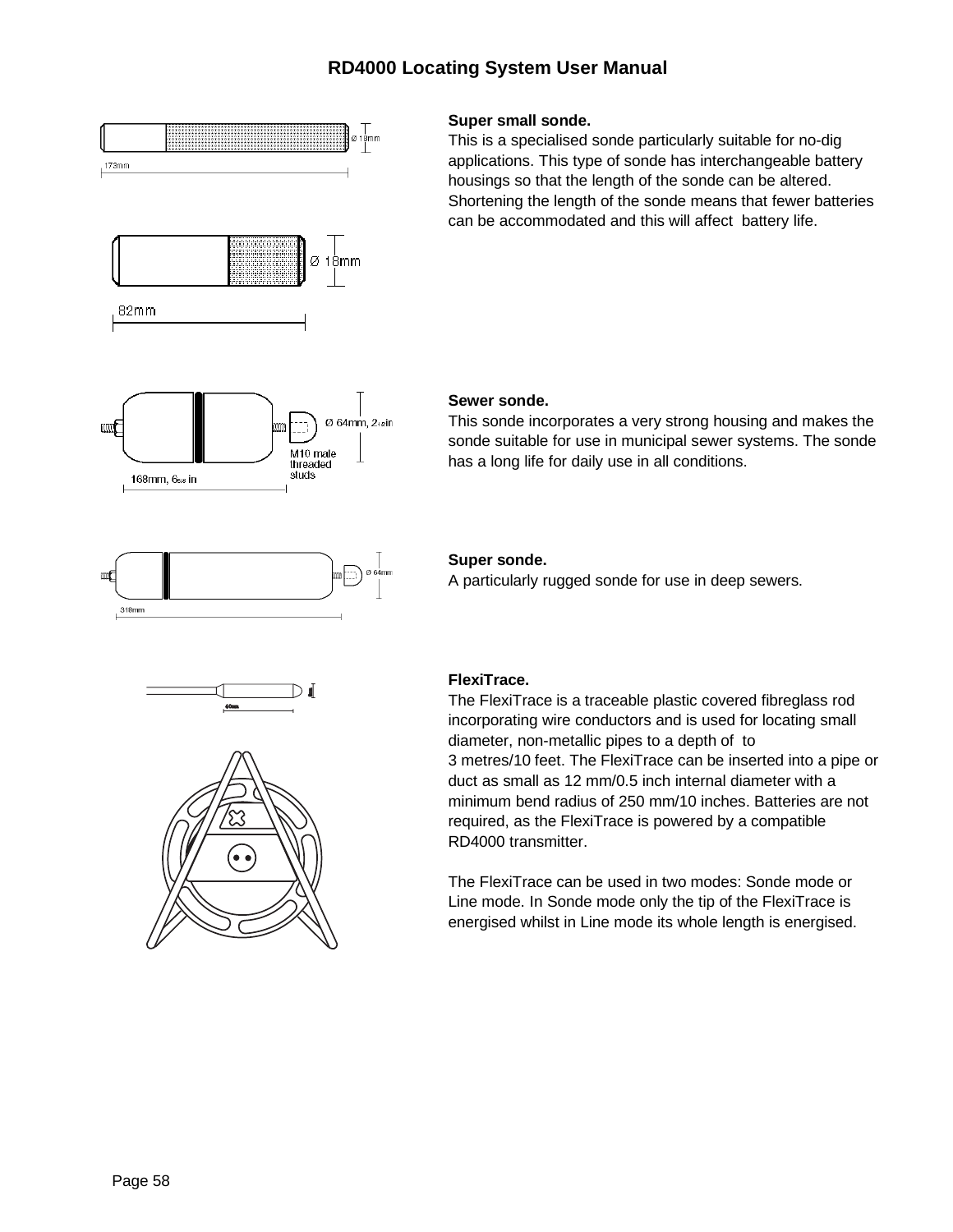To use as a sonde, connect both transmitter leads to the FlexiTrace stud terminals. As the FlexiTrace terminals are not colour code it does not matter which terminals the leads are connected to. To use the FlexiTrace in line mode, connect the red transmitter lead to a FlexiTrace terminal and ground the black lead.

# **Stethoscopes**



### **When to use a stethoscope**

At times, it may not be possible to put a clamp around a cable because of congestion or because of inaccessibility. A stethoscope antenna should be used in the place of the clamp to identify cables.

### **How to use a stethoscope**

Plug the stethoscope into the receiver accessory socket. Press the concave head against each cable in turn to detect a maximum signal.

# **Types of stethoscope**

### **Large stethoscope antenna**

The large stethoscope antenna, which plugs into the receiver accessory socket, is used for cable identification in situations where the cable is exposed. It is particularly useful for identifying heavy cables lying in a tray where it is not possible to fit a clamp. The concave detector head on the end of the insulated, flexible gooseneck is placed firmly against the cable to be identified. If there are a number of cables, the stethoscope antenna will give the strongest response from the cable to which the transmitter signal has been applied.



# **Small stethoscope antenna**

The small stethoscope antenna has a 25mm/1in concave head at the end of a 2m/78 inch lead. The small stethoscope can be screwed into an extension rod or used at the end of several extension rods joined together for identifying inaccessible small cables.

# **Miniature hi-gain stethoscope**

The miniature stethoscope is similar to the small stethoscope but has no handle or facility for extension rods.

The miniature stethoscope can also be used as a miniature antenna for locations where the bulk of the receiver makes it inconvenient for use, such as locating pipes or cables in walls.

#### **CD stethoscope**

In restricted areas, the CD stethoscope can be used to obtain current direction but not current measurement.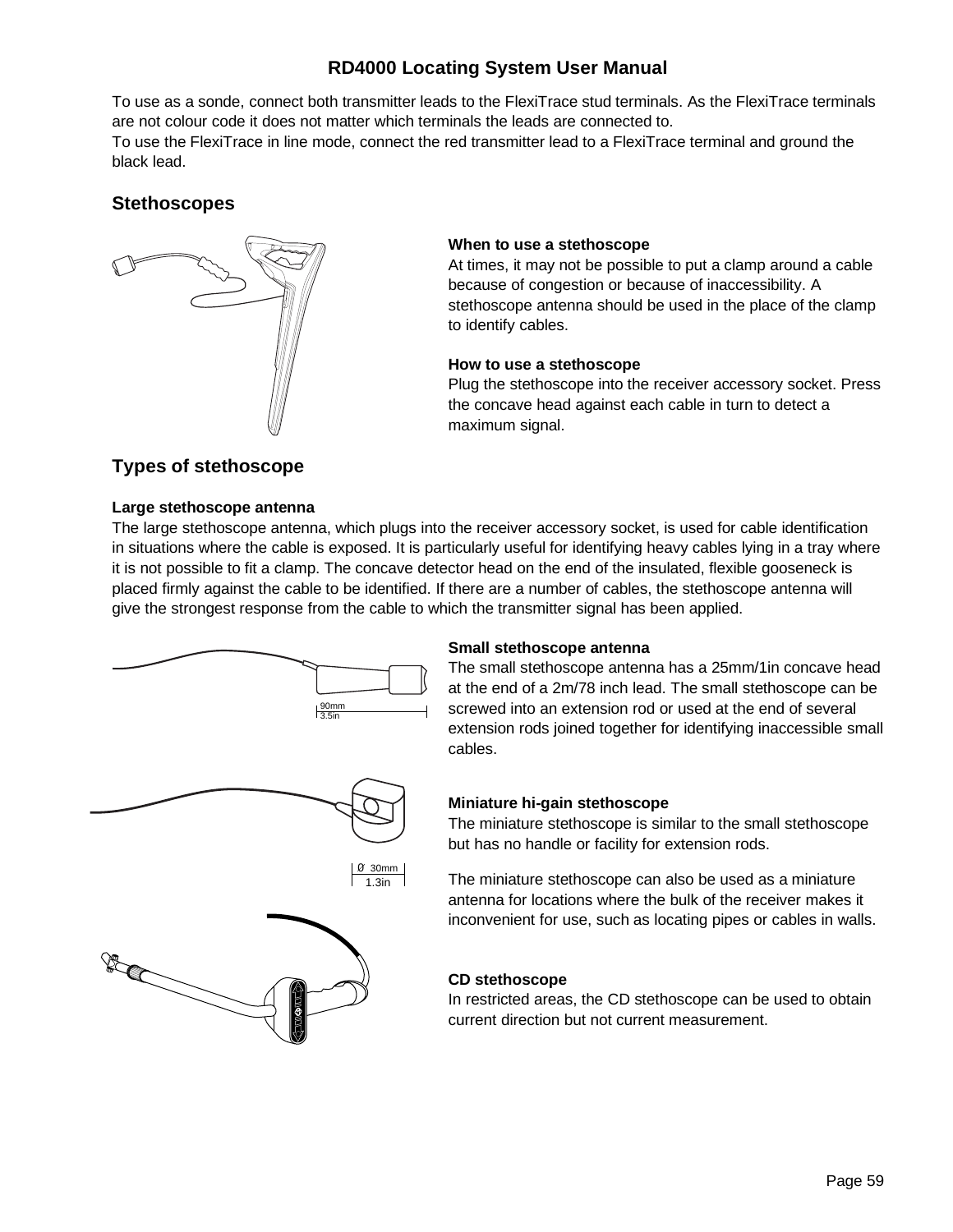### **Submersible double depth antenna**



### **When to use the submersible double depth antenna**

Tracing buried pipes and cables across waterways and estuaries are frequent and critical locating applications. Less frequent but equally important is tracing and locating lines between the mainland and offshore islands. When locating pipes and cables the receiver sensing antennas should be as close as possible to the target line so it is not practical to locate lines buried under a river or seabed from the surface. In most cases, it is necessary to measure the depth of cover to ensure the line is protected from dragging anchors or other underwater hazards.

The submersible, double depth antenna is suitable for use under water for tracing pipes or cables. There is a weight at the bottom of the antenna for stability and the unit has been pressure tested to IP68 to a depth of 100m.

The antenna is supplied with 10m of submersible marine umbilical cable as standard, but lengths of up to 100m can be supplied. The extra length enables the antenna to be carried by a diver on a riverbed or seabed while the receiver is used in a surface vessel. It is crucial to have effective communication between the operator with the receiver and the diver with the antenna.

Alternatively the antenna can be fastened to the end of a non-metallic boom from a barge and lowered to the riverbed or seabed.



#### **How to use a submersible double depth antenna**.

Apply the transmitter signal to the target line at an access point on the shore. The submersible antenna line for tracing the line underwater is plugged into accessory socket of the receiver, which is on used on board a boat, which is positioned directly over the line. The transmitting signal should be by direct connection with the strongest possible signal and a low frequency (less than 1kHz). Make a ground connection about 100 paces from the transmitter. Test the quality of signal on the line before locating on the water.

*Note: The submersible antenna is calibrated to work at one frequency.*

# **Tips for using the submersible double depth antenna**

The user in the boat should be a specialist or have considerable experience using a receiver so that he or she can give concise instructions to the diver and avoid needless waste of expensive time in trial and error.

It is prudent for the pair to practice working together on dry land before attempting to locate underwater. Using the antenna the diver should locate and trace a known line blindfold receiving directions from the user with the receiver out of sight of the line and the diver.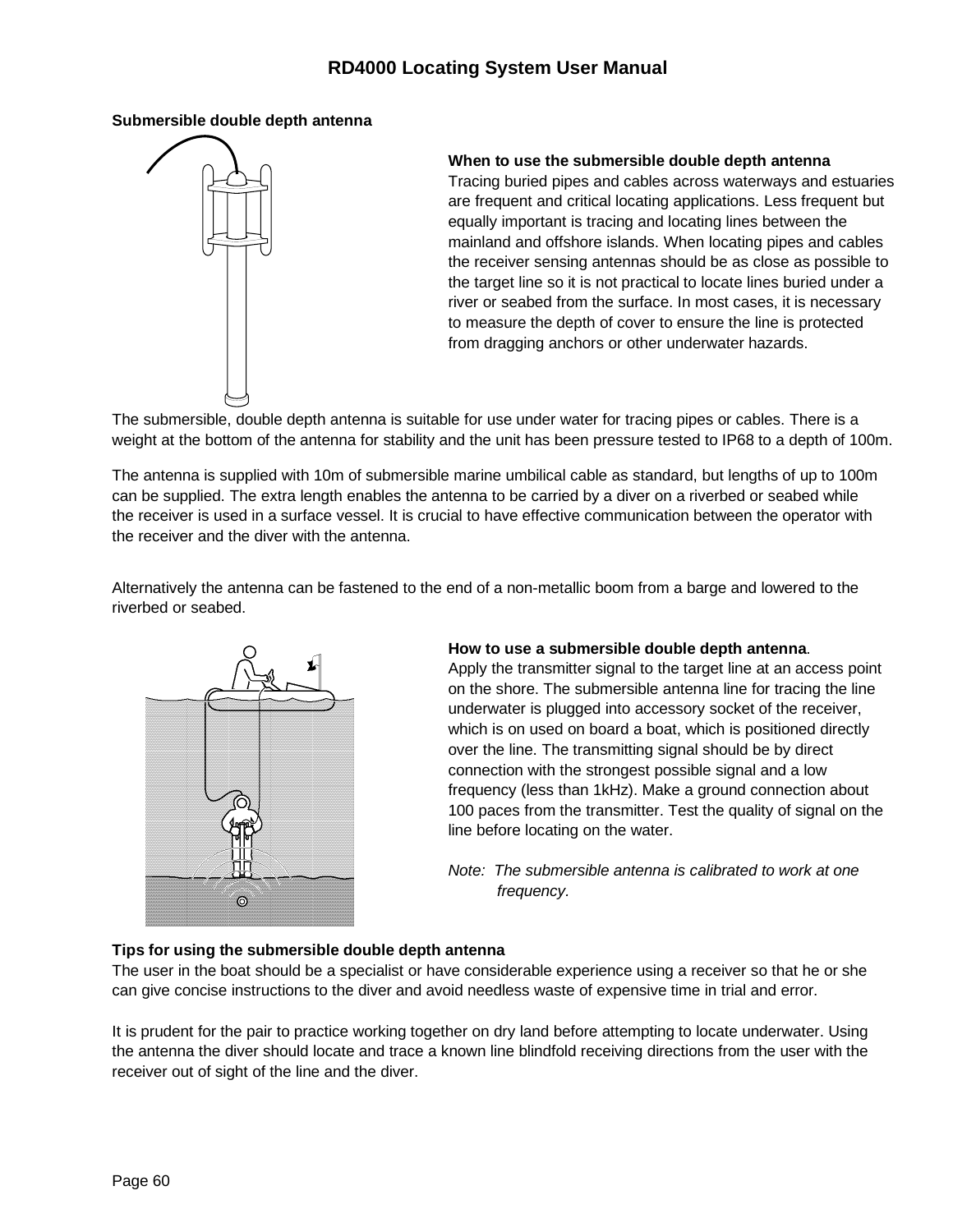Because of rapid signal loss and a combination of large surface area and very conductive soil there may be problems applying a suitable signal for tracing a large diameter pipe. It may be necessary to use a high power, low frequency tracing signal.

It is necessary to define a method of recording target line position and depth before starting work in the boat or on the seabed.

# **Transmitter Accessories**

# **Clamps**

The transmitter clamp fits around a pipe or cable and safely applies a signal to a live cable without interrupting or disconnecting the supply. The clamp applies a very discriminating signal to a target line with reduced coupling to other lines. A clamp can sometimes be a more effective method of applying the signal than direct connection.



# **WARNING. WHEN CLAMPING AROUND A POWER CABLE ENSURE THAT THE CLAMP IS CONNECTED TO THE TRANSMITTER AT ALL TIMES.**

The clamp may buzz or vibrate if it is placed around a power cable that has significant net current flow. This is normal and does not harm the equipment.

The target line will carry the strongest signal. The other lines will carry the weaker return signal. If the system comprises only two conductors, they may carry equal signals.

# **Connecting the clamp**

- Plug the clamp into the transmitter output socket.
- Put the clamp around the pipe or cable and ensure that the jaws are closed. Switch the transmitter on.

The line should be grounded (earthed) on each side of the clamp for the signal to transfer to the line. Ground the line if necessary. An insulated cable may be traced even if it has no actual ground connection, providing a reasonable length is buried either side of the clamp to provide capacitive coupling to ground (earth).

*Note: It is not necessary to make a ground connection from the transmitter when using the clamp.*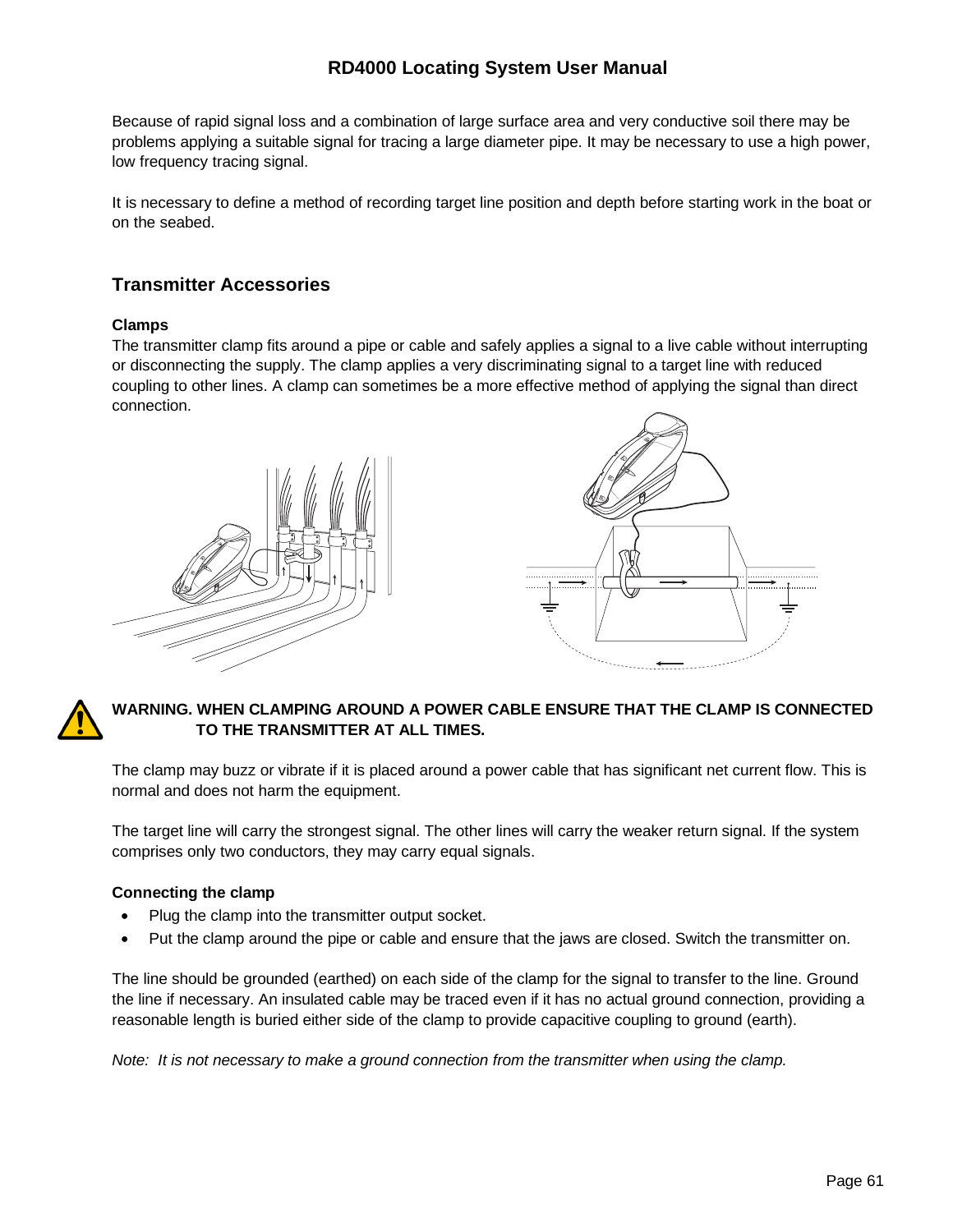# **Types and range of transmitter clamps**

Although transmitter and receiver clamps look the same, they have different internal windings. To prevent the wrong clamp being connected, transmitters and receiver clamps have plugs of a different orientation.



# **Standard signal clamp**

The standard clamp applies the transmitter signal very selectively and effectively to a target cable up to 10cm/4-inch diameter at 8 /33kHz frequency or up to 75mm/3-inch diameter cable at 512 Hz. The standard and small clamps have a double spring action for positive toroidal contact.



#### **Small signal clamp**

The small signal clamp is useful for applying an 8 kHz and 33kHz signal to a target cable in a pedestal or other place with limited space. The clamp is suitable for cables up to 5cm/2 inch diameter.

#### **Current Direction (CD) and Current Measurement (CM) clamp**



The CD/CM clamp plugged into the accessory socket of the transmitter enables CD and CM signals to be applied to individual cables.



**WARNING. The transmitter must only be connected to live services using the appropriate accessory such as a plug connector or live cable connector.**

#### **Plug connector**

A plug connector applies the transmitter signal to a live domestic socket onto the service cable and the distribution cable in the street. The 8kHz/33kHz signal is applied between the live and ground conductors on a three-pin plug. The connector can also be fitted with a 2-pin plug with the signal applied across the live and neutral.

The plug type must be specified at the time of order.

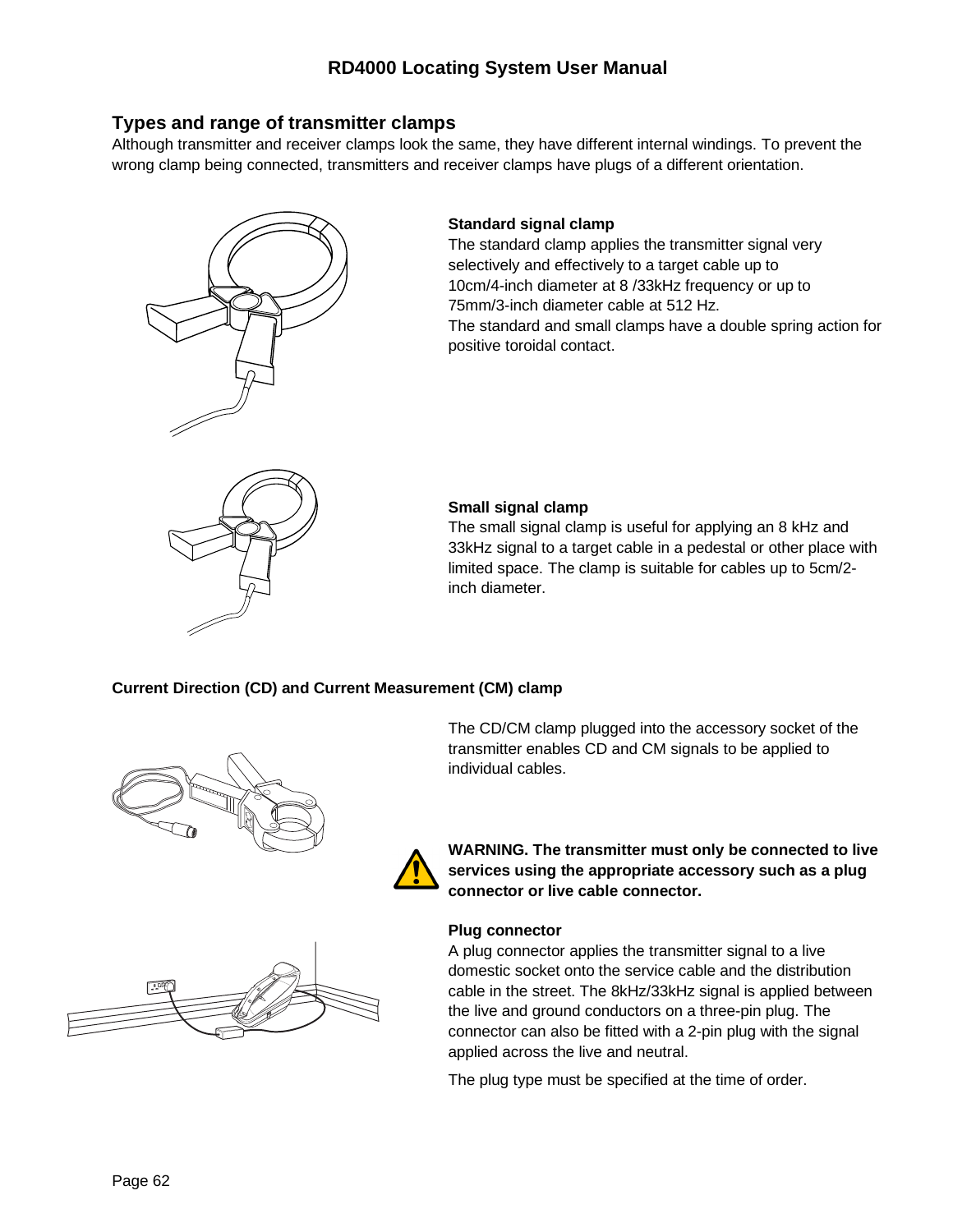#### **When to use a plug connector**

The plug connector is used when it is necessary to put a signal onto a line to trace it from the domestic plug to the service cable and there is access to a live domestic socket. The plug connector applies an 8kHz/33kHz transmitter signal to a live domestic power socket and, via the domestic wiring system, onto the service cable and the supply cable in the street.

How to use a plug connector

- Insert the plug connector to the transmitter accessory socket and fit the plug to a live domestic power socket. The socket must be live for signal application.
- Switch on the socket.

The signal is applied between the live and ground conductors on a three-pin plug. The connector can also be fitted with a two-pin plug with the signal applied across the live and neutral. The user and the transmitter are fully protected from supply voltages up to 300V, DC to 65Hz.

#### **Live cable connector**

### **Safety precautions**

# **WARNING. THE LIVE CABLE CONNECTOR IS TO BE USED ONLY BY OPERATORS LICENSED OR PERMITTED TO WORK ON LIVE CABLES.**

### **Authorisation**

The live cable connector applies the transmitter signal to a live cable. It must only be used by personnel licensed or permitted to work on live cables and who are trained in the safety precautions related to working on live cables.

#### **When to use a live cable connector**

The live cable connector applies an 8kHz/33kHz tracing signal safely to live low voltage cables. The live cable connector is used to trace and identify cables and locate simple cable faults by connecting directly to a live conductor at a domestic cut out, street lamp, junction box, or substation low voltage busbar.

#### **Introduction to the live cable connector**

The live cable connector consists of a box with a transmitter connection cable at one end and two output cables at the other end. One cable terminates in a red connector and the other cable terminates in a black connector. The two output connectors each incorporate a 1-amp fuse, which can be accessed by screwing the connector head from the connector body.

#### **How to use a live cable connector**

Plug the transmitter connection cable into the accessories connector on the transmitter. Connect the red connector to the live conductor and connect the black connector to neutral or ground as appropriate. The transmitter indicates by change in tone or on the display when a satisfactory connection has been made. The user and transmitter are fully protected from supply voltages up to 500V, DC to 65Hz.

Positive cable tracing and identification in a domestic house:

- Connect the red clip to a terminal box connection. Remove fuse if necessary
- Connect the black clip to an independent ground point outside.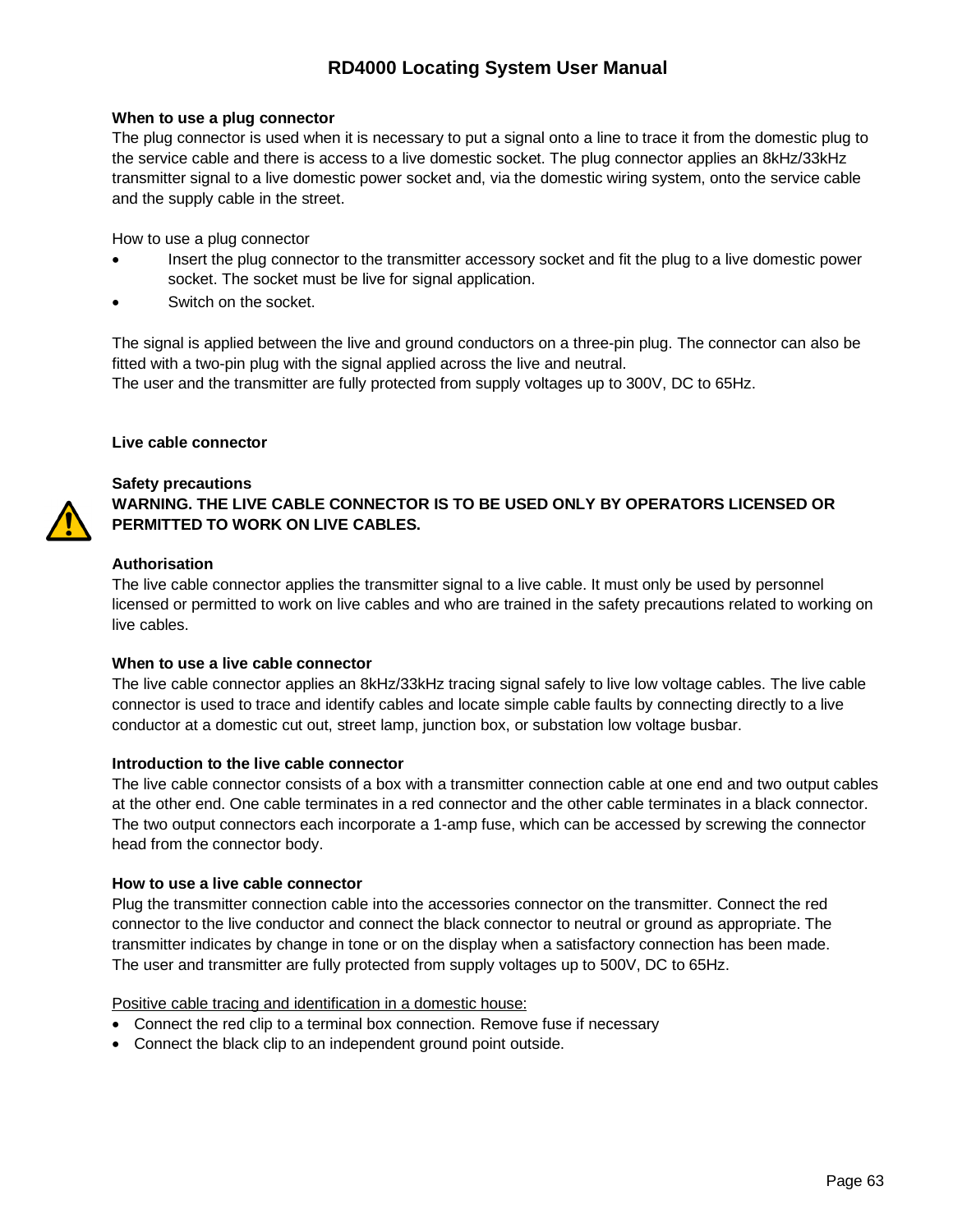Street-light cable tracing:

- Connect red clip to the incoming live cable
- Connect black clip to the lighting column if metal or to an independent ground point.



The live cable connector can be used in a similar way to apply a signal directly to cables through live Low Voltage (LV) isolators, such as fuse boxes in industrial sites.

# **LOCATING TIPS**

### **Eliminating services Induction**

If several conductors are running parallel and it is not possible to connect a transmitter, each line may be located separately. Proceed as follows:

- Perform a sweep of the area to find the position and number of conductors in the area
- Map the direction in which the conductors are going

To trace the lines:

- Select induction mode on the transmitter
- Select the same frequency as on the receiver
- Place the transmitter on its side and in line with a conductor
- Ensure the conductor is directly below the transmitter
- This will null the signal directly below the transmitter and, in addition, enable the other conductors to be located
- Locate each conductor and mark its position
- Move the transmitter down the route and continue locating and marking
- Trace each conductor out of the search area until the target line can be accurately located.



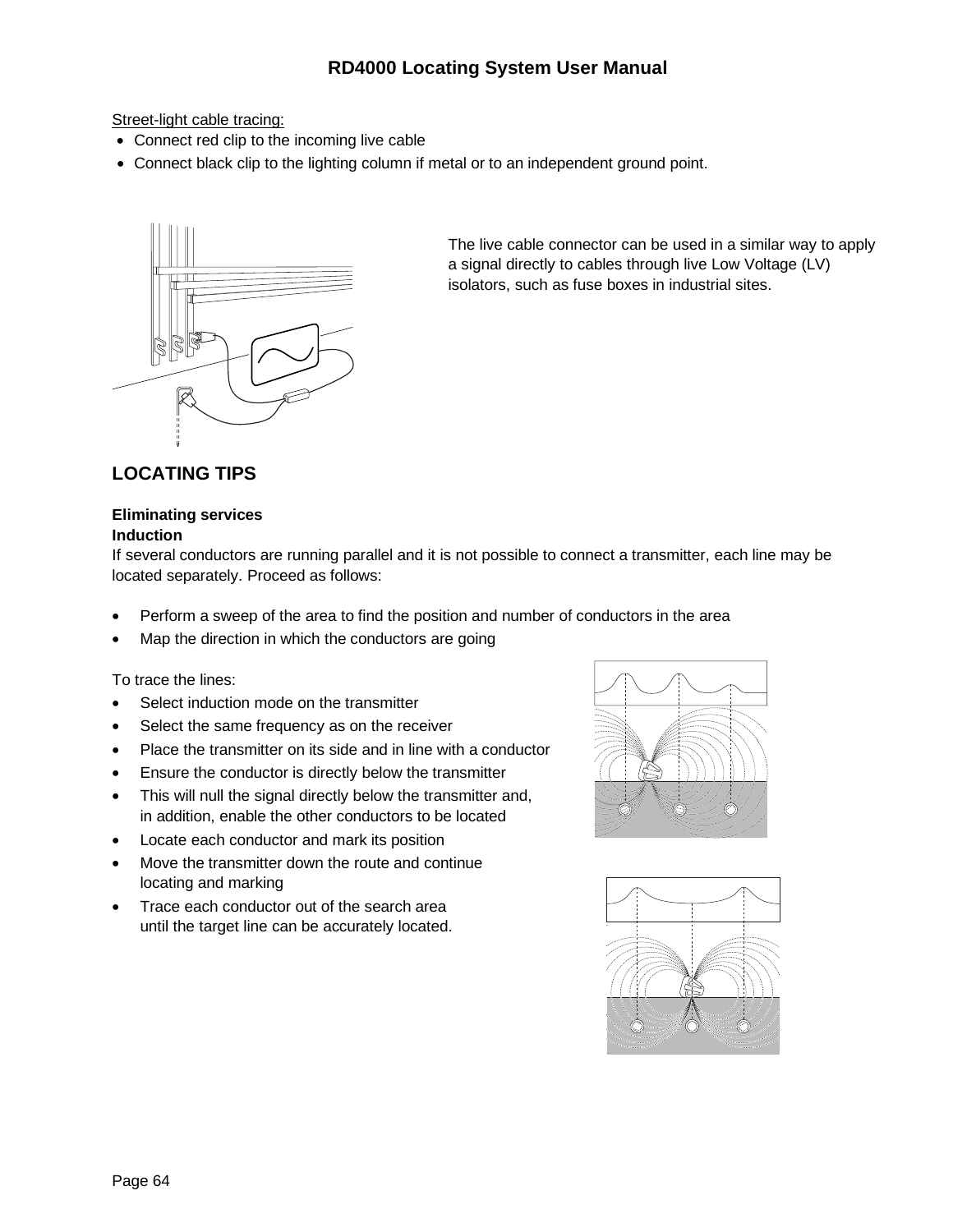# **Unwanted signal coupling**

Unwanted coupling of the signal from the target line to another nearby line is one of the most common location problems. It leads either to an error in the marked position and depth of the target line or to marking the wrong line. A certain degree of coupling is unavoidable in many situations but there are ways in which a careful user can reduce coupling and increase location reliability.





- Avoid applying the signal by induction. The signal may be coupling to more than one line directly from the transmitter. Use the signal clamp where possible.
- Identify points where lines may be bonded or in close proximity to each other. Work toward these points rather than away from them. For example, if gas and water pipes are bonded within a building, apply the signal at the valves or access points in the road rather than in the building.
- $\Box$  Reduce coupling to a parallel line by using a low signal frequency where available.
- □ Return signal flowing on another line. Use a double-ended connection to by-pass the ground return if possible.
- □ Choose a signal application point where the line is furthest from other lines and not a congested area.
- □ When using single-ended connection, site the ground stake as far from the target line as possible and away from other buried lines.
- Avoid using existing structures for ground connections; other buried lines may be bonded to them.

A bad ground connection or just laying the ground lead on the surface at right angles to the line may result in less coupling than a good ground provided long distance tracing is not required.

#### **Manhole cover as ground**

Sometimes when locating, it is not possible to insert the ground stake into the earth, for example, when locating on hard ground such as roads. In this case, the ground return can be made by attaching the ground lead to the metal frame of a manhole.

#### **Using lighting columns**

Direct connecting to a metal, street-lamp column is almost as effective as connecting to the cable sheath itself. Normally the cable sheath is bonded to the metal column, therefore a simple connection onto the column enables the user to locate the street lighting quickly and safely without having to call out a technician from the lighting company.

If the lighting column is made from concrete make the transmitter connection to the cable sheath unless the cable is earthed to the inspection doorframe. Connection to the cable sheath applies the transmitter signal for a considerable distance enabling the receiver to trace cables feeding illuminated street furniture as well as other street lights.



# **WARNING. THE LIVE CABLE CONNECTOR IS FOR USE ONLY BY OPERATORS LICENSED OR PERMITTED TO WORK ON LIVE CABLES.**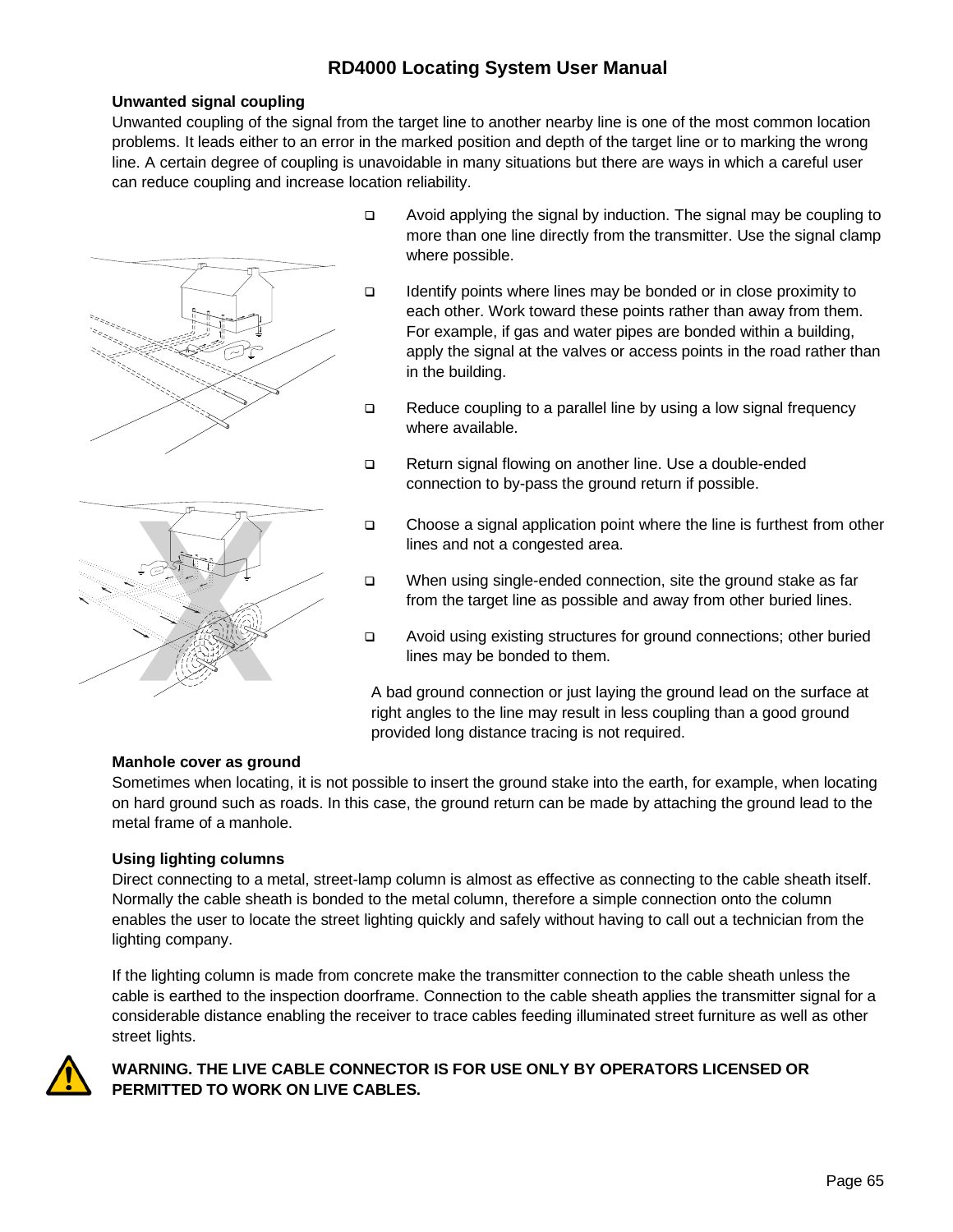When the cable is not grounded at the column, open the inspection door and connect the live cable connector to the live or neutral conductor.

The use of a street light column as a means of applying a signal to other power cables on the same electric circuit is a possibility. The signal may be weak using this method because it may have travelled some distance back to the sub-station and out again on the other system. With the receiver used on a high sensitivity setting it is often possible to locate a cable, which would otherwise have been difficult or inconvenient to energise with the transmitter signal.

# **Finding a good ground point**

When using a direct connection, it is important get the best possible grounding for the transmitter. This provides the lowest resistance ground path and the best output signal. If it is not possible to use the ground stake the following are examples of good alternative ground points:

- □ Metal manhole covers
- □ Metal drainage grates
- □ Metal railings
- □ Metal fence posts

# **Double ended connections**

Large diameter water pipes and gas distribution pipes that are laid in sections sometimes have insulated joints between the sections and can be difficult to locate using a single ended connect. This is because when using a single ended connection ground return, signals can often cause confusion by returning to the transmitter along other lines. The problem sometimes occurs when return signals appear stronger than on the target line, usually because the target line is deeper than the line carrying the return signal, or the return path may be a better electrical conductor than the target line.



# **Making a double ended connection**

Applying a double-ended transmitter connection is a useful technique for positively tracing and identifying a target line in a situation such as a heavily congested industrial site, provided there are access points at each end of the line.

Connect the transmitter to an access point on the target line. The transmitter ground is connected with a long cable to another access point further along the line. A complete circuit is achieved without using ground as a current return path. The long cable should be kept as far away as possible from the expected route of the line.

Connect the transmitter to an access point on the target line. The transmitter ground is connected with a long cable to another access point further along the line. A complete circuit is achieved without using ground as a current return path. The long cable should be kept as far away as possible from the expected route of the line. Radiodetection supplies 50 metre/54 yard and 200 metre/218 yard extension cables for this purpose.

This method of applying the transmitter signal is ideal for positive identification of a target line. When a connection has been made to two points on the same line, the same level of current should be detectable all round the circuit. The receiver display should remain constant if the depth of the line does not change.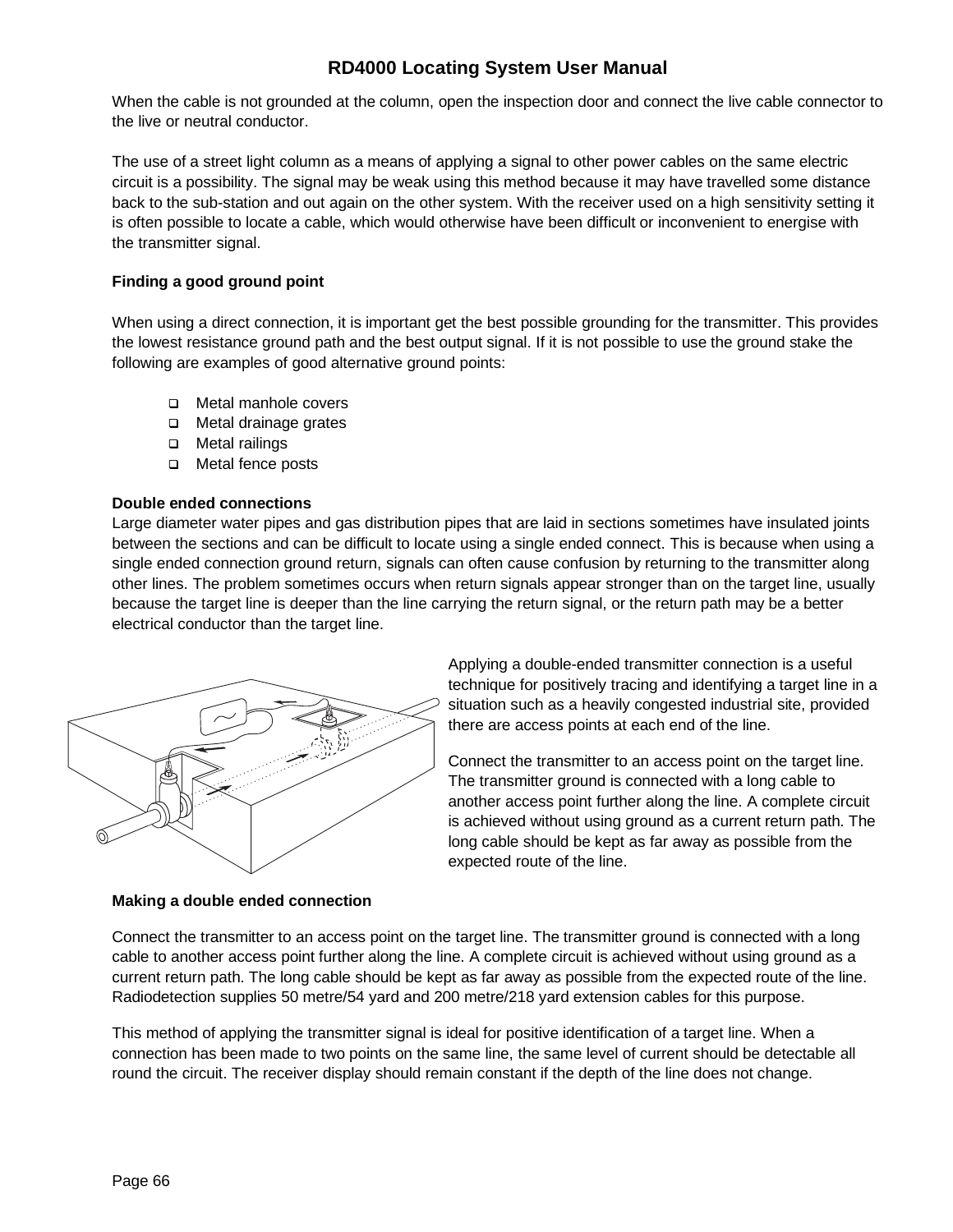# **TECHNICAL SPECIFICATIONS**

The following pages contain the technical specifications for the RD4000 T3 and T3F transmitter, RD4000 T10 transmitter, and the RD4000 Rx and MRx receivers.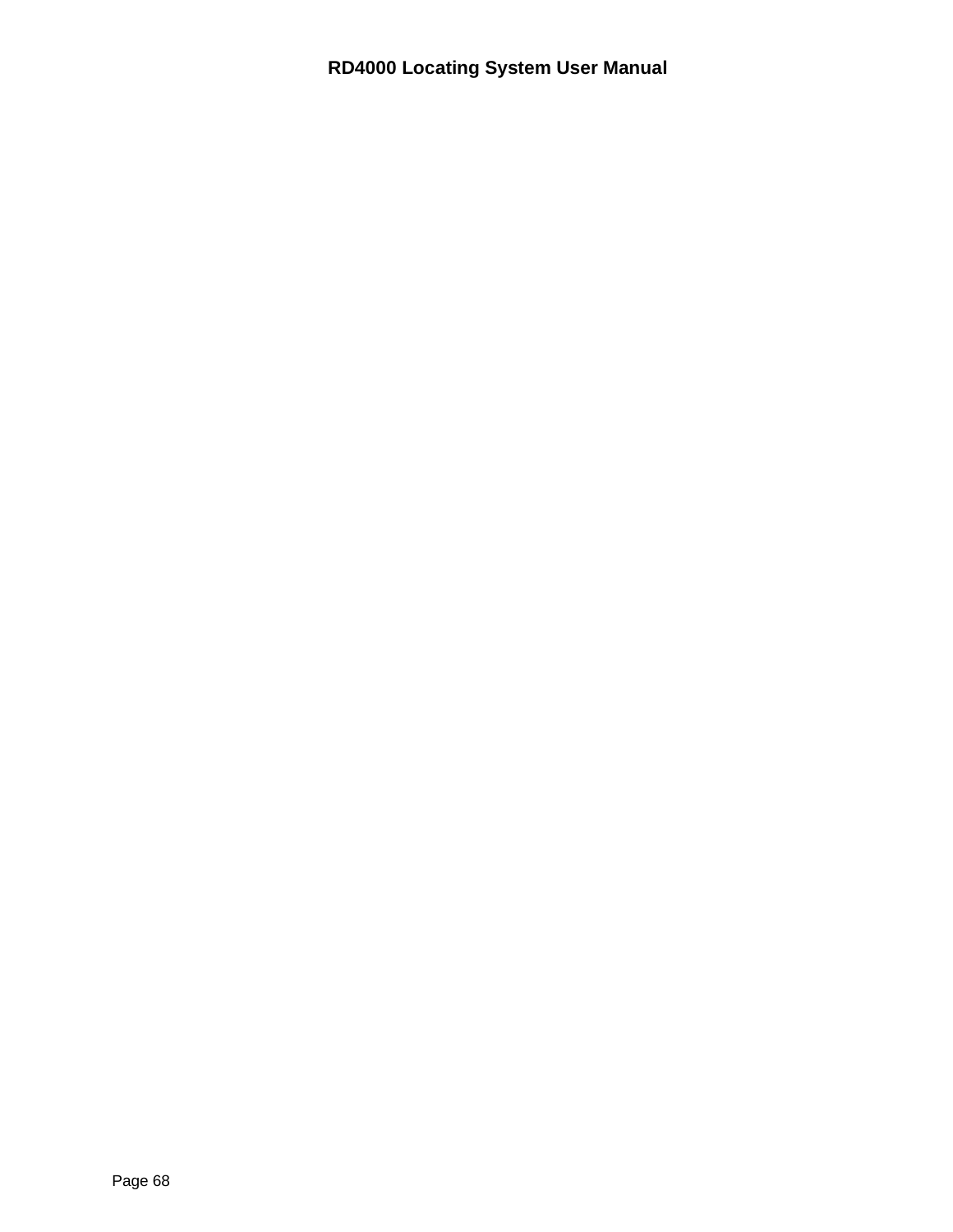# **RD4000T3 and T3F Transmitters Technical Specification**

| <b>Description:</b> | RD4000 transmitter                                                                                              |
|---------------------|-----------------------------------------------------------------------------------------------------------------|
| Part No:            | 10/T3 $-$ <sup>*</sup> ( $*$ =version)<br>$10/T3F - * (*=version)$                                              |
| Physical:           |                                                                                                                 |
| Construction        | પ્∭⊛<br>High Impact thermoplastic injection moulded case sealed to<br>IP55 (excludes all battery tray variants) |
| <b>Ruggedness</b>   | Withstands one metre drop onto concrete (BS EN 60068-2)                                                         |
| <b>Dimensions</b>   | Approximately 180mm/7.1" (D) x 350mm/13.78" (W) x 230mm/9" (H)                                                  |
| Weight              | Approximately 4.2kg/9.26lb                                                                                      |

# **Available Operating Modes:**

Locate mode by Induction Locate Mode by Direct Connection FaultFind Mode by Direct Connection (T3F only)

# **Available Frequencies (±3Hz)**

1 Induction Frequency from the following: 8.192kHz, 32.768kHz, 65.536kHz, 83.000kHz or 200.000kHz – factory configurable Up to 3 Direct Connection Frequencies from RD standard range 440Hz – 200kHz – factory configurable

# **FaultFind Output (RD4000T3F Only)**

FaultFind frequency 8.192kHz/8Hz composite signal compatible with existing Radiodetection fault finding equipment FaultFind Voltage 120V at 8mA maximum.

# Audio Indication

| Transmitter On            | 1 second tone at switch on                                                                    |
|---------------------------|-----------------------------------------------------------------------------------------------|
| <b>Connection Quality</b> | Sliding Tone from 40-400Hz lower tone equals more<br>current on line (i.e. better connection) |
| Low Battery               | Connection Tone pulses off 1 second in 5                                                      |
| Alarm Condition           | 2 second warning tone                                                                         |

# Visual Indication

| Nine LEDs provide feedback of transmitter operation |                 |  |
|-----------------------------------------------------|-----------------|--|
| Output Level indicator                              | Four Red LEDs   |  |
| Induction selected                                  | One Red LED     |  |
| Frequency/Mode selection                            | Four Green LEDs |  |

All nine LEDs illuminate for 2 seconds at switch on as a lamp check function

# **Output Protection**

Output protected from inadvertent connection to 240V AC RMS.

**Radiodetection RD4000T3**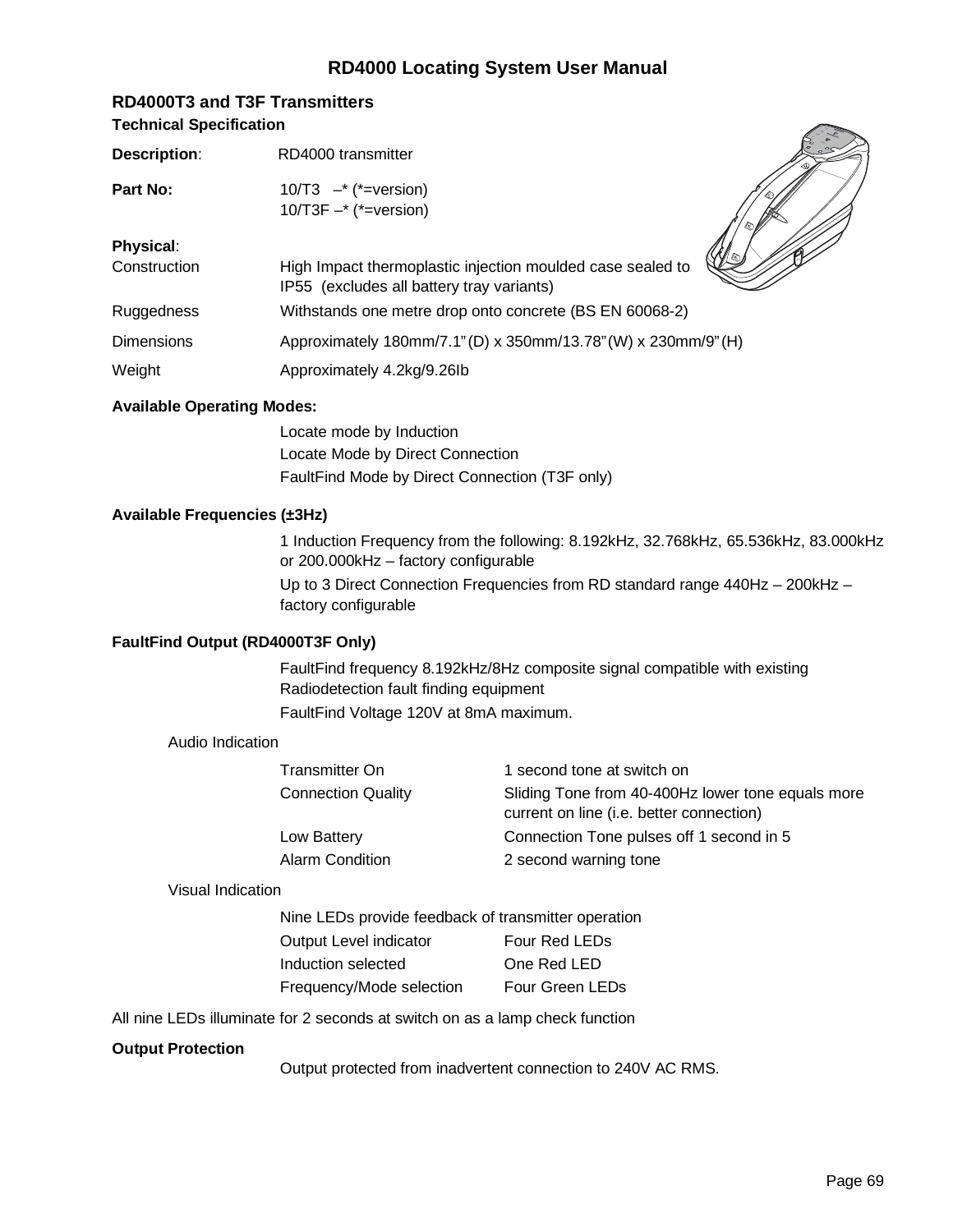### **Signal Output**

Continuous sinusoidal output waveform of selected frequency or FaultFind composite waveform if selected. Output pulses off 1 second in 5 (synchronised to connection tone) to indicate low battery conditions in normal modes of operation. To enable continued locating, FaultFind output does not pulse with low batteries

#### **Performance Connection Performance**

| <b>Output Level</b> | Open<br><b>Circuit Voltage</b> | <b>Limiting Current</b> | <b>Maximum Power</b> |
|---------------------|--------------------------------|-------------------------|----------------------|
|                     | 30V RMS                        | 5 <sub>m</sub> A        | 0.15W                |
| 2                   | 30V RMS                        | 10 <sub>m</sub> A       | 0.30W                |
| 3                   | 30V RMS                        | 30 <sub>m</sub> A       | 0.90W                |
|                     | 30V RMS                        | 100mA*                  | $3.00W^{**}$         |

\* Limiting current reduced to 60mA for frequencies less than 1kHz

\*\* At 45kHz and above the output power is limited to 1W to comply with current legislation

#### **Induction Performance**

Output adjustable in four steps: 25%, 50% 75% and 100% At 45kHz and above the output power is limited to 1W to comply with current legislation

# **Batteries**

12 off LR20 (D) Alkaline 1.5V cells >8 hours continuous life at maximum output power (3W) at 20ºC External 12V input socket for external power supply Optional rechargeable pack

#### **External Connectors** RS232 Accessory outlet

#### Standard accessories

- Direct connection lead
- External 12 volt supply lead
- Earth (ground) stake

#### Optional accessories

- 2" and 4" clamps
- Carry bag
- Earth extension lead
- Live plug connector
- Live cable connector

| <b>Temperature Range</b> | Operating temperature:<br>Storage temperature:                                         | $-20^{\circ}$ C to $+50^{\circ}$ C<br>$-40^{\circ}$ C to $+70^{\circ}$ C |
|--------------------------|----------------------------------------------------------------------------------------|--------------------------------------------------------------------------|
| <b>Quality Control</b>   | BS5750/ISO 9001/EN29001.                                                               |                                                                          |
| <b>Approvals</b>         | CE Complies with European R&TTE Directive 1999/5/EC<br>Complies with FCC Rules Part 15 |                                                                          |
| Warranty                 | 12 months.                                                                             |                                                                          |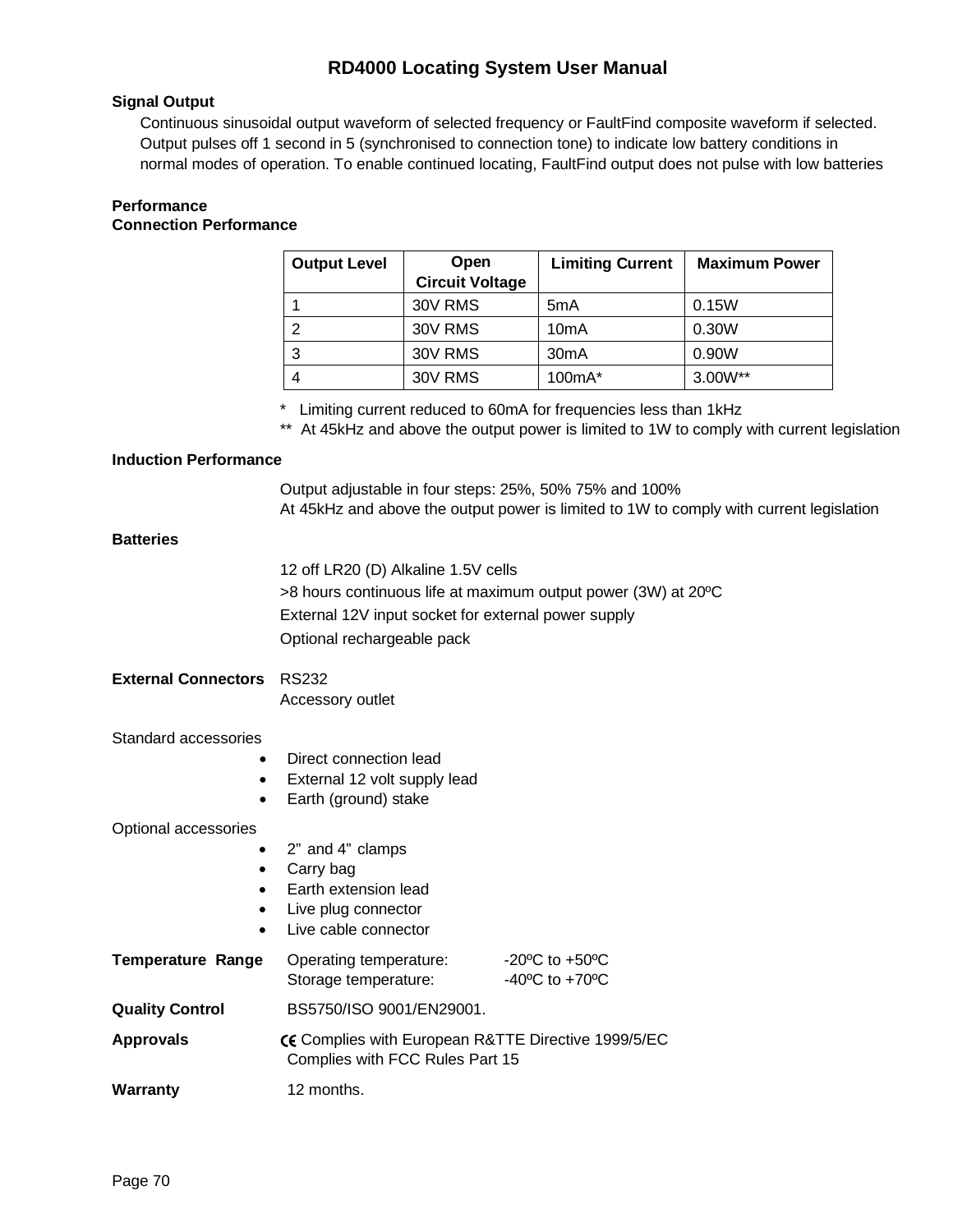| <b>RD4000 T10 Transmitter</b>  |
|--------------------------------|
| <b>Technical Specification</b> |

| <b>Description</b>           | RD4000 T10 Transmitter               |                                                                 |  |
|------------------------------|--------------------------------------|-----------------------------------------------------------------|--|
| Part No.                     | 11/T10 $-$ * (*=version)             |                                                                 |  |
| <b>Physical Construction</b> | (excludes all battery tray variants) | High Impact thermoplastic injection moulded case sealed to IP55 |  |
| Ruggedness                   |                                      | Withstands one metre drop onto concrete (BS EN 60068-2)         |  |
| <b>Dimensions</b>            |                                      | Approximately 180mm/7.1"(D) x 350mm/13.78"(W) x 230mm/9"(H)     |  |
| Weight                       | 4.3kg/9.5lb                          |                                                                 |  |
| <b>Operating Modes:</b>      |                                      |                                                                 |  |
|                              | Locate mode by Induction             | FaultFind Mode by Direct Connection                             |  |

Locate Mode by Direct Connection (Optional) ACID-M Mode by Direct Connection Measure Mode (DVM/AVO operation) (Optional) Pipeline Mode by Direct Connection

Connected accessory is identified automatically and available modes/frequencies are set. Power restrictions for connected accessory are also set automatically. If no accessory is plugged in the unit defaults to induction mode.

**Available Frequencies (±3Hz)** Up to 2 Induction Frequencies from 8.192kHz, 32.768kHz, and 65.536kHz, or two from 65.536kHz, 83.000kHz and 200.000kHz – factory configurable Other Modes\* Up to 16 direct connect frequencies CD: up to 14 CD pairs may be used per accessory

Frequency configuration is factory/dealer configured but can be user modified by use of the RD Web-based configuration tool. Induction frequencies must be specified at time of order as they are factory configured

\*Note: Not all frequencies are available for all modes and accessories; some accessories will place restrictions upon the band of frequency available for use (e.g. signal clamps)

#### **FaultFind Output**

|                         |                                                                                 | FaultFind Frequency 8.192kHz/8Hz composite signal compatible with existing Radiodetection<br>fault finding equipment – other FaultFind locate frequencies may be available at a later date.<br>FaultFind Voltage-120VRMS at 8mA maximum. |
|-------------------------|---------------------------------------------------------------------------------|------------------------------------------------------------------------------------------------------------------------------------------------------------------------------------------------------------------------------------------|
| <b>Audio Indication</b> | Volume Adjustable in four levels: Mute, low, med, high via user interface menu. |                                                                                                                                                                                                                                          |
| Indication Tones        | <b>Connection Quality</b><br>(i.e. better connection)                           | Sliding Tone from 40-400Hz. A lower tone equals more current on line                                                                                                                                                                     |
|                         | Low Battery                                                                     | Connection Quality Tone pulses off 1 second in 5 and alert tone sounded<br>of 6 rapid beeps                                                                                                                                              |
|                         | <b>Error Condition</b>                                                          | Warning tone                                                                                                                                                                                                                             |
|                         | Invalid Selection                                                               | 1 short 200Hz beep                                                                                                                                                                                                                       |
|                         | Live-Cable Warning                                                              | Alternating Warning Tone sounded whilst cable energised                                                                                                                                                                                  |
|                         |                                                                                 |                                                                                                                                                                                                                                          |

**Visual Indication**

- Custom transflective LCD with automatic backlight. LCD displays the following information:
- Line current/voltage/resistance
- Operating mode and frequency
- Demand Level
- Battery/External Power status
- Audio volume setting
- Connection graphic to show how signal applied to target line
- Warnings for SELV limited output and live cable

#### **Output Protection**

Output protected from inadvertent connection to 240V AC RMS via user resettable trip. LCD display gives user feedback that trip has operated. In FF mode the trip will not operate but the unit is still protected against inadvertent connection to 240 V AC.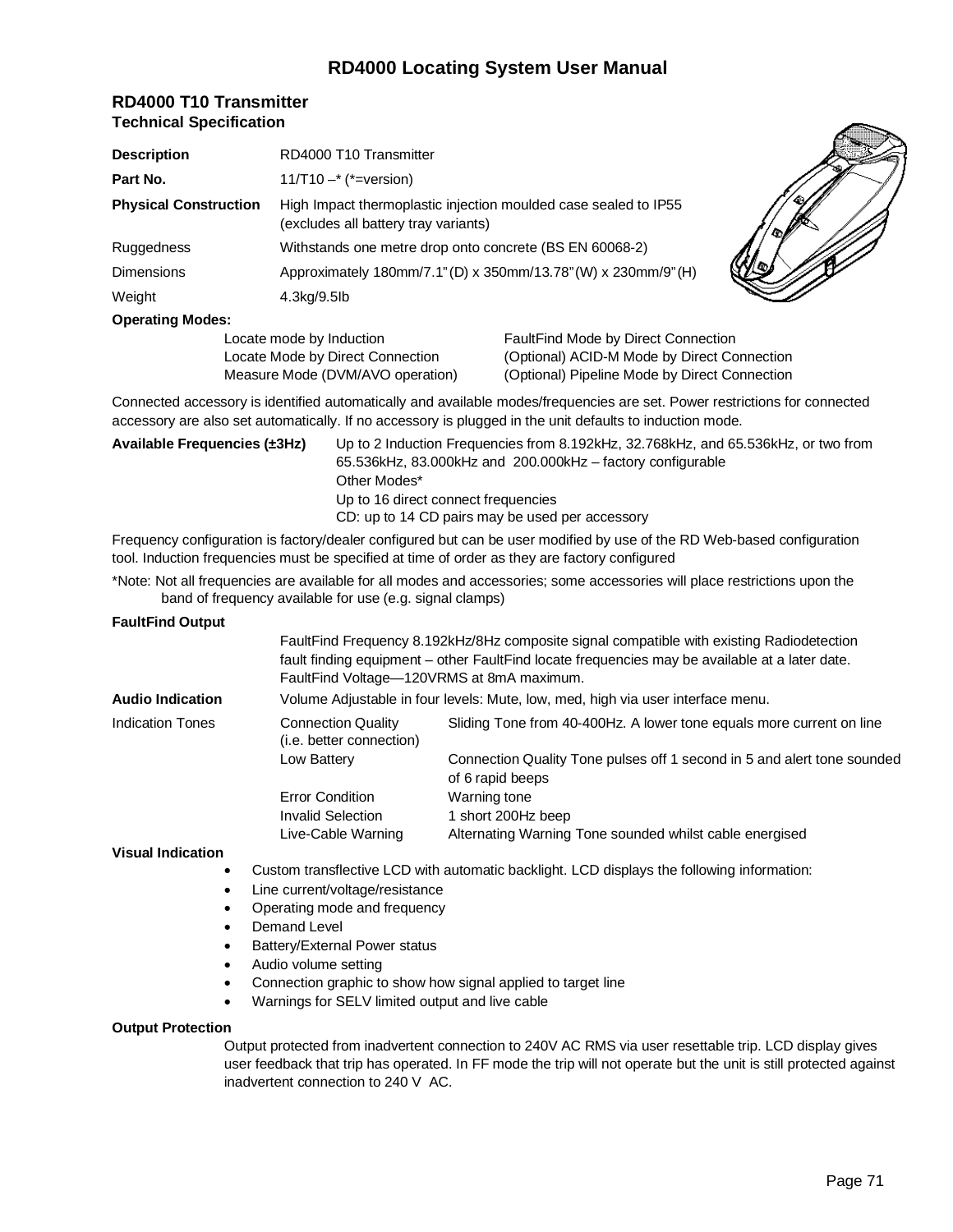#### **Signal Output**

Continuous sinusoidal output waveform of selected frequency or composite waveform if selected. Output pulses off 1 second in 5 (synchronised to connection tone) to indicate low battery conditions

#### **Connection Performance**

| Output         | <b>Open Circuit</b> | Limiting           | <b>Maximum</b> |
|----------------|---------------------|--------------------|----------------|
| Level          | Voltage*            | <b>Current</b>     | Power**        |
|                | 30V/50V RMS         | 10 <sub>m</sub> A  | 0.50W          |
| $\overline{2}$ | 30V/50V RMS         | 30 <sub>m</sub> A  | 1.50W          |
| 3              | 30V/50V RMS         | 60 <sub>m</sub> A  | 3.00W          |
| 4              | 30V/50V RMS         | 100 <sub>m</sub> A | 5.00W          |
| 5              | 30V/50V RMS         | 200mA              | 10.00W         |
| 6              | 30V/50V RMS         | 400mA              | 10.00W         |
|                | 30V/50V RMS         | 700mA              | 10.00W         |
| 8              | 30V/50V RMS         | 1А                 | 10.00W         |

Voltage can be increased from default 30V to 50V by menu selection. Voltage defaults to back to 30V each time unit is turned on. \*\*Output power maximum 10W, display shows HI POWER when output power greater than 5W. This allows user to maximise battery life if 10W maximum output power is not required.

At 45kHz and above the output power is limited to 1W to comply with current legislation.

**Induction Performance** Output adjustable in four steps: 25%, 50% 75% and 100% At 45kHz and above the output power is limited to 1W to comply with current legislation

**Batteries** 12 off LR20 (D) Alkaline 1.5V cells

Optional High Capacity Rechargeable battery pack

#### **Battery Life**

|                             | <b>Power output</b>                            | Battery life (alkaline cells at 20°C and continuous use)                                                                                                                                                                          |  |  |
|-----------------------------|------------------------------------------------|-----------------------------------------------------------------------------------------------------------------------------------------------------------------------------------------------------------------------------------|--|--|
|                             | 10W                                            | > 4 hours                                                                                                                                                                                                                         |  |  |
|                             | 5W                                             | >15 hours                                                                                                                                                                                                                         |  |  |
|                             | 1W                                             | > 24 hours                                                                                                                                                                                                                        |  |  |
| <b>External Connectors</b>  | <b>RS232</b><br>Accessory outlet               |                                                                                                                                                                                                                                   |  |  |
| <b>Accessories</b>          |                                                | Accessories are automatically identified by the RD4000T10 when connected. The transmitter<br>automatically selects mode and power/frequency limits based upon accessory fitted, and updates<br>connection graphic on LCD display. |  |  |
| <b>Standard accessories</b> | $\bullet$<br>$\bullet$                         | Direct connection lead                                                                                                                                                                                                            |  |  |
|                             | ٠                                              | External 12 volt supply lead<br>Earth (ground) stake                                                                                                                                                                              |  |  |
| <b>Optional accessories</b> | Carry bag<br>CD clamps                         | Earth extension lead<br>2" and 4" clamps Live plug connector<br>Live cable connector                                                                                                                                              |  |  |
| <b>Temperature Range</b>    | Operating temperature:<br>Storage temperature: | $-20^{\circ}$ C to $+50^{\circ}$ C<br>$-40^{\circ}$ C to $+70^{\circ}$ C                                                                                                                                                          |  |  |
| <b>Quality Control</b>      |                                                | BS5750/ISO 9001/EN29001                                                                                                                                                                                                           |  |  |
| <b>Approvals</b>            |                                                | CE Complies with European R&TTE Directive 1999/5/EC<br>Complies with FCC Rules Part 15                                                                                                                                            |  |  |
| <b>Warranty</b>             | 12 months.                                     |                                                                                                                                                                                                                                   |  |  |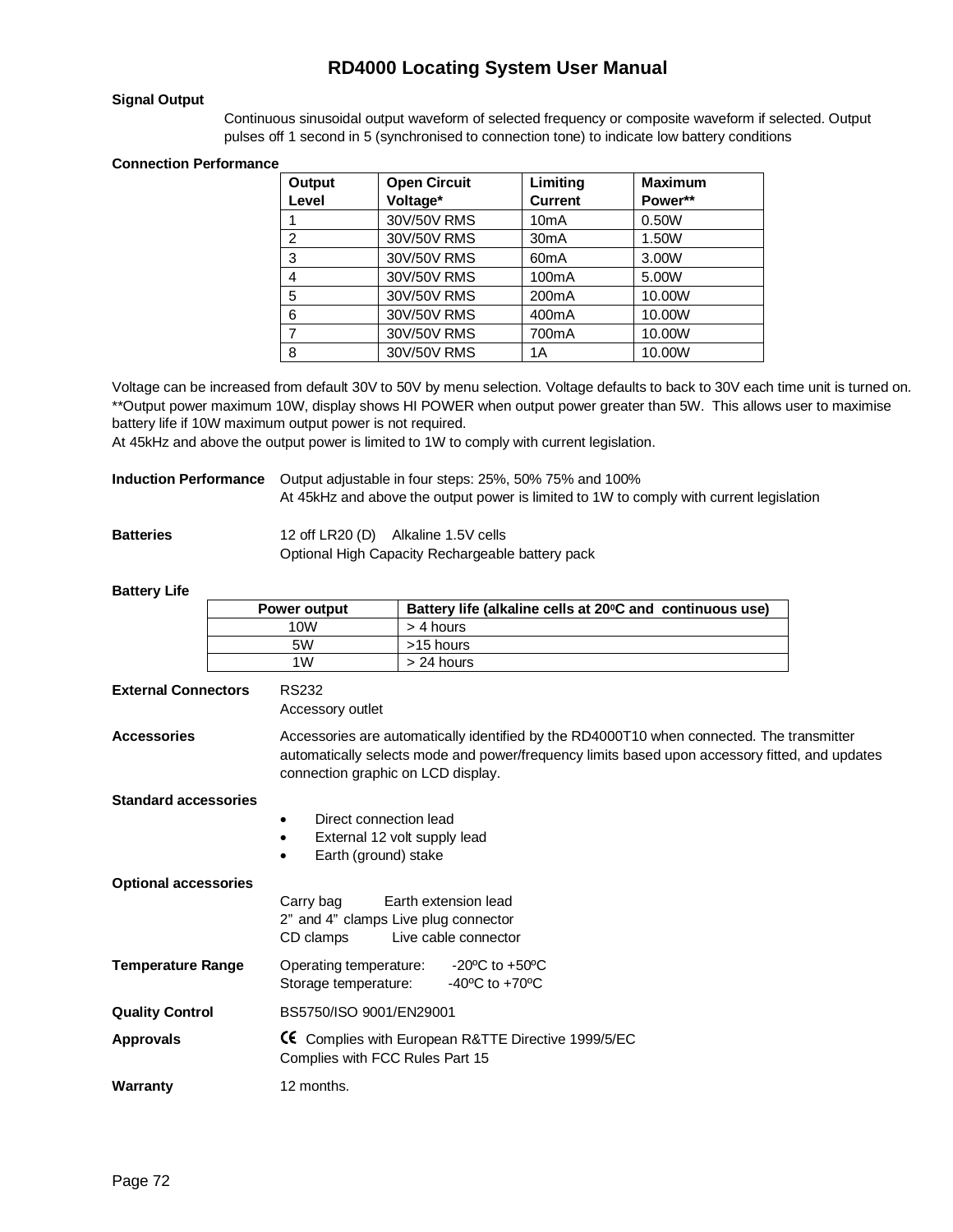## **RD4000 Locating System User Manual**

| <b>RD4000RX</b>                |  |  |  |  |  |
|--------------------------------|--|--|--|--|--|
| <b>Technical Specification</b> |  |  |  |  |  |

| <b>Technical Specification</b> |                                                             |              |  |
|--------------------------------|-------------------------------------------------------------|--------------|--|
| <b>Description:</b>            | RD4000 Precision Locator                                    |              |  |
| Part No:                       | 11/4KRx $-$ <sup>*</sup> ( <sup>*</sup> = version)          |              |  |
|                                | 11/4KMRx $-$ * (*= EMS version)                             |              |  |
| <b>Physical:</b>               |                                                             |              |  |
| Construction                   | High impact thermoplastic, weatherproof to NEMA 3R and IP54 |              |  |
| Ruggedness                     | Withstands one metre drop onto concrete (BS EN 60068-2)     |              |  |
| <b>Dimensions</b>              | Approximately 690mm/27" x 280mm/11" x 123 mm/4.8"           |              |  |
| Weight                         | Standard version:                                           | $2.8$ kg/6lb |  |
|                                | EMS version:                                                | 3.2 kg/7lb   |  |

|                    |                    |                       |                       | <b>Locating Depth Guide</b><br>(meters/yards) |                           |
|--------------------|--------------------|-----------------------|-----------------------|-----------------------------------------------|---------------------------|
| <b>Mode</b>        | <b>Frequency</b>   | <b>Bandwidth / Hz</b> | Sensitivity*<br>@ 1 m | Good<br><b>Conditions</b>                     | Poor<br><b>Conditions</b> |
| Power              | 40 Hz $-$ 700 Hz   | 500                   | 7.5 mA                |                                               |                           |
| Radio              | 14 kHz $-$ 26 kHz  | 10,000                | $20 \mu A$            | 2                                             |                           |
| Active frequencies | 8 kHz-100 kHz      | 10,20 or 40           | $25 \mu A$            | 5                                             | 2                         |
| Active frequencies | 100 kHz -200 kHz   | 10, 20, or 40         | $50 \mu A$            | 3                                             | 2                         |
| CD                 | up to $1024$ Hz    | 10, 20 or 40          | 250 µA                | 5                                             | 2                         |
| Lf                 | up to 2048 Hz      | 10, 20 or 40          | 250 µA                | 5                                             | 2                         |
| <b>CPS</b>         | 100 Hz or 120 Hz   | 10, 20 or 40          | 10mA                  | 3                                             | 2                         |
| Fault-Find (via    | 8 Hz and 8.192 kHz | 10 or 20              | $2 \mu V \&$          | 3                                             | 2                         |
| optional external  |                    | 10                    | 1M                    |                                               |                           |
| A-frame accessory) |                    |                       | 100 µA                |                                               |                           |

\* Sensitivity specified for Peak mode

| <b>Operating Modes:</b>                                                       |                                                                                                                      |                            |                |                                                   |  |  |
|-------------------------------------------------------------------------------|----------------------------------------------------------------------------------------------------------------------|----------------------------|----------------|---------------------------------------------------|--|--|
| Locate Accuracy:                                                              | 5% of depth (depending on depth – see below)                                                                         |                            |                |                                                   |  |  |
| <b>Current Accuracy:</b>                                                      | 5% of actual current (depending on depth – see below)                                                                |                            |                |                                                   |  |  |
| Depth Accuracy                                                                | 5% of depth on undistorted signal with no adjacent signals                                                           |                            |                |                                                   |  |  |
| Depth Range                                                                   | up to 3m @ 5% depth accuracy, 5% current accuracy<br>$Line -$<br>up to 5m @ 10% depth accuracy, 10% current accuracy |                            |                |                                                   |  |  |
|                                                                               | Sonde $-$                                                                                                            | up to 8m (with SuperSonde) |                |                                                   |  |  |
| <b>Visual Indication:</b><br>Liquid crystal display indicating the following: |                                                                                                                      |                            |                |                                                   |  |  |
|                                                                               | Signal Strength %                                                                                                    |                            | Line Depth     | Sonde Depth                                       |  |  |
|                                                                               | Line signal current                                                                                                  |                            | Gain Level     | <b>Operating Mode</b>                             |  |  |
|                                                                               | Line/sonde mode                                                                                                      |                            |                | Peak/Null/Single mode Left/Right direction arrows |  |  |
| <b>Battery Status</b>                                                         |                                                                                                                      |                            | Speaker Volume | CD direction arrows                               |  |  |
|                                                                               | Accessory connected                                                                                                  |                            |                |                                                   |  |  |
| <b>Audio Indication:</b>                                                      | Audio signal output through water resistant speaker or optional headphones.                                          |                            |                |                                                   |  |  |
| Search Antennas:                                                              | 2 x dual wound horizontal and 1 vertical.                                                                            |                            |                |                                                   |  |  |
|                                                                               | <b>Antenna Configurations:</b> Single horizontal for Wide response operation                                         |                            |                |                                                   |  |  |
|                                                                               | Dual horizontal for Peak operation                                                                                   |                            |                |                                                   |  |  |
|                                                                               | Horizontal and vertical for Null operation                                                                           |                            |                |                                                   |  |  |
| <b>Gain Control:</b>                                                          | Rotary touch gain paddle                                                                                             |                            |                |                                                   |  |  |